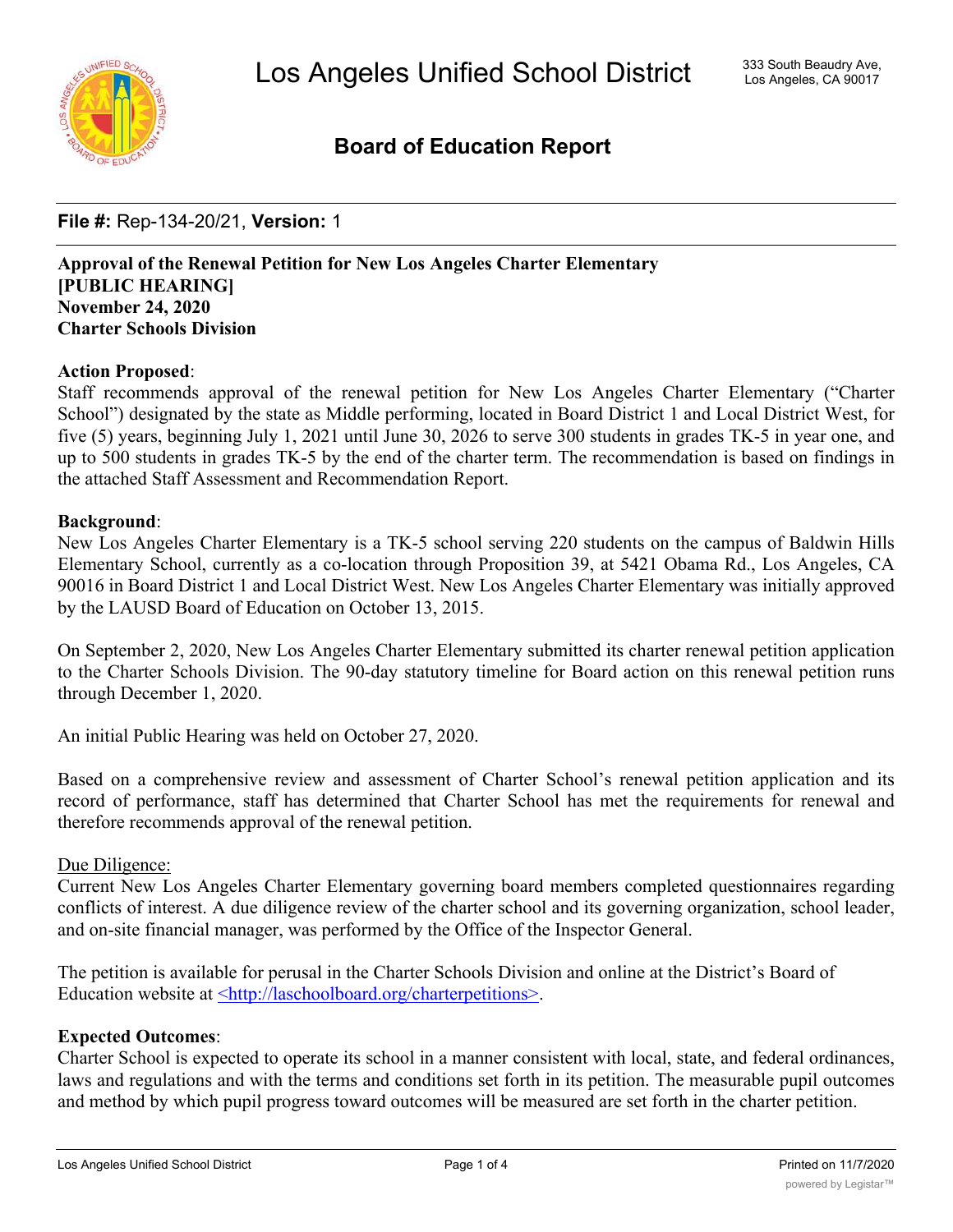### **File #:** Rep-134-20/21, **Version:** 1

### **Board Options and Consequences**:

"Yes" - If the Board adopts the recommendation of approval of the renewal petition, Charter School would be authorized to continue operating as a charter school under the terms of the approved renewal petition for a five (5) year period beginning July 1, 2021.

"No" - If the Board does not adopt the recommendation of approval of the renewal petition, and instead takes specific action to deny the renewal petition, Charter School would not be authorized to continue operating as a charter school under the terms of the renewal petition. Charter School's current charter expires on June 30, 2021. The petitioners may appeal a denial to Los Angeles County Board of Education ("LACBOE"). If the appeal is approved by LACBOE, Charter School would be authorized by the LACBOE. If LACBOE denies a petition on appeal, the Charter School may appeal to the State Board of Education ("SBE") which will review the appeal using an abuse of discretion standard. If the denial is reversed by the SBE, the SBE shall designate, in consultation with the petitioner, the LAUSD Board of Education or LACBOE as the chartering authority.

This Board Report No. 134-20/21, accompanying documents, and transcript of the Board meeting, shall constitute the Board of Education's adopted written findings of fact for the denial of the Charter School renewal petition.

### **Policy Implications**:

There are no policy implications at this time.

### **Budget Impact**:

State income and various other income sources to the District are reduced when current District students enroll at a charter school, and comparable or offsetting expenditure reduction may not occur in such cases. Under Education Code section 47604(c), a school district that grants a charter to a charter school to be operated by, or as, a nonprofit public benefit corporation is not held liable for the charter school's debts or obligations as long as the school district complies with all oversight responsibilities. The District will continue to have monitoring and oversight responsibility for charter school finances, as specified in the Charter Schools Act. Any modifications to the charter school's petition or operations with significant financial implications would require District approval prior to implementation. Petition approval is also contingent upon adequate liability insurance coverage.

Charter School has selected to join the LAUSD SELPA Option 3. The Charter School's fair share contribution to special education will be 10% of the charter schools' AB 602 (rate includes Base, COLA, and Growth/Decline reduced by the amount withheld for Program Specialist/Regionalized Services) and Federal IDEA revenues. This amount will be paid from the Charter School's Local Control Funding Formula ("LCFF") funds or other unrestricted revenue sources and will be allocated to support the existing District-wide administration of special education supports and services. The revenue rate will be adjusted to account for changes in the State's funding formula beginning in fiscal year 2013-2014. The amount withheld by the District from the Program Specialist/Regionalized Services in fiscal year will continue to be withheld and adjusted annually for COLA. An additional 10% of special education revenues will be retained by the District and allocated as directed by the Advisory Board and members of the LAUSD SELPA Option 3, with the leadership of the Charter-operated Program special education director. These funds will be used to support the personnel for the members of the LAUSD SELPA Option 3; build management and operating procedures to create an infrastructure to support schools in meeting the needs of students with mild to severe disabilities; and, to create and implement new programs that serve students in charter schools. If Charter School does not spend their allocation of special education funds during a fiscal year of the charter petition period, the allocation of special education funds to Charter School for the next fiscal year will be reduced in an amount equal to the unspent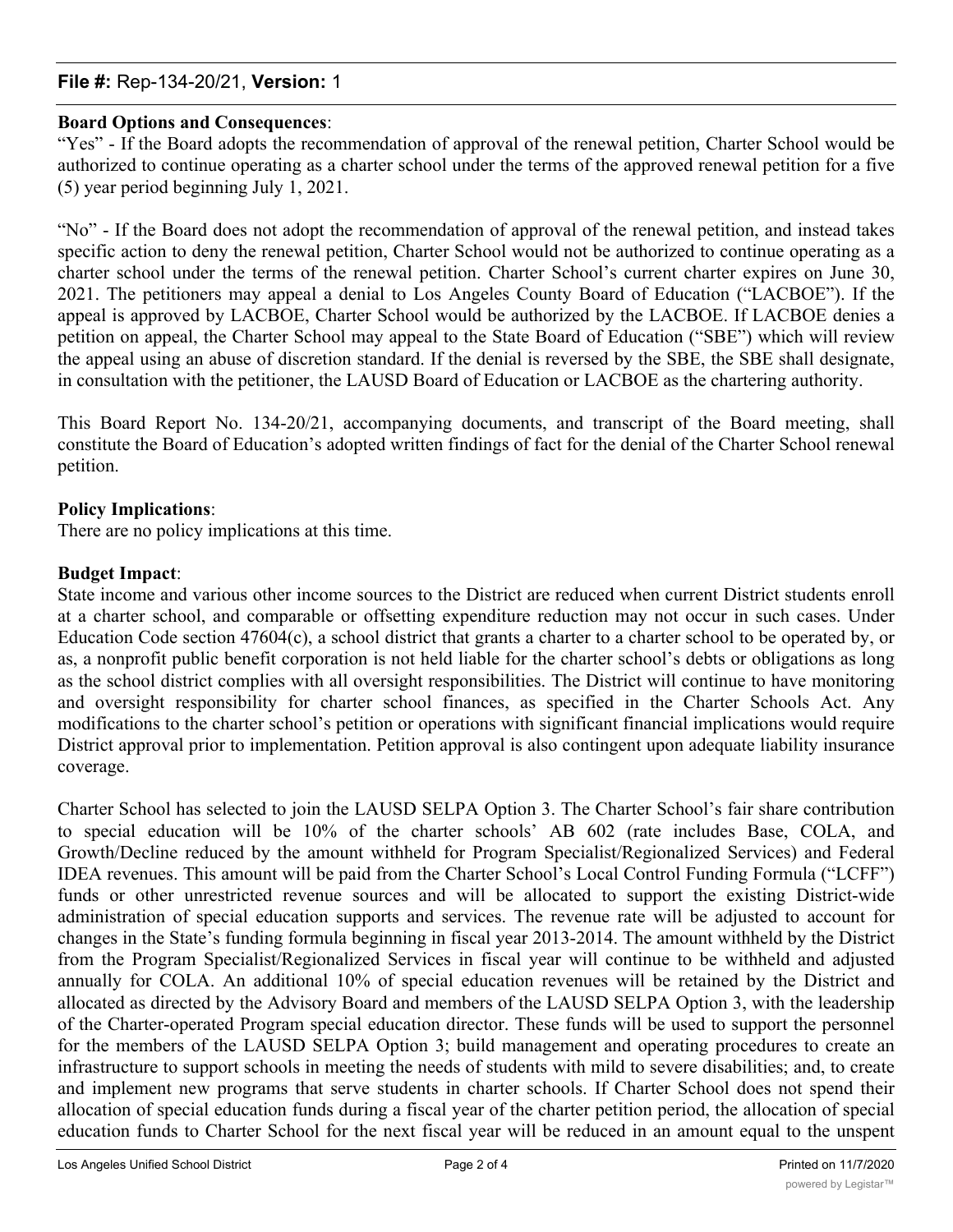### **File #:** Rep-134-20/21, **Version:** 1

special education funds of the previous fiscal year.

In addition to the payments required under this Section, the Charter School may request specific special education related services from the District through fee-for-service arrangements that will reflect the calculated cost of the requested services and will be contingent on the District's available resources.

Any change in the Option election that occurs during the term of Charter School's petition period shall be mutually agreed upon and addressed in an MOU between the charter school and the District. The new Option election shall be effective on July 1 of the next school year with the corresponding fair share contribution.

#### **Student Impact**:

As stated in the Board of Education's Policy on Charter School Authorizing, "[W]hen the Board of Education authorizes a charter school, it establishes a partnership to advance its vision and mission and to accelerate gains in academic achievement and accountability for *all* of its students and public schools (*Policy*, p.2)." Based on a comprehensive review and assessment of Charter School's renewal petition application and its record of performance, staff has determined that Charter School has met the requirements for charter school renewal and therefore recommends approval of the renewal petition.

#### **Issues and Analysis**:

If all pending issues, including but not limited to special education requirements, special education local planning area (SELPA) requirements, governance, fiscal and facilities matters, are not resolved at the time of the Board meeting, the item may be pulled from the agenda.

Budget and Petition available for perusal at the following link: <https://www.dropbox.com/sh/tvcz5wjvvg20531/AACoaMOYmd2uKETrNFNGUpCua?dl=0>

#### **Attachments:**

Attachment A - Staff Assessment and Recommendation Report Attachment B - DFS Data, DFS Resident School Data and High vs Low Performance Data Sets Attachment C - Desegregation Impact Statement

### **Informatives:**

Not applicable

**Submitted:** 11/06/20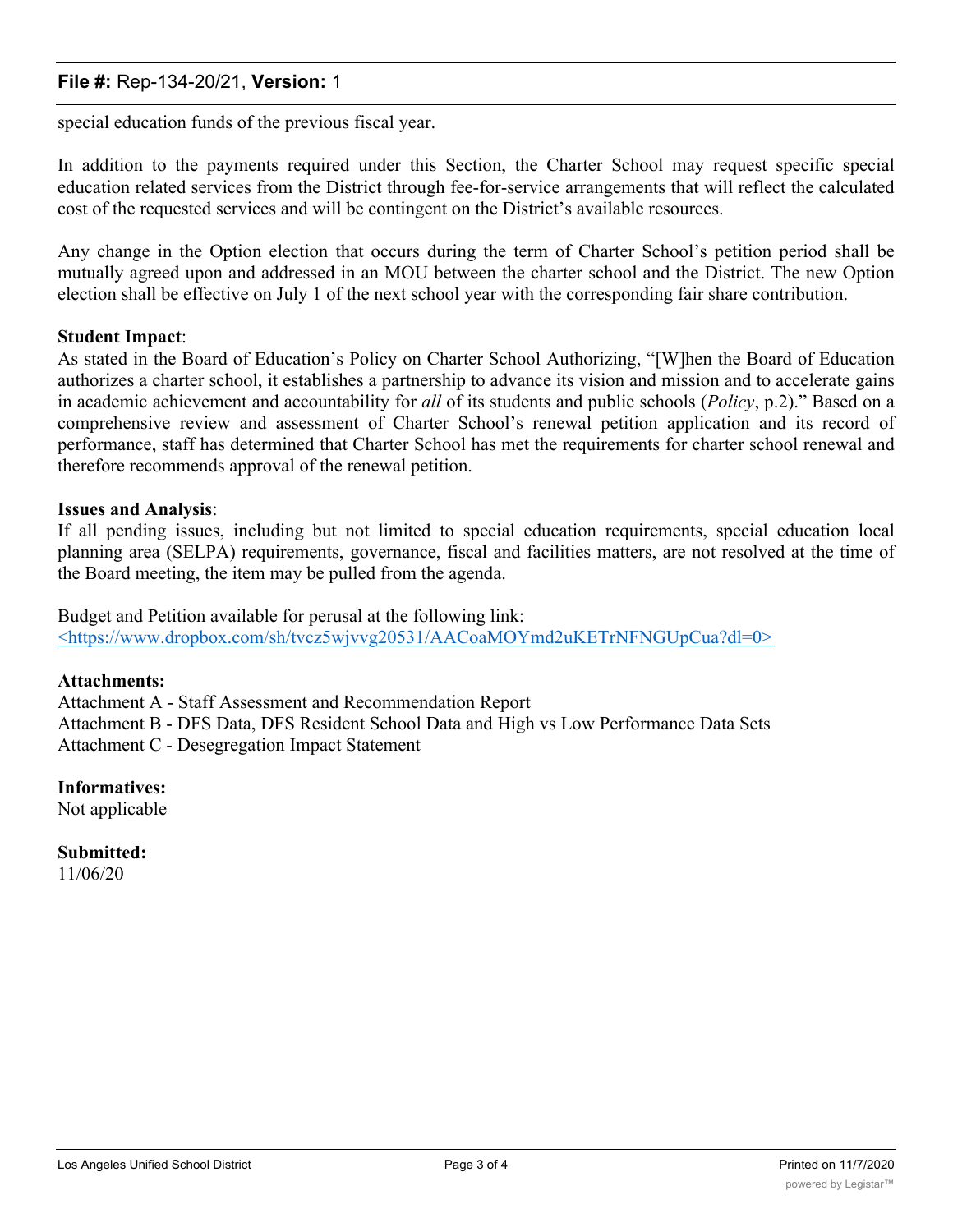**File #:** Rep-134-20/21, **Version:** 1

### **RESPECTFULLY SUBMITTED, APPROVED & PRESENTED BY:**

Superintendent of Schools Director

AUSTIN BEUTNER JOSÉ COLE-GUTIÉRREZ Charter Schools Division

**REVIEWED BY:**

DEVORA NAVERA REED Interim General Counsel

Approved as to form.

**REVIEWED BY:**

TONY ATIENZA Director, Budget Services and Financial Planning

\_\_\_ Approved as to budget impact statement.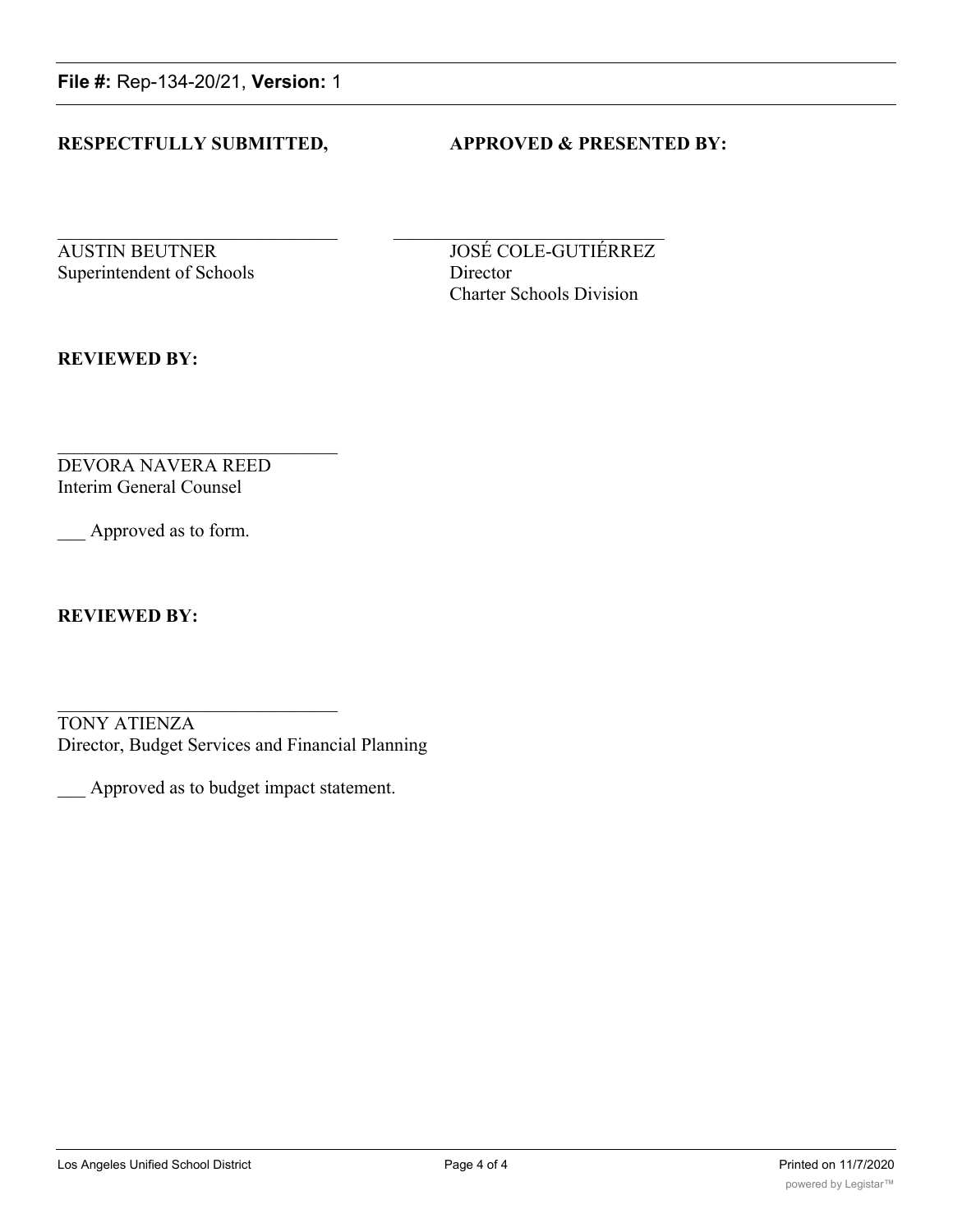# **STAFF ASSESSMENT AND RECOMMENDATION REPORT RENEWAL PETITION** ATTACHMENT A

Board of Education Report 134-20/21 November 24, 2020

| <b>School Name:</b>                                   | <b>New Los Angeles Charter Elementary</b>                                                                                                                                                                                                                                                                                                                                                                                                                                                                                                                                                                                                                                                                                                                                                                                                                                                                                                                                                                                                | <b>BOARD IS</b>                                   |                         |  |
|-------------------------------------------------------|------------------------------------------------------------------------------------------------------------------------------------------------------------------------------------------------------------------------------------------------------------------------------------------------------------------------------------------------------------------------------------------------------------------------------------------------------------------------------------------------------------------------------------------------------------------------------------------------------------------------------------------------------------------------------------------------------------------------------------------------------------------------------------------------------------------------------------------------------------------------------------------------------------------------------------------------------------------------------------------------------------------------------------------|---------------------------------------------------|-------------------------|--|
| Type of Charter School:                               | <b>Start-Up Independent Charter School</b>                                                                                                                                                                                                                                                                                                                                                                                                                                                                                                                                                                                                                                                                                                                                                                                                                                                                                                                                                                                               | <b>REQUIRED TO</b><br><b>TAKE ACTION BY:</b>      |                         |  |
| <b>Charter Operator</b>                               | <b>New Los Angeles Charter School</b>                                                                                                                                                                                                                                                                                                                                                                                                                                                                                                                                                                                                                                                                                                                                                                                                                                                                                                                                                                                                    |                                                   |                         |  |
| <b>Location Code:</b>                                 | 7581                                                                                                                                                                                                                                                                                                                                                                                                                                                                                                                                                                                                                                                                                                                                                                                                                                                                                                                                                                                                                                     |                                                   | <b>December 1, 2020</b> |  |
| Type of Site(s):                                      | <b>Proposition 39 Co-Location</b>                                                                                                                                                                                                                                                                                                                                                                                                                                                                                                                                                                                                                                                                                                                                                                                                                                                                                                                                                                                                        |                                                   |                         |  |
| Site Address(es):                                     | 5421 Obama Rd., Los Angeles, CA, 90016                                                                                                                                                                                                                                                                                                                                                                                                                                                                                                                                                                                                                                                                                                                                                                                                                                                                                                                                                                                                   | (Baldwin Hills Elementary School Campus)          |                         |  |
| <b>Board District(s):</b>                             | 1                                                                                                                                                                                                                                                                                                                                                                                                                                                                                                                                                                                                                                                                                                                                                                                                                                                                                                                                                                                                                                        | Local District(s):                                | West                    |  |
| <b>Grade Levels Served:</b>                           | <b>TK-5</b>                                                                                                                                                                                                                                                                                                                                                                                                                                                                                                                                                                                                                                                                                                                                                                                                                                                                                                                                                                                                                              | <b>Current Enrollment:</b>                        | 220                     |  |
| <b>Grade Levels Authorized</b><br>in Current Charter: | <b>TK-5</b>                                                                                                                                                                                                                                                                                                                                                                                                                                                                                                                                                                                                                                                                                                                                                                                                                                                                                                                                                                                                                              | <b>Approved Enrollment in Current</b><br>Charter: | 500                     |  |
| <b>CONSIDERATION:</b>                                 | <b>Renewal</b>                                                                                                                                                                                                                                                                                                                                                                                                                                                                                                                                                                                                                                                                                                                                                                                                                                                                                                                                                                                                                           |                                                   |                         |  |
| <b>CDE PERFORMANCE</b><br>LEVEL:                      | <b>Middle Performing</b>                                                                                                                                                                                                                                                                                                                                                                                                                                                                                                                                                                                                                                                                                                                                                                                                                                                                                                                                                                                                                 |                                                   |                         |  |
| <b>STAFF</b><br><b>RECOMMENDATION:</b>                | <b>Approval</b>                                                                                                                                                                                                                                                                                                                                                                                                                                                                                                                                                                                                                                                                                                                                                                                                                                                                                                                                                                                                                          |                                                   |                         |  |
| <b>SUMMARY OF</b><br><b>STAFF FINDINGS:</b>           | Based on a comprehensive review of the renewal petition application and the<br>school's record of performance, staff has determined that the charter school has<br>met the criteria for renewal (Ed. Code § 47605, 47607 and 47607.2).<br><b>Criterion 1:</b><br>The charter school has presented a sound educational program.<br>٠<br>The petition, as revised through the petition review and revisions process,<br>٠<br>contains reasonably comprehensive descriptions of all required<br>elements, including the Federal, State, and District Required Language.<br>Petitioners are demonstrably likely to successfully implement the<br>٠<br>educational program set forth in the renewal petition.<br>The petition contains required affirmations,<br>assurances,<br>and<br>declarations.<br><b>Criterion 2:</b><br>Charter School qualifies for renewal as a [low, middle, high] performing<br>٠<br>charter school based on performance indicators and pursuant to the statutory<br>renewal framework. (See full analysis below). |                                                   |                         |  |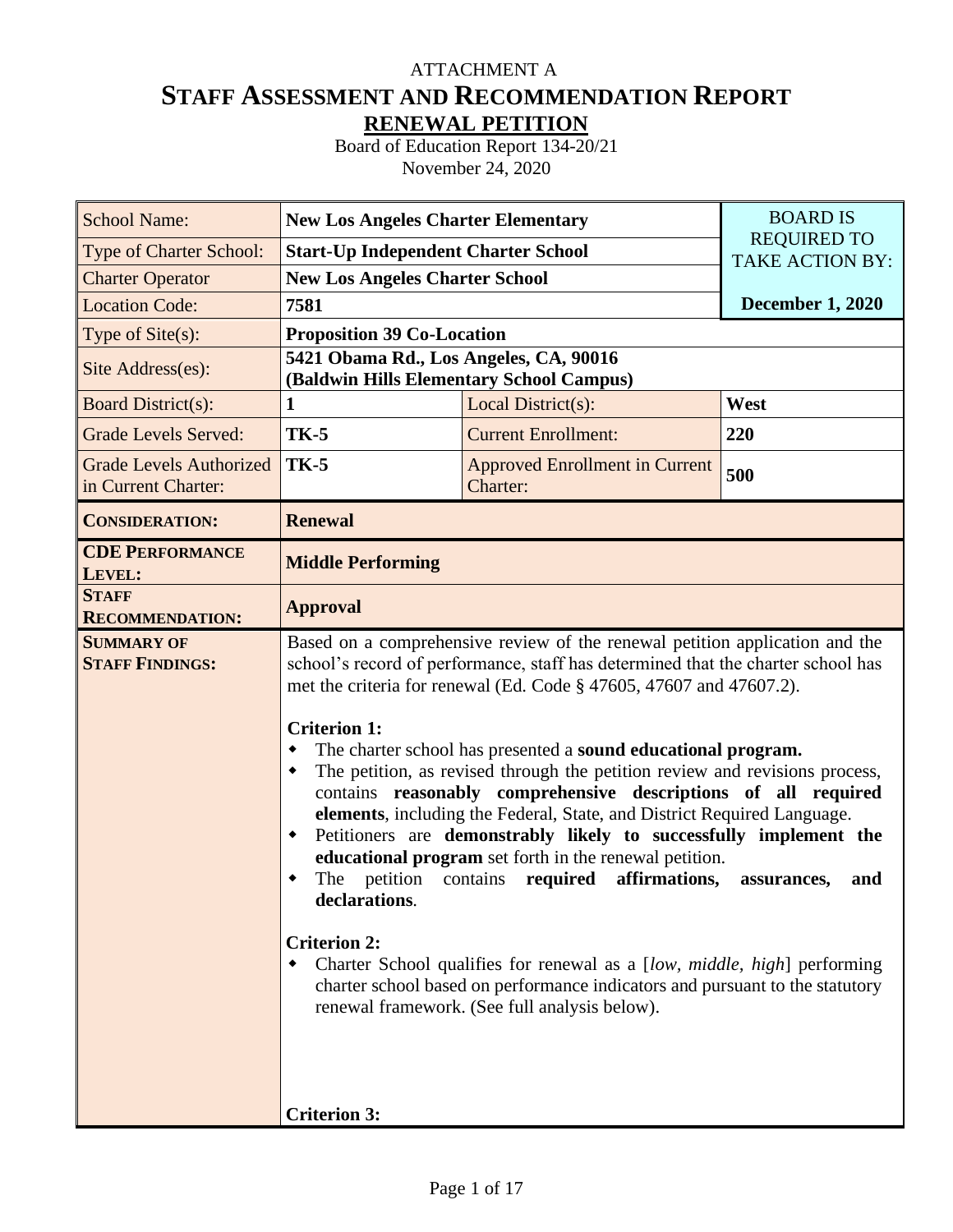|                                       | At the time of renewal, Charter School does not have substantial fiscal or<br>٠<br>substantial governance factors that would lead to a finding that the Charter<br>School is demonstrably unlikely to successfully implement the program set<br>forth in the renewal petition.<br>There is no evidence at the time of renewal that Charter School is not serving<br>all pupils who wish to attend based on data on pupil enrollment patterns.<br>In addition to the above, the petition contains a declaration of whether or not<br>the charter school shall be deemed the exclusive public employer of the<br><b>employees of the charter school</b> for purposes of Chapter 10.7. Please see "Staff"<br>Review and Assessment" section below for further detail. |
|---------------------------------------|--------------------------------------------------------------------------------------------------------------------------------------------------------------------------------------------------------------------------------------------------------------------------------------------------------------------------------------------------------------------------------------------------------------------------------------------------------------------------------------------------------------------------------------------------------------------------------------------------------------------------------------------------------------------------------------------------------------------------------------------------------------------|
| <b>PROPOSED</b><br><b>BENCHMARKS:</b> | N/A                                                                                                                                                                                                                                                                                                                                                                                                                                                                                                                                                                                                                                                                                                                                                                |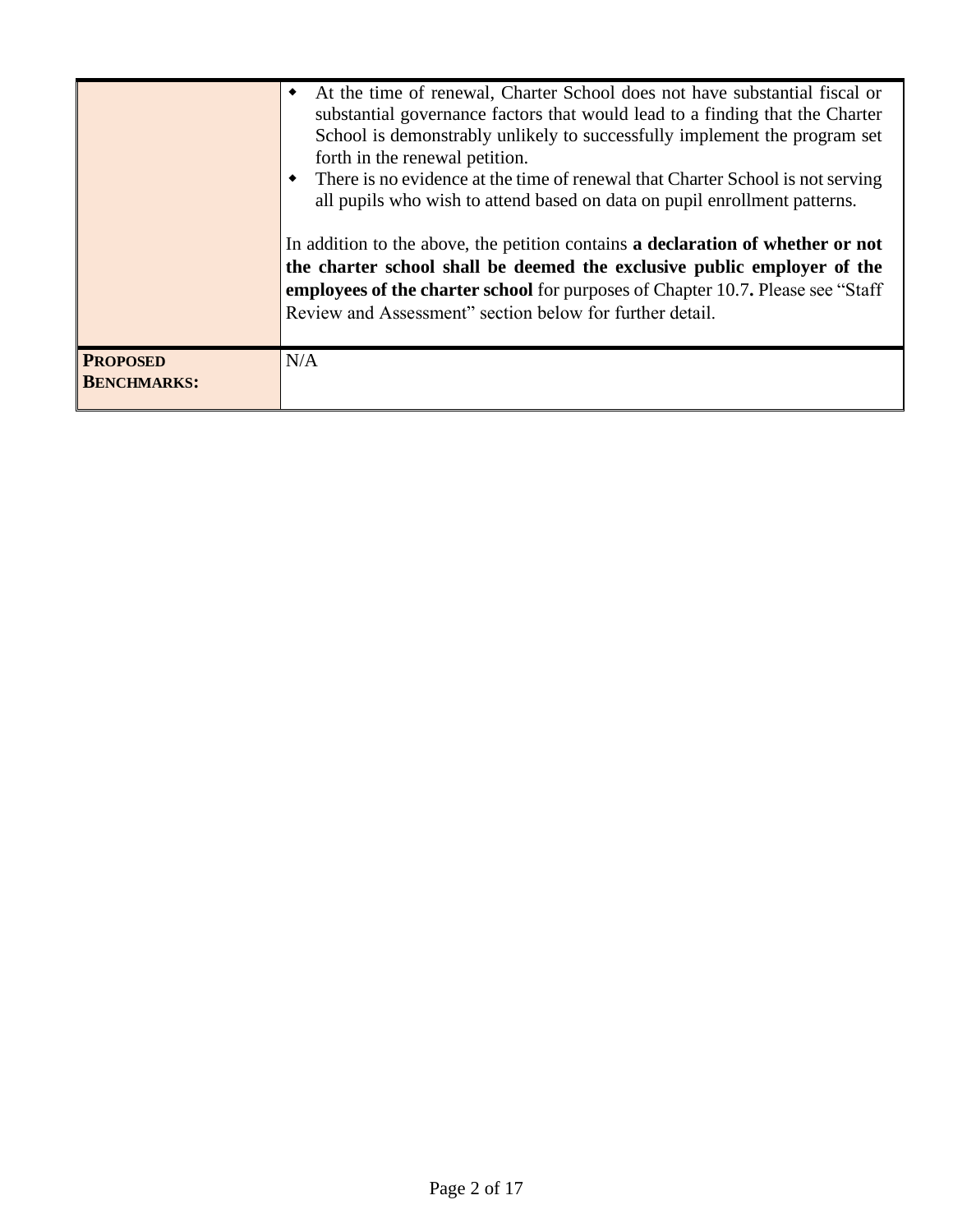# **STAFF ASSESSMENT**

## **I. ACTION PROPOSED**

Staff recommends approval of the renewal petition for New Los Angeles Charter Elementary ("New Los Angeles Elementary" or "Charter School"), located in Board District 1 and Local District West, for a term of 5 years, beginning July 1, 2021, until June 30, 2026 to serve up to 500 students in grades TK-5 in each year of the charter term.

### **II. CRITERIA FOR RENEWAL**

Upon submission, District staff comprehensively reviews each renewal petition application to determine whether the school has met the requirements for renewal set forth in California Education Code sections 47605, 47607, and 47607.2. As part of staff's holistic review of the renewal petition application, the charter school must be determined to be eligible for renewal under the renewal criteria prescribed in Education Code sections 47607 and 47607.2 requires a three-pronged analysis:

- **Criterion 1:** Does the renewal petition include a sound educational program, a reasonably comprehensive description of the 15 elements required for petitions, an affirmation of each of the conditions described in Education Code section 47605(e), and are petitioners likely to successfully implement the program set forth in the petition? (Ed. Code, § 47607(b).)
- Criterion 2: Is the charter school "high," "middle," or "low" performing? (see Ed. Code, §§  $47607(c)$ ,  $47607.2(a)$ , and  $47607.2(b)$ . Has the charter school attained measurable increases in academic achievement schoolwide and for numerically significant numerically significant student groups served by the charter school, and does the charter school have strong postsecondary outcomes, if applicable?
- **Criterion 3:** Is the charter school serving all pupils who wish to attend, or does the charter school have substantial fiscal or governance issues? (Ed. Code, § 47607(e).)

Charter schools designated as Dashboard Alternative School Status ("DASS") will work with LAUSD to establish renewal targets locally. (Ed. Code, § 47607(c)(7).) Please see *LAUSD Policy and Procedures for Charter School Authorizing* (LAUSD Board of Education, August 11, 2020) for more information regarding renewal criteria.

### **III. GENERAL SCHOOL INFORMATION**

|                                         | <b>New Los Angeles Charter Elementary</b>                                                                                                          |
|-----------------------------------------|----------------------------------------------------------------------------------------------------------------------------------------------------|
| <b>Initial</b><br><b>Authorization:</b> | On October 13, 2015, New Los Angeles Charter Elementary was<br>authorized by the LAUSD Board of Education to serve 500<br>students in grades TK-5. |
| <b>Most Recent</b>                      | N/A                                                                                                                                                |
| <b>Renewal:</b>                         |                                                                                                                                                    |
| <b>Approved Material</b>                | N/A                                                                                                                                                |
| <b>Revisions of Current</b>             |                                                                                                                                                    |
| <b>Charter:</b>                         |                                                                                                                                                    |
| <b>Board Benchmarks in</b>              | N/A                                                                                                                                                |
|                                         |                                                                                                                                                    |

### **A. School History**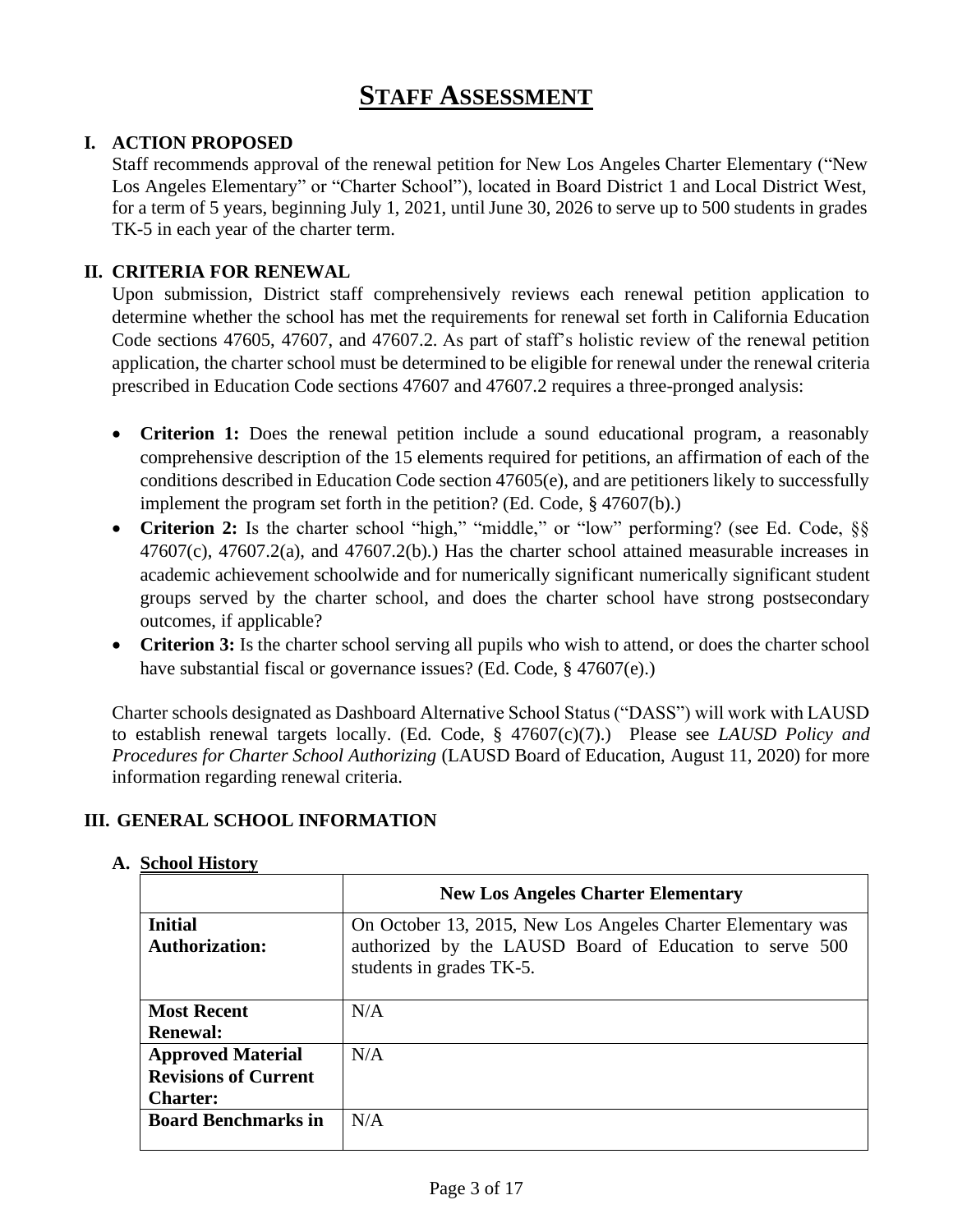|                                                              | <b>New Los Angeles Charter Elementary</b>                                                                                                                                                                  |
|--------------------------------------------------------------|------------------------------------------------------------------------------------------------------------------------------------------------------------------------------------------------------------|
| <b>Current Charter</b><br>Term:                              |                                                                                                                                                                                                            |
| <b>Submission of Renewal</b><br><b>Petition Application:</b> | New Los Angeles Charter Elementary submitted its renewal<br>petition application on September 2, 2020. The 90-day statutory<br>timeline for Board action on the petition runs through December 1,<br>2020. |
| <b>Concurrent Request</b><br>for Material Revision:          | $N/A$ .                                                                                                                                                                                                    |

# **B. Educational Program**

|                                                       | <b>New Los Angeles Charter Elementary</b>                                                                                                                                                                                                                                                                                                                                                                                                                                                                                                                                                                                                        |
|-------------------------------------------------------|--------------------------------------------------------------------------------------------------------------------------------------------------------------------------------------------------------------------------------------------------------------------------------------------------------------------------------------------------------------------------------------------------------------------------------------------------------------------------------------------------------------------------------------------------------------------------------------------------------------------------------------------------|
| <b>Key Features of</b><br><b>Educational Program:</b> | New Los Angeles Elementary offers a TK-5 educational program<br>which includes the following features:<br>• A mindfulness program to support students in behavior<br>management and participation in a positive schoolwide climate<br>and culture;<br>• A full-time visual and performing arts teacher implementing a<br>schoolwide comprehensive visual arts curricular program;<br>• Implementation of a balanced literacy program to differentiate<br>or personalize reading comprehension supports for students by<br>reading level;<br>• A computer science curriculum in grades K-1 to support early<br>child skill development in coding. |
| <b>English Learner</b>                                | New Los Angeles Elementary implements the District's Master                                                                                                                                                                                                                                                                                                                                                                                                                                                                                                                                                                                      |
| <b>Master Plan:</b>                                   | Plan for English Learners and Standard English Learners.                                                                                                                                                                                                                                                                                                                                                                                                                                                                                                                                                                                         |
| <b>Special Education</b>                              | New Los Angeles Elementary participates in LAUSD SELPA                                                                                                                                                                                                                                                                                                                                                                                                                                                                                                                                                                                           |
| <b>SELPA</b>                                          | Option 3.                                                                                                                                                                                                                                                                                                                                                                                                                                                                                                                                                                                                                                        |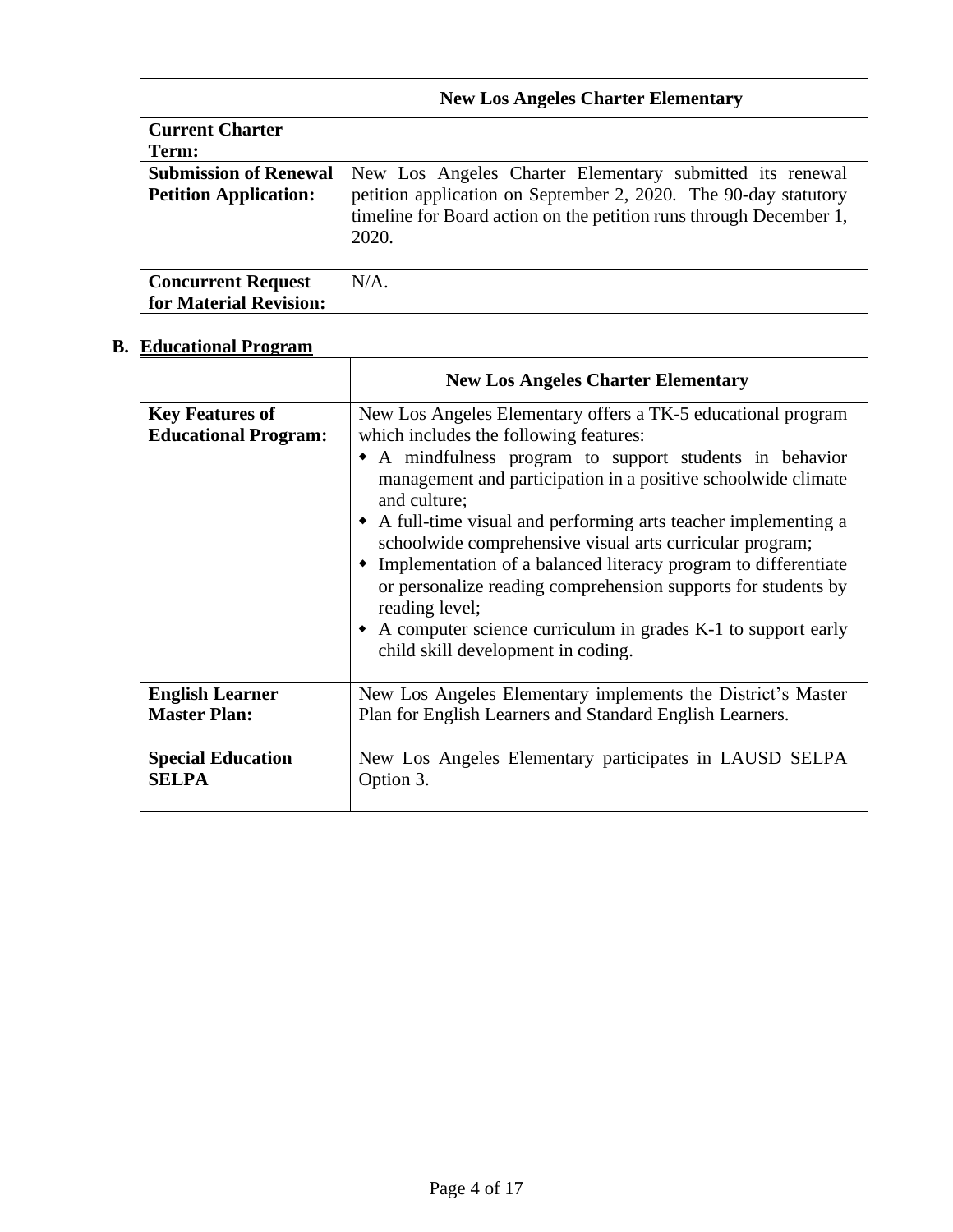### **C. Student Enrollment and Population**

|               | 2019-2020 Enrollment by Ethnicity and Subgroup |             |      |                                                         |       |                                   |                   |          |                 |          |       |                                       |                                                                                                                                          |                                                 |                                                                                                                                          |                                                                                            |                                                                    |       |
|---------------|------------------------------------------------|-------------|------|---------------------------------------------------------|-------|-----------------------------------|-------------------|----------|-----------------|----------|-------|---------------------------------------|------------------------------------------------------------------------------------------------------------------------------------------|-------------------------------------------------|------------------------------------------------------------------------------------------------------------------------------------------|--------------------------------------------------------------------------------------------|--------------------------------------------------------------------|-------|
| School        | Enrollment                                     | Meal<br>F/R | GATE | Native<br>Alaska<br>ă<br>$\mathbf{C}$<br>dia<br>_<br>Αm | Asian | American<br>African<br>ਨ<br>Black | earner<br>English | Filipino | Youth<br>Foster | Homeless | atino | tion<br>o<br>ਨ<br>ш<br>⋷<br>ത<br>Migr | ndei<br>$\sigma$<br>ळ<br>−<br>$\circ$<br>통<br>$\Omega$<br>$\epsilon$<br>$\sigma$<br>≔<br>$\sigma$<br>$\sigma$<br>œ<br>$\omega$<br>Native | ಾ<br>$\overline{e}$<br>ō<br>မြ<br>œ<br><b>z</b> | $\overline{\sigma}$<br>$\omega$<br>ā<br>Ë<br>ㅎ<br>$\sigma$<br>ü<br>ä<br>≧<br>$\sigma$<br><u>ب</u><br>-<br>$\Omega$<br>$\Omega$<br>Socio- | $\mathbf{v}$<br>abilities<br>$\overline{a}$<br>ä<br>ŧ<br>$\geq$<br>nts<br>$\omega$<br>Stud | කි<br>ō<br>$\sigma$<br>œ<br>More<br>$\overline{5}$<br>$\circ$<br>Š | White |
| <b>New LA</b> | 223                                            | 86.5%       | 0.0% | 0.9%                                                    | 0.9%  | 18.4%                             | 38.1%             | 0.0%     | 0.4%            | 0.0%     | 74.0% | 0.0%                                  | 0.0%                                                                                                                                     | 0.0%                                            | 87.0%                                                                                                                                    | 13.0%                                                                                      | 2.7%                                                               | 3.1%  |

Data Source: DataQuest, Student and Downloadable Data File https://www.cde.ca.gov/ds/sd/sd

## **D. Charter School Operator**

New Los Angeles Charter Elementary is operated by New Los Angeles Charter School, a California non-profit public benefit corporation that operates one other LAUSD-authorized charter school.

## **IV. STAFF REVIEW AND ASSESSMENT**

Based on a comprehensive review of the renewal petition application and the school's record of performance, staff has determined that the charter school has met the standards and criteria for renewal. Staff findings include the following:

## **A. Criterion 1: Does the renewal petition include a sound educational program, a reasonably comprehensive description of the 15 elements required for petitions, an affirmation of each of the conditions described in Education Code section 47605(e), and are petitioners likely to successfully implement the program set forth in the petition?**

Yes, the charter school has presented a sound educational program; a reasonably comprehensive petition with the requisite affirmations and the Federal, State, and District Required Language; and petitioners are likely to successfully implement the educational program for its targeted student population. The petition sufficiently addresses and is consistent with the applicable legal and policy requirements, including but not limited to the identification of appropriate performance targets and description of an instructional program aligned to state performance standards and the salient needs of the target student population. Please see discussion of the charter school's record of academic performance in the section below.

### **B. Criterion 2: Is the charter school "high," "middle," or "low" performing? (see Ed. Code, §§ 47607(c), 47607.2(a), and 47607.2(b)). Has the charter school attained measurable increases in academic achievement schoolwide and for numerically significant numerically significant student groups served by the charter school, and does the charter school have strong postsecondary outcomes, if applicable?**

Yes, the school has been classified by the state as Middle performing in 2019-2020. Please see discussion of the charter school's record of academic performance in the section below.

### Charter Renewal Term

For Middle performing schools, pursuant to Education Code section 47607.2(b), the LAUSD Board shall consider the following: 1) The schoolwide performance and performance of all subgroups of pupils served by the charter school on both the state and local indicators on the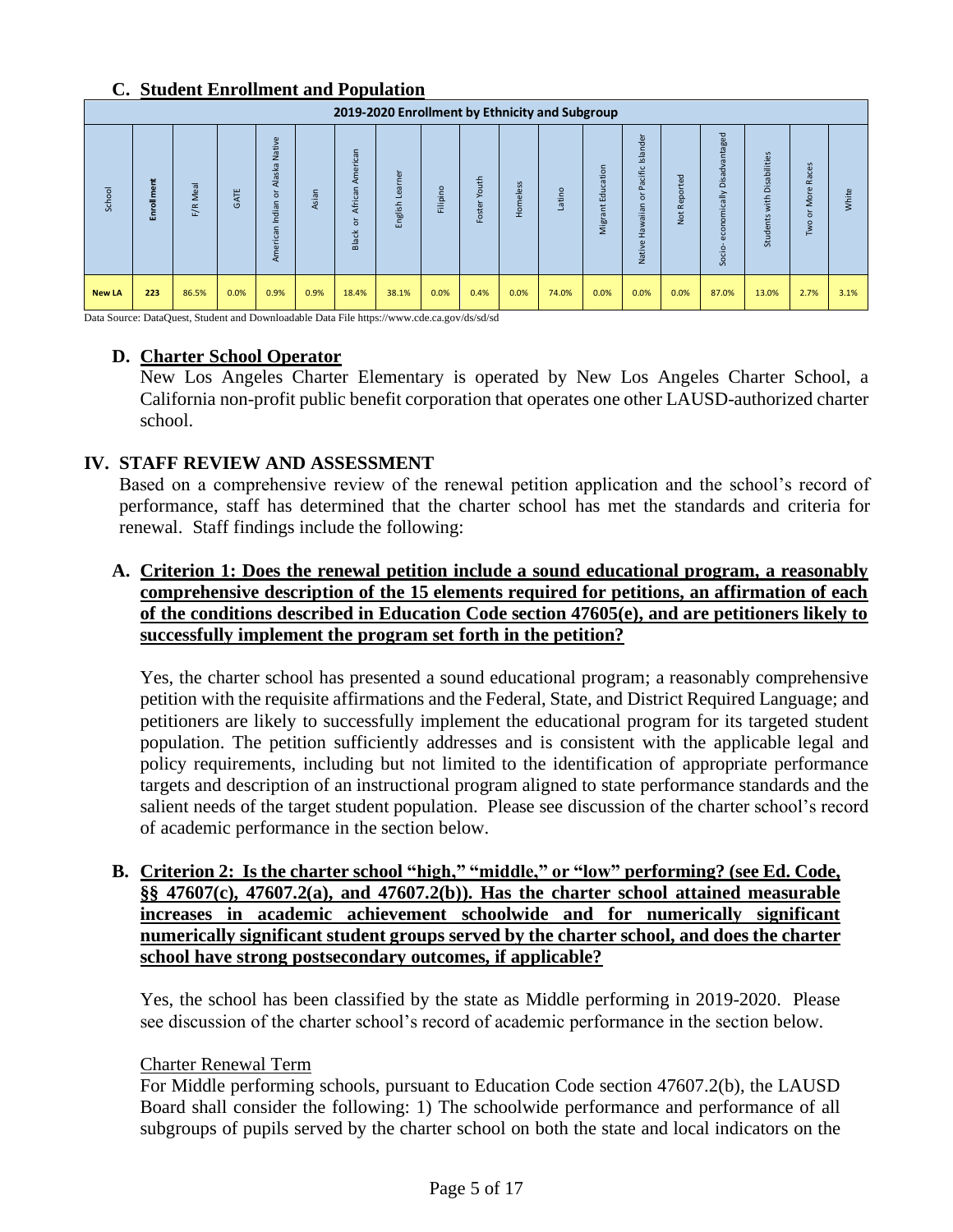California School Dashboard; 2) The LAUSD Board shall provide greater weight to the performance on measurements of academic performance on the California School Dashboard; 3) Until January 1, 2026, the LAUSD Board shall also consider clear and convincing evidence, demonstrated by verified data, showing either of the following: a. The charter school achieved measurable increases in academic achievement, as defined by at least one year's progress for each year in school, or b. Strong postsecondary outcomes, as defined by college enrollment, persistence, and completion rates equal to similar peers.

The charter school's record of performance during the term of the charter reflects the following specific factors:

### **1.** *Student Achievement and Educational Performance*

a. Summary

New Los Angeles Elementary has been identified by the state as a Middle performing charter school and only has one year of CAASPP academic performance data from spring 2019. Based on staff's review of the school's performance on the California School Dashboard placing a greater weight on academic performance, and considering verified data provided by the charter school, staff conducted a "may deny" analysis and determined that those conditions (in section k below) were not met, thus supporting a recommendation for renewal.

b. Measurements of Academic Performance on the California School Dashboard

As context, the state utilizes the colors received on all state indicators to determine the performance classification for charter schools. Please see the table below for more information on this school.

| <b>New Los Angeles Elementary</b>                                                                                                                                                  |            |               |            |     |               |     |                   |  |
|------------------------------------------------------------------------------------------------------------------------------------------------------------------------------------|------------|---------------|------------|-----|---------------|-----|-------------------|--|
| <b>College/Career</b><br><b>Chronic</b><br>Graduation<br><b>EL Progress</b><br>Indicator*<br><b>Indicator</b><br><b>Math</b><br>Rate<br>Absenteeism<br>Years<br>Rate<br><b>ELA</b> |            |               |            |     |               |     | <b>Suspension</b> |  |
| 2018                                                                                                                                                                               | Yellow     | <b>Yellow</b> | <b>NPC</b> | N/A | <b>Yellow</b> | N/A | <b>Blue</b>       |  |
| 2019                                                                                                                                                                               | <b>NPC</b> | <b>NPC</b>    | <b>Red</b> | N/A | <b>Orange</b> | N/A | <b>Blue</b>       |  |

Data Source: DataQuest, Student and Downloadable Data File https://www.cde.ca.gov/ds/sd/sd

\*For the ELPI, the state uses status level as a proxy for color on the 2019 Dashboard where there are at least 30 students tested. (Note: There is no status level for 2018). NPC: No performance color

> In 2017-2018, New Los Angeles Elementary was serving grades TK-2. Thus, the school only has one year of CAASPP academic performance data from spring 2019. Per California's Every Student Succeeds Act (ESSA) Plan, the state assigned New Los Angeles Elementary 'Yellow' indicators in 2018 in ELA and Math based on the Distance From Standard (DFS) results of the schools where grade 2 students would matriculate to as grade 3 students (Pair and Share).

> The recommendation for renewal has considered the schoolwide performance and performance of numerically significant subgroups served by the charter school on the state and local indicators, providing greater weight to performance on measurements of academy performance. In addition to the state and local indicators, the recommendation considered whether there was clear and convincing evidence showing the school demonstrated measurable increases in academic achievement, as defined by at least one year's progress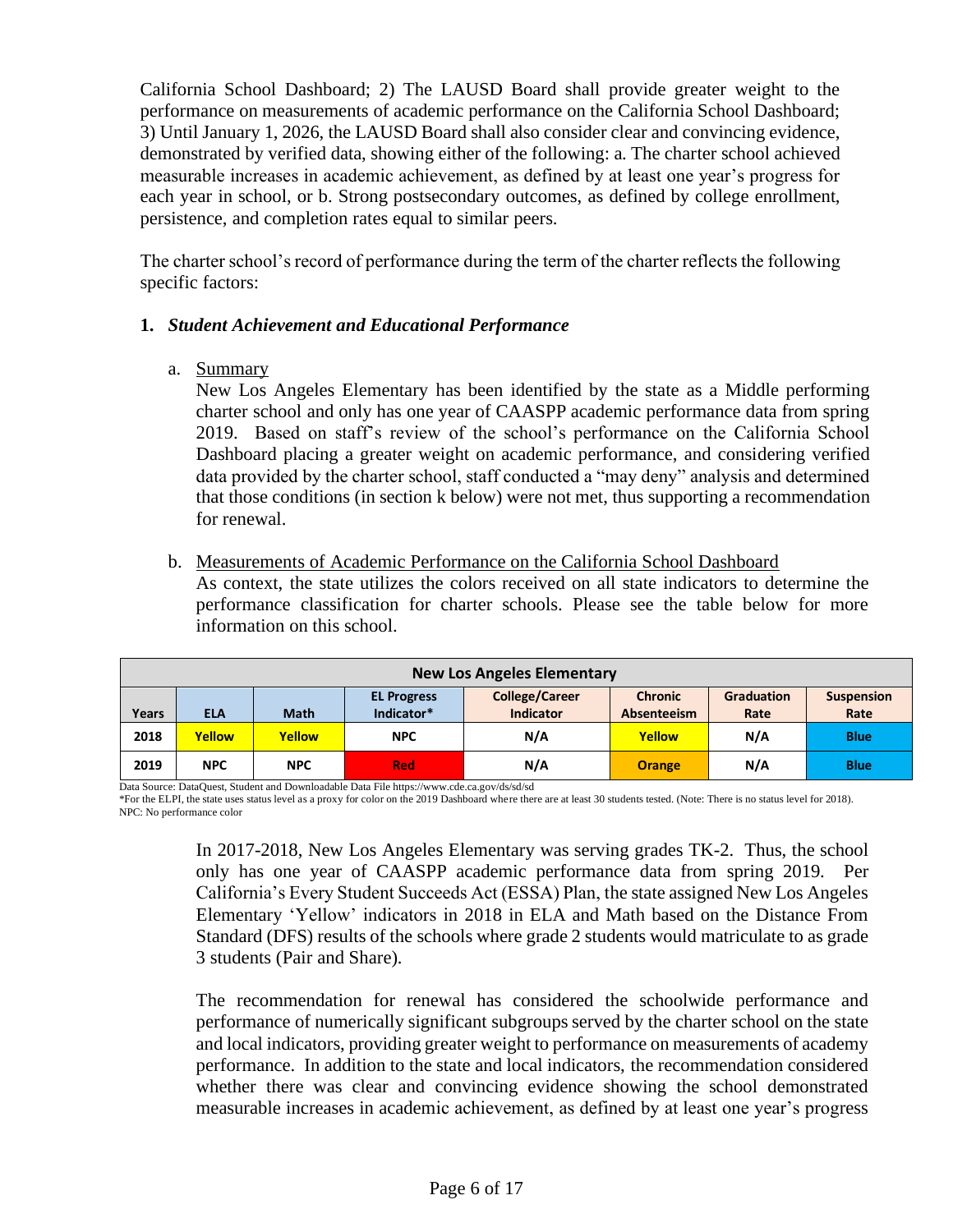in each year in school, and strong postsecondary outcomes, as defined by college enrollment, persistence, and completion rates equal to similar peers, as applicable.

Please see attached *New Los Angeles Elementary* Data Set.

|                                                                                                        | Distance from Blandard Benoofwide and Funnerically Bightheam Bubgroups. |                 |                            |                                         |                                          |  |
|--------------------------------------------------------------------------------------------------------|-------------------------------------------------------------------------|-----------------|----------------------------|-----------------------------------------|------------------------------------------|--|
| New Los Angeles Elementary - (ELA Grades) Academic Indicator -<br><b>CA School Dashboard Indicator</b> |                                                                         |                 |                            |                                         |                                          |  |
| Subgroup                                                                                               | <b>Number of Students</b><br>with Scores                                | 2019 Color      | School 2019<br>Average DFS | <b>State 2019</b><br><b>Average DFS</b> | School to State<br><b>DFS Comparison</b> |  |
| <b>All Students</b>                                                                                    | 32                                                                      | <b>No Color</b> | 33.8                       | $-2.5$                                  | Lower                                    |  |

#### c. English Language Arts Academic Indicator

Distance from Standard Schoolwide and Numerically Significant Subgroups:

Data Source: DataQuest, Student and Downloadable Data File https://www.cde.ca.gov/ds/sd/sd/

For classification purposes of High, Middle or Low performance, the state removed four student subgroups (White, Asian, Two or More Races, Filipino). For the purpose of status and change, all numerically significant subgroups are included for the state, which include scores that span tested grades from K-12.

As seen in the above table, in 2019, in English Language Arts (ELA), the charter school's Distance from Standard (DFS) schoolwide is lower than the state's DFS. The number of tested students did not result in numerically significant subgroups in ELA. New Los Angeles Elementary was TK-2 in 2018. The school only has one year of CAASPP academic performance data from spring 2019.

Change Level Schoolwide and Numerically Significant Subgroups:

There is no change level data schoolwide as students did not complete the Smarter Balanced Assessment in ELA in 2018. New Los Angeles Elementary was TK-2 in 2018.

In order to improve student academic outcomes in ELA, school leadership shared the school has implemented Interim Assessment Blocks (IABs), in grades 3 and 4, to familiarize students with the format and style of the state's CAASPP user interface and questions. The organization also stated the school is continuing to partner with a literacy consultant organization to support teacher professional development in implementing the school's balanced literacy program to improve student performance in ELA.

**New Los Angeles Elementary – (Math Grades) Academic Indicator – CA School Dashboard Indicator** Subgroup Number of Students with Scores 2019 Color **School** 2019 Average DFS **State** 2019 Average DFS School to State DFS Comparison **All Students 32 No Color -60.1 -33.5 Lower**

## d. Math Academic Indicator

Distance from Standard Schoolwide and Numerically Significant Subgroups:

Data Source: DataQuest, Student and Downloadable Data File https://www.cde.ca.gov/ds/sd/sd/

For classification purposes of High, Middle or Low performance, the state removed four student subgroups (White, Asian, Two or More Races, Filipino). For the purpose of status and change, all numerically significant subgroups are included for the state, which include scores that span tested grades from K-12.

As seen in the above table, in Math for 2019, the charter school's DFS was lower than the state's DFS. The number of tested students did not result in numerically significant subgroups in Math. New Los Angeles Elementary was TK-2 in 2018. The school only has one year of CAASPP academic performance data from spring 2019.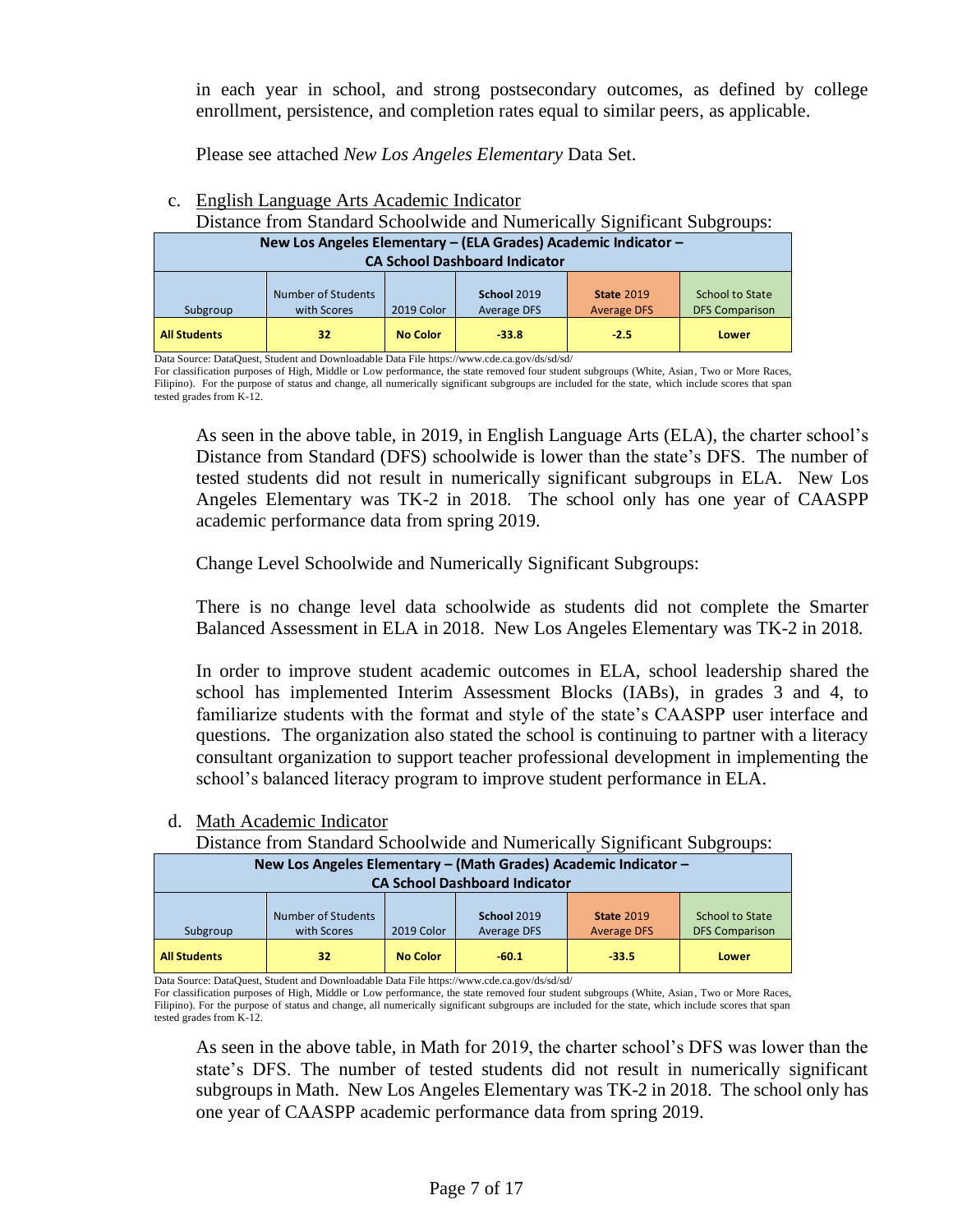Change Level Schoolwide and Numerically Significant Sugroups:

There is no change level data schoolwide as students did not complete the Smarter Balanced Assessment in Math in 2018. New Los Angeles Elementary was TK-2 in 2018.

In order to improve student academic outcomes in Math, school leadership shared the school is continuing to partner with the UCLA Math Project to assist teachers in providing improved mathematics instruction for students. In addition, the organization stated the school instituted a basic math skills screener with students to better differentiate or personalize individual student instruction in math.

e. English Learner Progress Academic Indicator Percentage of English Learners Making Progress Toward English Proficiency:

| New Los Angeles Elementary - English Learner Progress Indicator - CA School Dashboard Indicator |                                                 |                                                                                     |                   |                                                                                            |                   |  |
|-------------------------------------------------------------------------------------------------|-------------------------------------------------|-------------------------------------------------------------------------------------|-------------------|--------------------------------------------------------------------------------------------|-------------------|--|
|                                                                                                 | 2019 School                                     |                                                                                     |                   | 2019 State                                                                                 |                   |  |
| Subgroup                                                                                        | Number of<br>English Learner<br><b>Students</b> | Percentage of English<br>Learners making<br>progress towards<br>English proficiency | Performance Level | Percentage of English<br>Learners making<br>progress towards<br><b>English proficiency</b> | Performance Level |  |
| <b>English Learner</b>                                                                          | 46                                              | 21.7%                                                                               | <b>Very Low</b>   | 48.3%                                                                                      | <b>Medium</b>     |  |

Data Source: DataQuest, Student and Downloadable Data File https://www.cde.ca.gov/ds/sd/sd/

As seen in the table above, the 2019 California School Dashboard indicates 21.7% of New Los Angeles Elementary's English Learner (EL) students are making progress towards English proficiency, lower than the state at 48.3%.

In order to improve English Learner progress toward English language proficiency, school leadership shared the school is working with a professional organization to provide teacher professional development in English Language Development (ELD) to better assist teachers in providing effective ELD instructional supports to English Learners. The organization also shared the school's principal participated in a series of ELD professional development trainings to support teachers in implementing Designated and Integrated ELD.

f. Standardized Assessments Participation Rates

In 2019, in ELA, Math, and the English Learning Progress Indicator (ELPI), the school met the participation rates (of at least 95%) schoolwide.

- g. College/Career Academic Indicator:  $N/A$
- h. Verified Data

As noted above, a charter school classified by the state as Middle performing may present verified data. Pursuant to Education Code Section 47607.2(c)(1), "verified data" means data derived from nationally recognized, valid, peer reviewed, and reliable sources that are externally produced. Verified data shall include measures of postsecondary outcomes.

Per the *LAUSD Policy and Procedures for Charter Schools,* until such time that the State Board of Education adopts a pupil-level academic growth measure, for the purposes of this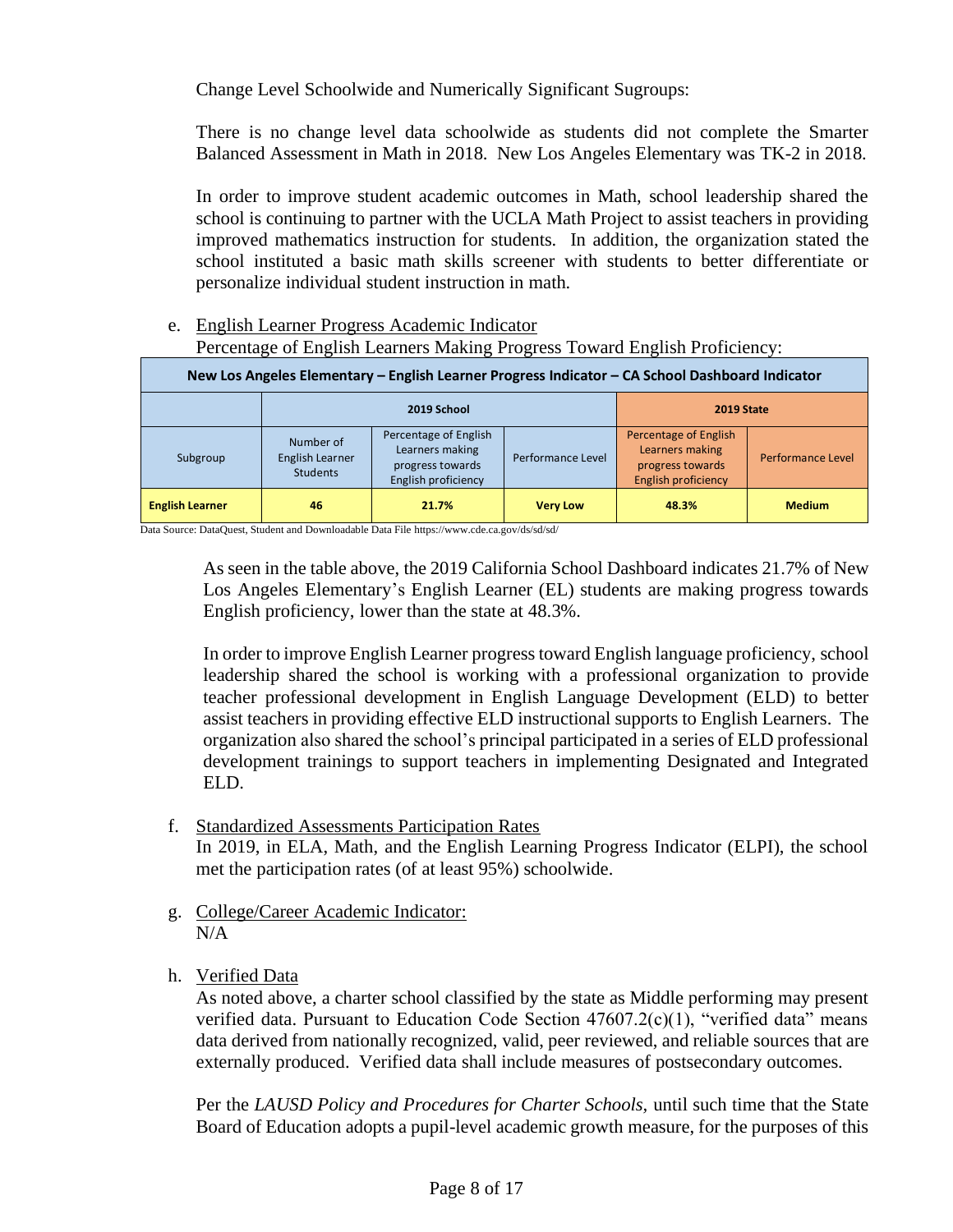Policy and Procedures, the District defines "one year's progress" as growth in achievement in ELA and Math from one academic year to the next. The District's expectation is that a charter school demonstrates either the same or higher growth levels as schools serving similar student populations, for each year of the charter school's current term of the charter (e.g., seven-year, six-year, five-year, or two-year term). Until such time that the State Board of Education provides postsecondary outcome data, charter schools may submit verified data specific to college enrollment, persistence, and completion rates, equal to similar peers, at the time of the submission of the renewal petition. Charter schools submitting verified data for this purpose must provide a clear explanation as to its alignment with the requirements in the *LAUSD Policy and Procedures for Charter Schools.*

New Los Angeles Elementary provided internal student performance data on Northwest Evaluation Association (NWEA) Measures of Academic Progress (MAP) assessments in literacy and mathematics for all students for the prior four school years; 2016-2017 through 2019-2020. In reviewing the verified data, in some years, students by grade level met annual performance expectations while, in other years, students by grade level did not meet annual performance expectations. Student performance by grade level was not consistent on a year-to-year basis and ultimately did not demonstrate clear and convincing evidence of measurable increases in academic achievement, as defined by at least one year's progress for each year in school.

- i. Postsecondary Outcomes [HS only] N/A
- j. Local Indicators

Staff also considered the Local Indicators (i.e. Basic: Teachers, Instructional Materials, Facilities; Implementation of Academic Standards; Parent and Family Engagement; Local Climate Survey; Access to a Broad Course of Study) and all are reported as Met.

- k. "May Deny" Analysis for Middle Performing Charter Schools [if applicable]
	- Following the review of the foregoing performance data for this charter school placing a greater weight on academic performance on the California School Dashboard, and considering verified data provided by the charter school, staff determined that the school's performance in English Language Arts and Mat area(s) requires further review. Pursuant to the applicable renewal criteria for middle performing schools, staff proceeded to the step of considering the "may deny" conditions to complete the review of academic achievement. The LAUSD Board may deny a renewal petition satisfying the middle performing criteria pursuant to section 47607.2(b) upon making each of the following written factual findings: 1) The charter school has failed to meet or make sufficient progress toward meeting standards that provide a benefit to pupils of the school; 2) The closure of the charter school is in the best interest of the pupils; and, 3) The decision provided greater weight to the performance on the measurements of academic performance. a. When determining whether to deny a renewal petition under prong 1 or 2, LAUSD will consider the full oversight record of the charter school, providing greater weight to performance on the measurements of academic performance. This consideration will include a comparison to Resident Schools' performance on the measurements of academic performance (e.g. reclassification rates, Long-term English Learner (LTEL) rates, and percentage of students Met or Exceeded Standards as measured on the California Assessment of Student Performance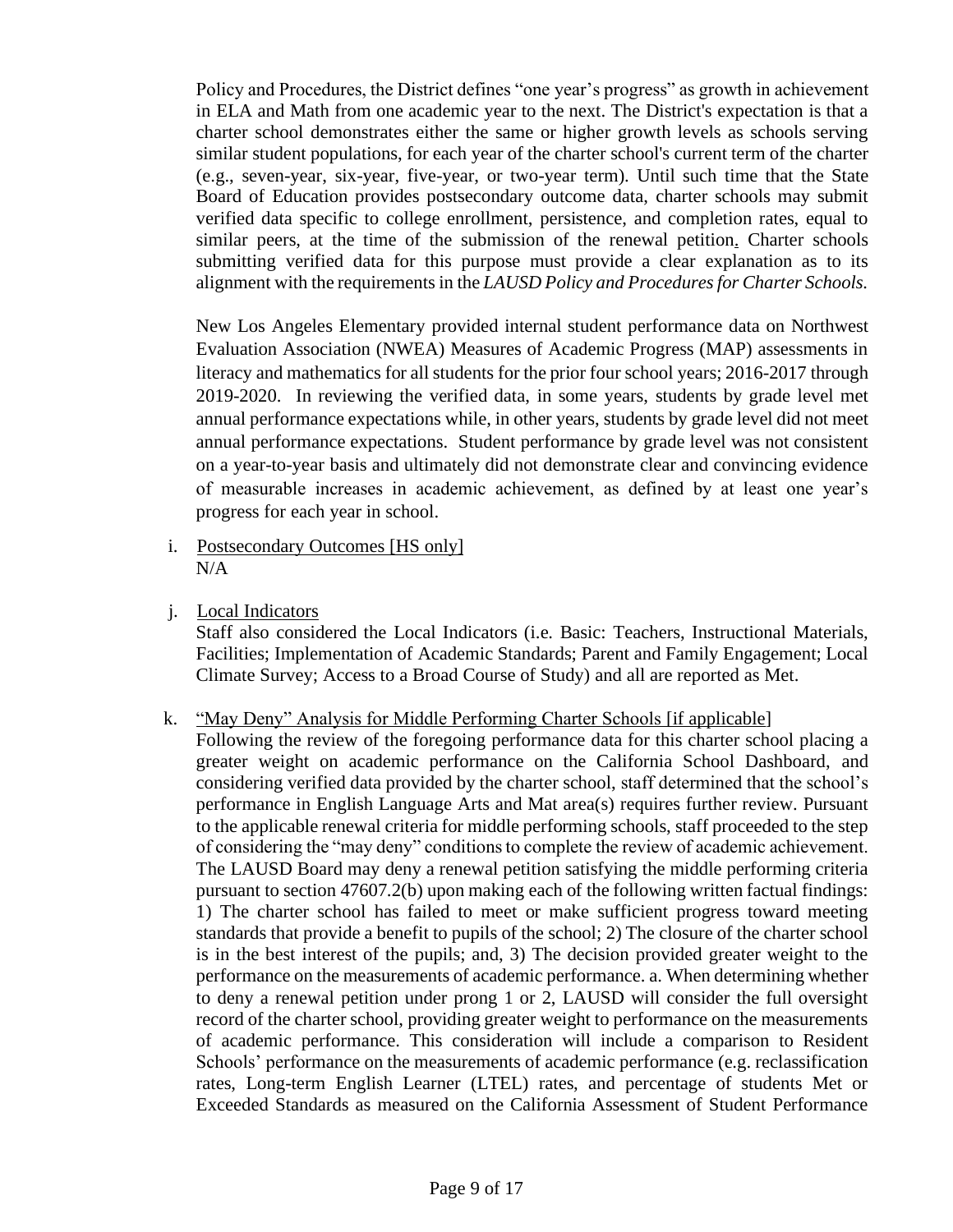and Progress (CAASPP) as compared to the state averages, California School Dashboard data, four-year cohort graduation rates).

As shown below, the charter school's performance in ELA and Math in 2019 as compared to the Resident Schools Median related to DFS is higher, and lower compared to the percentage of students meeting or exceeding standards. Staff has recommended the charter school for renewal.

Resident Schools Analysis

ELA Distance from Standard Schoolwide and Resident Schools Median:

| New Los Angeles Elementary - (ELA) Academic Indicator -<br><b>CA School Dashboard Indicator</b> |                                             |                 |                                   |  |  |
|-------------------------------------------------------------------------------------------------|---------------------------------------------|-----------------|-----------------------------------|--|--|
| Subgroup                                                                                        | 2019                                        |                 |                                   |  |  |
|                                                                                                 | Number of<br><b>Students</b><br>with Scores | 2019<br>Color   | School 2019<br><b>Average DFS</b> |  |  |
| <b>All Students</b>                                                                             | 32                                          | <b>No Color</b> | $-33.8$                           |  |  |
| <b>Resident</b><br><b>Schools Median</b>                                                        | 219                                         | <b>Orange</b>   | $-41.5$                           |  |  |

Data Source: DataQuest, Student and Downloadable Data File https://www.cde.ca.gov/ds/sd/sd/

#### Math Distance from Standard Schoolwide and Resident Schools Median:

| New Los Angeles Elementary - (Math) Academic Indicator -<br><b>CA School Dashboard Indicator</b> |                                             |                 |                                   |  |  |
|--------------------------------------------------------------------------------------------------|---------------------------------------------|-----------------|-----------------------------------|--|--|
|                                                                                                  | 2019                                        |                 |                                   |  |  |
| Subgroup                                                                                         | Number of<br><b>Students</b><br>with Scores | 2019<br>Color   | School 2019<br><b>Average DFS</b> |  |  |
| <b>All Students</b>                                                                              | 32                                          | <b>No Color</b> | $-60.1$                           |  |  |
| <b>Resident</b><br><b>Schools Median</b>                                                         | 217                                         | Yellow          | -64.9                             |  |  |

Data Source: DataQuest, Student and Downloadable Data Fil[e https://www.cde.ca.gov/ds/sd/sd/](https://www.cde.ca.gov/ds/sd/sd/)

As indicated in the tables above, when comparing the school to the Resident Schools Median (RSM), New Los Angeles Elementary's data indicates that its student performance on California School Dashboard in 2019 is higher than the RSM in ELA and Math when measuring DFS.

# ELA Smarter Balanced Assessment Data:

### Met or Exceeded Percentages

| New Los Angeles Elementary – Met or Exceeded Percentage –<br>(ELA) Smarter Balanced Summative Assessment |                             |                                   |  |  |  |  |
|----------------------------------------------------------------------------------------------------------|-----------------------------|-----------------------------------|--|--|--|--|
| 2019                                                                                                     |                             |                                   |  |  |  |  |
| Subgroup                                                                                                 | <b>Students with Scores</b> | <b>Met or Exceeded Percentage</b> |  |  |  |  |
| <b>All Students</b>                                                                                      | 36                          | 30.55%                            |  |  |  |  |
| <b>Resident</b><br><b>Schools Median</b>                                                                 | <b>222</b>                  | 34.79%                            |  |  |  |  |

Data Source: DataQuest, Student and Downloadable Data File https://www.cde.ca.gov/ds/sd/sd/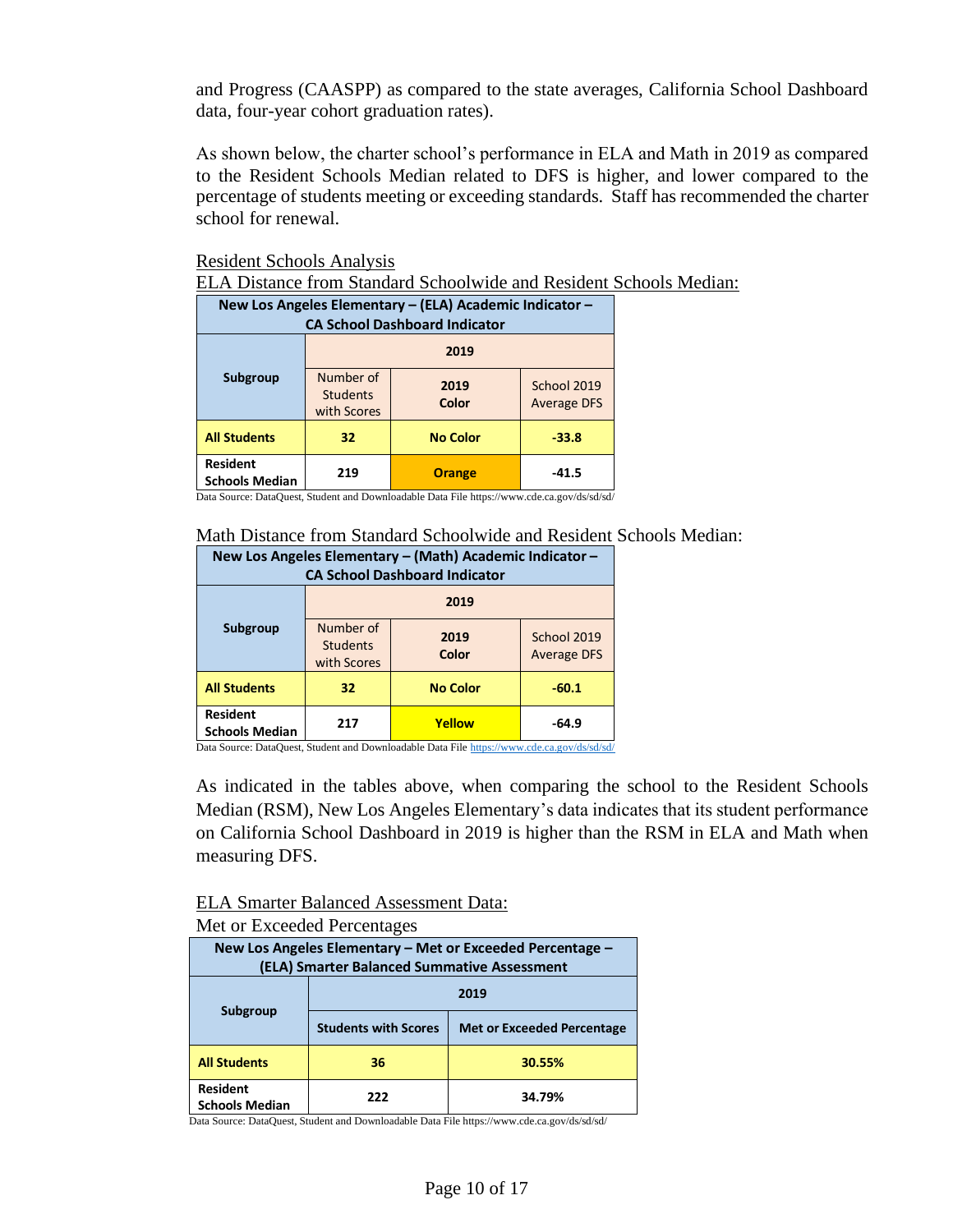## Math Smarter Balanced Assessment Data:

### Met or Exceeded Percentages

|                                              | New Los Angeles Elementary - Met or Exceeded |                                   |  |  |  |  |  |  |  |  |  |
|----------------------------------------------|----------------------------------------------|-----------------------------------|--|--|--|--|--|--|--|--|--|
|                                              | Percentage –                                 |                                   |  |  |  |  |  |  |  |  |  |
| (Math) Smarter Balanced Summative Assessment |                                              |                                   |  |  |  |  |  |  |  |  |  |
| 2019<br>Subgroup                             |                                              |                                   |  |  |  |  |  |  |  |  |  |
|                                              | <b>Students with Scores</b>                  | <b>Met or Exceeded Percentage</b> |  |  |  |  |  |  |  |  |  |
| <b>All Students</b>                          | 36                                           | 19.45%                            |  |  |  |  |  |  |  |  |  |
| <b>Resident</b><br><b>Schools Median</b>     | 222                                          | 24.07%                            |  |  |  |  |  |  |  |  |  |

Data Source: DataQuest, Student and Downloadable Data File https://www.cde.ca.gov/ds/sd/sd/

As indicated in the tables above, when comparing the school to the Resident Schools Median (RSM), New Los Angeles Elementary's data indicates that its student performance on CAASPP Met or Exceeded Percentage in 2019 is lower than the RSM in ELA and Math.

l. Suspension Rate Indicator

Percentage of Students Suspended At Least Once Schoolwide and Numerically Significant Subgroups:

|                                      | New Los Angeles Elementary - Suspension Rate Indicator - CA School Dashboard Indicator |               |                                                              |                                                                    |                                                        |                                 |               |                                                              |                                                                    |                                                        |  |  |  |  |
|--------------------------------------|----------------------------------------------------------------------------------------|---------------|--------------------------------------------------------------|--------------------------------------------------------------------|--------------------------------------------------------|---------------------------------|---------------|--------------------------------------------------------------|--------------------------------------------------------------------|--------------------------------------------------------|--|--|--|--|
| Subgroup                             | <b>Number</b><br>of<br>Students                                                        | 2018<br>Color | School 2018<br><b>Students</b><br>suspended<br>at least once | <b>State 2019</b><br><b>Students</b><br>suspended<br>at least once | School to<br><b>State</b><br>Suspensions<br>Comparison | <b>Number</b><br>of<br>Students | 2019<br>Color | School 2018<br><b>Students</b><br>suspended<br>at least once | <b>State 2019</b><br><b>Students</b><br>suspended<br>at least once | School to<br><b>State</b><br>Suspensions<br>Comparison |  |  |  |  |
| <b>All Students</b>                  | 168                                                                                    | <b>Blue</b>   | 0.0%                                                         | 3.5%                                                               | Lower                                                  | 210<br><b>Blue</b>              |               | 0.0%                                                         | 3.4%                                                               | Lower                                                  |  |  |  |  |
| <b>Black or African</b><br>American  | 30                                                                                     | No<br>Color   | 0.0%                                                         | 9.4%                                                               | Lower                                                  | 43                              | <b>Blue</b>   | 0.0%                                                         | 8.8%                                                               | Lower                                                  |  |  |  |  |
| English Learner                      | 79                                                                                     | <b>Blue</b>   | 0.0%                                                         | 3.0%                                                               | Lower                                                  | 82                              | <b>Blue</b>   | 0.0%                                                         | 3.1%                                                               | Lower                                                  |  |  |  |  |
| Latino                               | 126                                                                                    | <b>Blue</b>   | 0.0%                                                         | 3.6%                                                               | Lower                                                  | 148                             | <b>Blue</b>   | 0.0%                                                         | 3.5%                                                               | Lower                                                  |  |  |  |  |
| Socioeconomically<br>Disadvantaged   | 149                                                                                    | <b>Blue</b>   | 0.0%                                                         | 4.4%                                                               | Lower                                                  | 181                             | <b>Blue</b>   | 0.0%                                                         | 4.3%                                                               | Lower                                                  |  |  |  |  |
| Students with<br><b>Disabilities</b> | 25                                                                                     | No<br>Color   | 0.0%                                                         | 6.8%                                                               | $\overline{\phantom{a}}$                               | 32                              | No Color      | 0.0%                                                         | 6.2%                                                               | Lower                                                  |  |  |  |  |

Schoolwide and Numerically Significant Subgroups

Data Source: DataQuest, Student and Downloadable Data File https://www.cde.ca.gov/ds/sd/sd/

As indicated in the table above, in both 2018 and 2019, New Los Angeles Elementary was lower than the state schoolwide and for all numerically significant subgroups.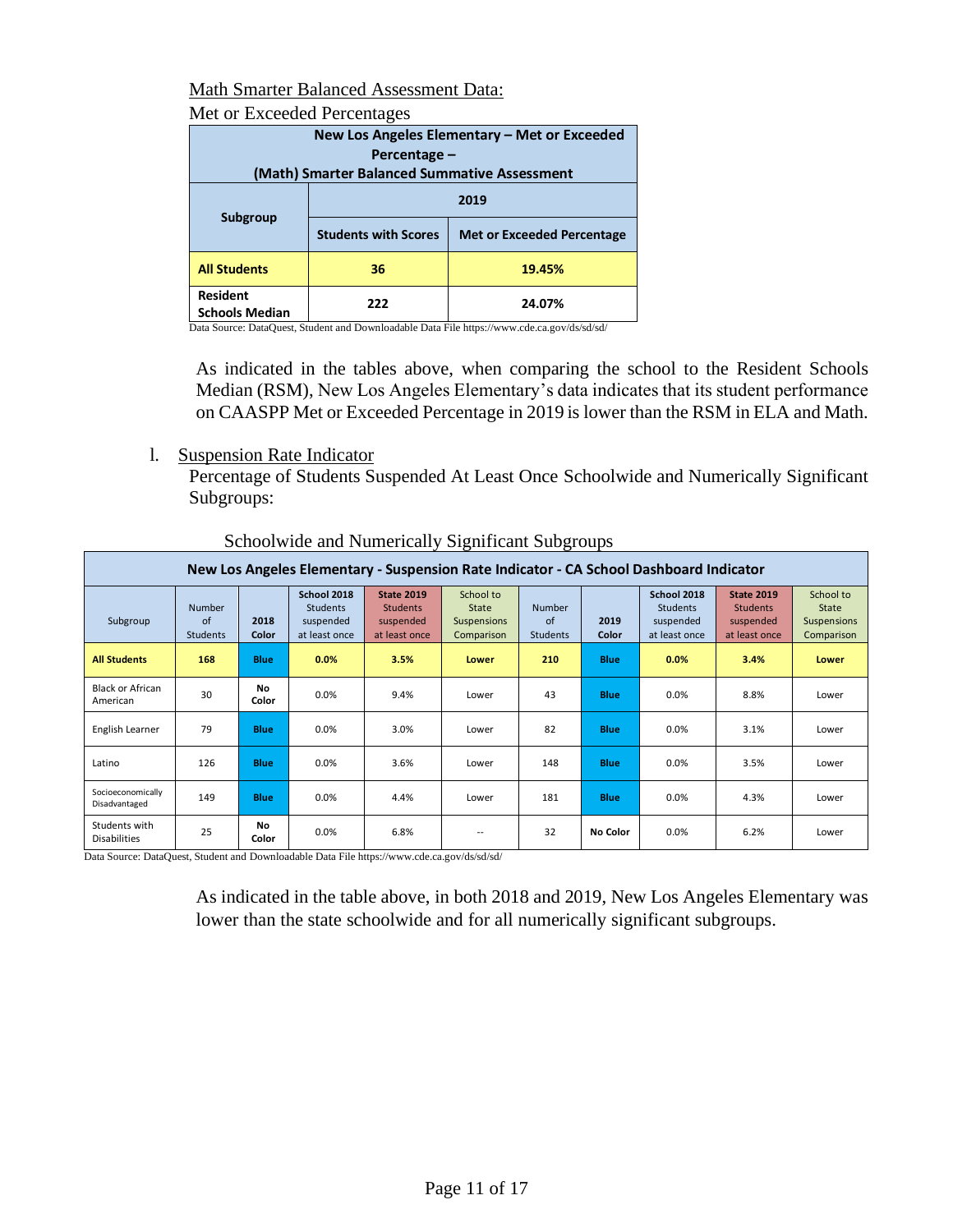|                                      | New Los Angeles Elementary - Suspension Rate Indicator - CA School Dashboard Indicator |               |        |                   |                                                                                 |                   |                                         |               |                   |                 |                        |                 |  |  |  |
|--------------------------------------|----------------------------------------------------------------------------------------|---------------|--------|-------------------|---------------------------------------------------------------------------------|-------------------|-----------------------------------------|---------------|-------------------|-----------------|------------------------|-----------------|--|--|--|
| Subgroup                             | <b>Number</b><br>of<br>Students                                                        | 2018<br>Color | Change | Change<br>Level   | <b>State</b><br><b>Change</b>                                                   | Change<br>Level   | <b>Number</b><br>$\alpha$ f<br>Students | 2019<br>Color | Change            | Change<br>Level | <b>State</b><br>Change | Change<br>Level |  |  |  |
| <b>All Students</b>                  | 168                                                                                    | <b>Blue</b>   | 0.0%   | <b>Maintained</b> | 0.0%<br>$-0.1%$<br><b>Maintained</b><br>210<br><b>Blue</b><br><b>Maintained</b> |                   |                                         | $-0.1%$       | <b>Maintained</b> |                 |                        |                 |  |  |  |
| <b>Black or African</b><br>American  | 30                                                                                     | No<br>Color   | 0.0%   | Maintained        | 0.4%                                                                            | Declined          | 43<br>Blue                              |               | 0.0%              | Maintained      | 0.6%                   | Declined        |  |  |  |
| English Learner                      | 79                                                                                     | Blue          | 0.0%   | Maintained        | $-0.1%$                                                                         | Maintained        | 82                                      | Blue          | 0.0%              | Maintained      | 0.1%                   | Maintained      |  |  |  |
| Latino                               | 126                                                                                    | <b>Blue</b>   | 0.0%   | Maintained        | $-0.1%$                                                                         | 148<br>Maintained |                                         | Blue          | 0.0%              | Maintained      | $-0.1%$                | Maintained      |  |  |  |
| Socioeconomically<br>Disadvantaged   | 149                                                                                    | <b>Blue</b>   | 0.0%   | Maintained        | $-0.2%$                                                                         | Maintained        | 181                                     | Blue          | 0.0%              | Maintained      | $-0.1%$                | Maintained      |  |  |  |
| Students with<br><b>Disabilities</b> | 25                                                                                     | No<br>Color   | $\sim$ | No Data           | 0.3%                                                                            | Declined          | 32                                      | No<br>Color   | 0.0%              | Maintained      | 0.6%                   | Declined        |  |  |  |

Change Level Schoolwide and Numerically Significant Subgroups

Data Source: DataQuest, Student and Downloadable Data File https://www.cde.ca.gov/ds/sd/sd/

As seen in the table above, in both 2018 and 2019, the New Los Angeles Elementary suspension rate Maintained schoolwide and for all numerically significant subgroups.

m. Graduation Rate Indicator [HS only] N/A

## n. Chronic Absenteeism Indicator

| Percentage Schoolwide and Numerically Significant Subgroups |  |  |
|-------------------------------------------------------------|--|--|
|                                                             |  |  |

| New Los Angeles Elementary – Chronic Absenteeism – CA School Dashboard |                                                           |               |                                                     |                                                           |                                                                |                                                                            |                 |                                                     |                                                           |                                                                |       |     |            |       |       |        |
|------------------------------------------------------------------------|-----------------------------------------------------------|---------------|-----------------------------------------------------|-----------------------------------------------------------|----------------------------------------------------------------|----------------------------------------------------------------------------|-----------------|-----------------------------------------------------|-----------------------------------------------------------|----------------------------------------------------------------|-------|-----|------------|-------|-------|--------|
| Subgroup                                                               | Number of<br>students<br>enrolled<br>who meet<br>criteria | 2018<br>Color | School 2018<br>Chronic<br>Absenteeism<br>Percentage | <b>State 2018</b><br>Chronic<br>Absenteeism<br>Percentage | School to<br><b>State Chronic</b><br>Absenteeism<br>Comparison | Number of<br>students<br>enrolled<br>2019<br>Color<br>who meet<br>criteria |                 | School 2019<br>Chronic<br>Absenteeism<br>Percentage | <b>State 2019</b><br>Chronic<br>Absenteeism<br>Percentage | School to<br><b>State Chronic</b><br>Absenteeism<br>Comparison |       |     |            |       |       |        |
| <b>All Students</b>                                                    | 164                                                       | Yellow        | 10.4%                                               | 9.0%                                                      | 205<br><b>Higher</b>                                           |                                                                            | <b>Orange</b>   | 13.2%                                               | 10.1%                                                     | Higher                                                         |       |     |            |       |       |        |
| <b>Black or African</b><br>American                                    | 30                                                        | No<br>Color   | 10.0%                                               | 17.9%                                                     | Lower                                                          | 39                                                                         | <b>Red</b>      | 20.5%                                               | 20.6%                                                     | Lower                                                          |       |     |            |       |       |        |
| English Learner                                                        | 78                                                        | Orange        | 12.8%                                               | 8.6%                                                      | Higher                                                         | 81                                                                         | Green           | 9.9%                                                | 9.9%                                                      | Same                                                           |       |     |            |       |       |        |
| Latino                                                                 | 125                                                       | Yellow        | 11.2%                                               | 9.7%                                                      | Higher                                                         | 147<br><b>Orange</b>                                                       |                 | 11.6%                                               | 11.0%                                                     | Higher                                                         |       |     |            |       |       |        |
| Socioeconomically<br>Disadvantaged                                     | 145                                                       | Yellow        | 10.3%                                               | 11.4%                                                     |                                                                |                                                                            |                 |                                                     |                                                           |                                                                | Lower | 179 | <b>Red</b> | 14.0% | 12.9% | Higher |
| Students with<br><b>Disabilities</b>                                   | 25                                                        | No<br>Color   | 4.0%                                                | 15.1%                                                     |                                                                | 32                                                                         | <b>No Color</b> | 12.5%                                               | 16.3%                                                     | Lower                                                          |       |     |            |       |       |        |

Data Source: DataQuest, Student and Downloadable Data File https://www.cde.ca.gov/ds/sd/sd/

As indicated in the table above, in 2018, New Los Angeles Elementary was higher than the state schoolwide for two of its numerically significant subgroups (English Learner and Latino). The Black or African American and Socioeconomically Disadvantaged subgroups were lower. In 2019, New Los Angeles Elementary was higher than the state schoolwide for the Latino and Socioeconomically Disadvantaged subgroups. The Black or African American and Students with Disabilities subgroups were lower ,and the English Learner subgroup's Change Level was Same.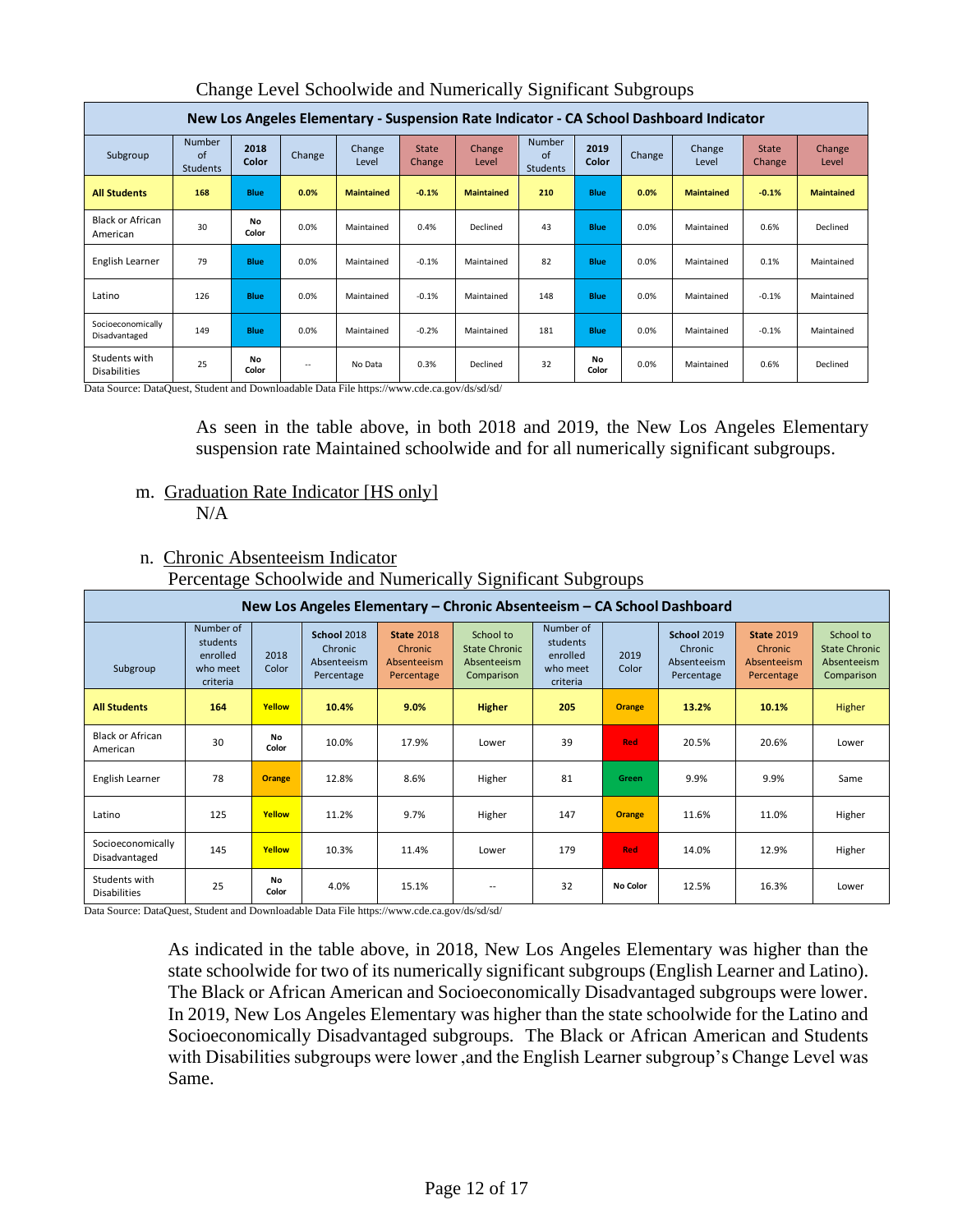| Change Level Benoofmae and Framerican y Digitaleant Baogroups          |                                                           |                    |                                                                                                                                                                                |                                  |                        |                   |                                                         |                                     |         |                  |           |                  |  |  |
|------------------------------------------------------------------------|-----------------------------------------------------------|--------------------|--------------------------------------------------------------------------------------------------------------------------------------------------------------------------------|----------------------------------|------------------------|-------------------|---------------------------------------------------------|-------------------------------------|---------|------------------|-----------|------------------|--|--|
| New Los Angeles Elementary – Chronic Absenteeism – CA School Dashboard |                                                           |                    |                                                                                                                                                                                |                                  |                        |                   |                                                         |                                     |         |                  |           |                  |  |  |
| Subgroup                                                               | Number of<br>students<br>enrolled<br>who meet<br>criteria | 2018<br>Color      | Number of<br>students<br>2019<br>Change<br><b>State</b><br>Change<br>Change<br>Change<br>enrolled<br>Change Level<br>Color<br>Level<br>Change<br>Level<br>who meet<br>criteria |                                  | <b>State</b><br>Change | Change<br>Level   |                                                         |                                     |         |                  |           |                  |  |  |
| <b>All Students</b>                                                    | 164                                                       | Yellow             | $-4.9%$                                                                                                                                                                        | <b>Declined</b><br>Significantly | 0.3%                   | <b>Maintained</b> | 205                                                     | <b>Orange</b>                       | 2.8%    | <b>Increased</b> |           | <b>Increased</b> |  |  |
| <b>Black or African</b><br>American                                    | 30                                                        | <b>No</b><br>Color | $-11.7%$                                                                                                                                                                       | Declined                         | 1.0%                   | Increased         | 39                                                      | <b>Red</b>                          | 10.5%   | Increased        | 2.7%      | Increased        |  |  |
| English Learner                                                        | 78                                                        | <b>Orange</b>      | 9.0%                                                                                                                                                                           | Increased                        | 0.6%                   | Increased         | 81                                                      | Green                               | $-2.9%$ | Declined         | 1.4%      | Increased        |  |  |
| Latino                                                                 | 125                                                       | Yellow             | $-1.7%$                                                                                                                                                                        | Declined                         | 0.4%                   | Maintained        | 147                                                     | 0.4%<br>Maintained<br><b>Orange</b> |         | 1.4%             | Increased |                  |  |  |
| Socioeconomically<br>Disadvantaged                                     | 145                                                       | Yellow             | $-2.7%$                                                                                                                                                                        | Declined                         | 0.4%                   | Maintained        | Increased<br>179<br>3.6%<br><b>Red</b><br>Significantly |                                     | 1.5%    | Increased        |           |                  |  |  |
| Students with<br><b>Disabilities</b>                                   | 25                                                        | No<br>Color        | 0.0%                                                                                                                                                                           | No Data                          | 0.4%                   | Maintained        | 32                                                      | No<br>Color                         | 8.5%    | Increased        | 1.2%      | Increased        |  |  |

# Change Level Schoolwide and Numerically Significant Subgroups

Data Source: DataQuest, Student and Downloadable Data File https://www.cde.ca.gov/ds/sd/sd/

As seen in the table above, in 2018, the school's Change Level was Declined Significantly, while the Black or African American, Latino and Socioeconomically Disadvantaged subgroups declines, and the English Learner subgroup Increased. In 2019, the Change Level schoolwide and for the Black or African American and Students with Disabilities subgroups Increased, the English Learner subgroup Declines, the Latino subgroup Maintained, and the Socioeconomically Disadvantaged subgroup Increased Significantly

In order to decrease student Chronic Absenteeism, New Los Angeles Charter leadership shared the school implemented a number of strategies prior to the COVID-19 pandemic, including: implementation of parent workshops by working with a professional organization to inform parents of the negative effects of Chronic Absenteeism; student awards and recognition for improved attendance; identifying barriers to student attendance and supporting families to improve their child's attendance.

|               | <b>Reclassification Rates:</b>                                                                                                         |                                      |              |                                                  |
|---------------|----------------------------------------------------------------------------------------------------------------------------------------|--------------------------------------|--------------|--------------------------------------------------|
| Year          | <b>Students</b><br><b>Redesignated FEP</b>                                                                                             | <b>New Los Angeles</b><br>Elementary | <b>State</b> | <b>School to State</b><br><b>RFEP Comparison</b> |
|               | 17-18 EL #                                                                                                                             | 76                                   | 1,271,150    |                                                  |
| 2018-<br>2019 | 18-19 Reclass $#$                                                                                                                      | 16                                   | 175,746      | Higher                                           |
|               | <b>18-19 Reclass Rate</b>                                                                                                              | 21.1%                                | 13.8%        |                                                  |
|               | 18-19 EL #                                                                                                                             | 78                                   | 1,195,988    |                                                  |
| 2019-<br>2020 | 19-20 Reclass #                                                                                                                        | 11                                   | 164,653      | Higher                                           |
|               | <b>19-20 Reclass Rate</b><br>Data Carrosse Data Orrant, Christiant and Cabaal Damplandable Data Eilea bitmar/hummada ag garr/da/ad/ad/ | 14.1%                                | 13.8%        |                                                  |

# o. English Learner Performance

Data Source: Data Quest, Student and School Downloadable Data Files https://www.cde.ca.gov/ds/sd/sd/

In 2019-2020, New Los Angeles Elementary's reclassification rate was 14.1%, which was higher than the state's reclassification rate of 13.8%. In 2018-2019, New Los Angeles Elementary's reclassification rate of 21.1% was higher than the state's rate of 13.8%.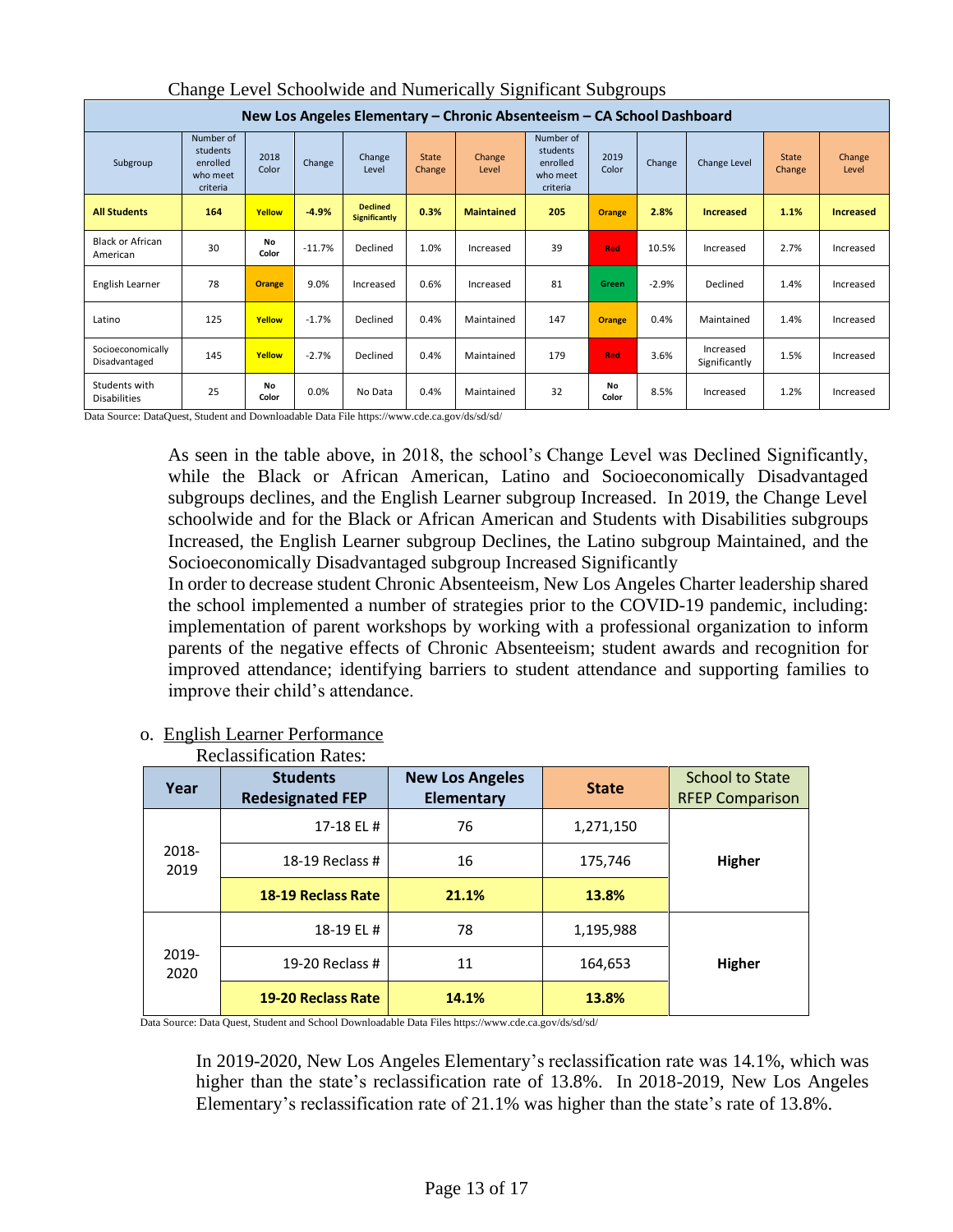New Los Angeles Elementary follows the District's Master Plan for English Learners and Standard English Learners.

|                                   |                   |                                   | 2018-2019         |              | 2019-2020         |                                   |                   |         |  |  |  |
|-----------------------------------|-------------------|-----------------------------------|-------------------|--------------|-------------------|-----------------------------------|-------------------|---------|--|--|--|
| <b>English</b><br><b>Learners</b> |                   | <b>New Los Angeles Elementary</b> |                   | <b>State</b> |                   | <b>New Los Angeles Elementary</b> | <b>State</b>      |         |  |  |  |
|                                   | <b>Enrollment</b> | Percent                           | <b>Enrollment</b> | Percent      | <b>Enrollment</b> | Percent                           | <b>Enrollment</b> | Percent |  |  |  |
| At-Risk 4-5<br>Years              | $\mathbf{r}$      | 2.0%                              | 220,738<br>9.5%   |              |                   | 6.3%                              | 130,783           | 5.7%    |  |  |  |
| LTEL 6+ Years                     | 0                 | 0.0%                              | 342,983<br>14.7%  |              | $\Omega$          | 0.0%                              | 8.9%<br>204,042   |         |  |  |  |

Long-term English Learners and "At-Risk" Rates:

Data Source: DataQuest, Student and School Downloadable Data Files https://www.cde/ca/gov/ds/sd/sd/

In 2019-2020, New Los Angeles Elementary's percentage of Long Term English Learners (LTELs) is 0.0%, compared to the state's rate of 8.9%. In 2018-2019, New Los Angeles Elementary's percentage of LTELs is 0.0%, compared to the state's rate of 14.7%. In 2019-2020, the charter school's percentage of "At-Risk" English Learners (ELs) is 6.3% (seven students), compared to the state's rate of 5.7%. In 2018-2019, New Los Angeles Elementary's percentage of "At-Risk" ELs is 2.0% (two students), compared to the state's rate of 9.5%.

## **2.** *Annual Oversight Results*

### **a.** *Student Achievement and Educational Performance*

New Los Angeles Elementary has achieved a *'No Rating'* in the category of Student Achievement and Educational Performance on its annual oversight evaluation reports for the last two years due to the school only having one year of CAASPP academic performance data from spring 2019.

|                                                                                                             | 2018-2019 | 2019-2020 |
|-------------------------------------------------------------------------------------------------------------|-----------|-----------|
| Annual Oversight Evaluation Report Rating in Category<br>of Student Achievement and Educational Performance | No Rating | No Rating |

\*Note: The annual oversight rating represents the Charter Schools Division staff evaluation of the school's performance as outlined in the Annual Performance-Based Oversight Visit Report on or about the date of the annual oversight visit.

### **b.** *Governance*

New Los Angeles Elementary's record of performance and related information demonstrates that the school is likely to succeed in the area of governance.

The school has earned the rating of *Proficient* in the category of Governance on its annual oversight evaluation reports over the past two years and has no unresolved governance issues pending.

|                                                       | 2018-2019  | 2019-2020  |
|-------------------------------------------------------|------------|------------|
| Annual Oversight Evaluation Report Rating in Category |            |            |
| of <b>Governance</b>                                  | Proficient | Proficient |

\*Note: The annual oversight rating represents the Charter Schools Division staff evaluation of the school's performance as outlined in the Annual Performance-Based Oversight Visit Report on or about the date of the annual oversight visit.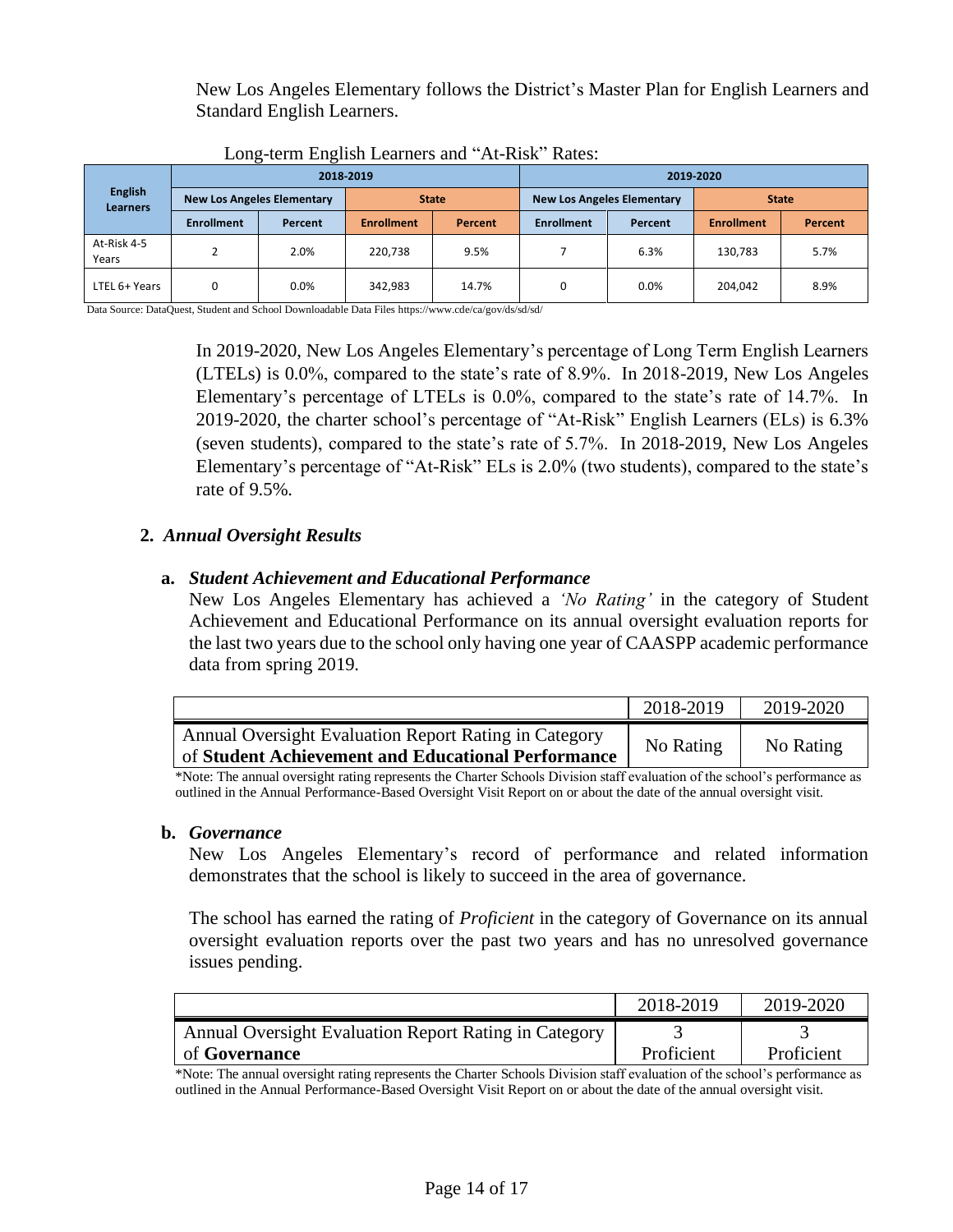### **c.** *Organizational Management, Programs, and Operations*

New Los Angeles Elementary's record of performance and related information demonstrates that the school is likely to succeed in the area of organizational management, programs, and operations.

New Los Angeles Elementary has achieved the ratings of *Accomplished* and *Proficient* in the category of Organization Management, Programs, and Operations on its annual oversight evaluation reports for the last two years and has no unresolved operations issues pending.

|                                              | 2018-2019    | 2019-2020  |
|----------------------------------------------|--------------|------------|
| Annual Oversight Evaluation Report Rating in |              |            |
| Category of Organizational Management,       | Accomplished | Proficient |
| Programs, and Operations                     |              |            |

\*Note: The annual oversight rating represents the Charter Schools Division staff evaluation of the school's performance as outlined in the Annual Performance-Based Oversight Visit Report on or about the date of the annual oversight visit.

| School                               | Enrollment | Meal<br>F/R | GATE  | Alaska Native<br>$\overline{\sigma}$<br>Indian<br>American | Asian | American<br>African<br>ă<br>Black | Learner<br>English I | $\circ$<br>Filipin | Youth<br>Foster | Homeless | Latino | Education<br>Migrant | Islander<br>Pacific<br>$\circ$<br>Hawaiian<br>Native | Not Reported | ntaged<br>$\sigma$<br>ㅎ<br><b>GS</b><br>ä<br>$\frac{1}{10}$<br>õ<br>Έ<br>$\Omega$<br>ã<br>Socio- | abilities<br>Dis.<br>with<br>Students | Races<br>More<br>ð<br>Two | White |
|--------------------------------------|------------|-------------|-------|------------------------------------------------------------|-------|-----------------------------------|----------------------|--------------------|-----------------|----------|--------|----------------------|------------------------------------------------------|--------------|--------------------------------------------------------------------------------------------------|---------------------------------------|---------------------------|-------|
| <b>New LA</b>                        | 223        | 86.5%       | 0.0%  | 0.9%                                                       | 0.9%  | 18.4%                             | 38.1%                | 0.0%               | 0.4%            | 0.0%     | 74.0%  | 0.0%                 | 0.0%                                                 | 0.0%         | 87.0%                                                                                            | 13.0%                                 | 2.7%                      | 3.1%  |
| Statewide                            | 6,163,001  | 59.3%       | N/A   | 0.5%                                                       | 9.3%  | 5.3%                              | 18.6%                | 2.4%               | 0.5%            | 3.2%     | 54.9%  | 0.8%                 | 0.4%                                                 | 0.9%         | 60.7%                                                                                            | 11.7%                                 | 3.9%                      | 22.4% |
| <b>Los Angeles</b><br><b>Unified</b> | 596,937    | 80.3%       | 10.7% | 0.2%                                                       | 3.6%  | 7.7%                              | 20.0%                | 1.9%               | 0.7%            | 1.3%     | 74.1%  | 0.1%                 | 0.2%                                                 | 0.4%         | 81.5%                                                                                            | 11.4%                                 | 1.6%                      | 10.3% |

#### i. Access and Equity

Data Source: DataQuest, Student and Downloadable Data File https://www.cde.ca.gov/ds/sd/sd/

### ii. Special Education

|                                                       |                                                                                                                                                                                                                                                                                                                                     |                  |       |                                                                                           |       | 2019-2020 Enrollment by Disability |              |                          |              |              |              |              |                |              |        |        |              |              |
|-------------------------------------------------------|-------------------------------------------------------------------------------------------------------------------------------------------------------------------------------------------------------------------------------------------------------------------------------------------------------------------------------------|------------------|-------|-------------------------------------------------------------------------------------------|-------|------------------------------------|--------------|--------------------------|--------------|--------------|--------------|--------------|----------------|--------------|--------|--------|--------------|--------------|
| School                                                | inroll#<br>% High Incidence<br>Incidence<br>$\aleph$<br>#<br>L<br>$rac{1}{2}$<br>$\frac{1}{5}$<br>EMD<br><b>SLD*</b><br>#AUT<br>面<br>$#$ SLI*<br>#THI<br>SpEd<br>Enroll:<br>SpEd<br>DEA<br>B <sub>B</sub><br>#ED<br>Enroll<br>$\overline{O}$<br>$\supseteq$<br>2019<br>$\pm$<br>#<br>#<br>% Low<br>$\pm$<br>#<br>±.<br>#<br>#<br>ōά |                  |       |                                                                                           |       |                                    |              |                          |              |              |              |              |                |              | #VII   |        |              |              |
| <b>New LA</b>                                         | 223                                                                                                                                                                                                                                                                                                                                 | 29               | 13.0% | 79.3%                                                                                     | 20.7% | 6                                  | $\mathbf{0}$ | $\Omega$                 | $\mathbf{0}$ | $\mathbf{0}$ | $\mathbf{0}$ | $\mathbf{0}$ | $\overline{3}$ | $\mathbf{0}$ | 10     | 10     | $\mathbf{0}$ | $\mathbf{0}$ |
| Statewide                                             | 6,163,001                                                                                                                                                                                                                                                                                                                           | 721,198          | 11.7% | N/A                                                                                       | N/A   | N/A                                | N/A          | N/A                      | N/A          | N/A          | N/A          | N/A          | N/A            | N/A          | N/A    | N/A    | N/A          | N/A          |
| <b>Los Angeles</b><br><b>Unified</b><br>$\sim$ $\sim$ | 607,723<br>$\sim$ $\sim$<br>$\sim$ $\sim$ $\sim$ $\sim$                                                                                                                                                                                                                                                                             | 84,730<br>$\sim$ | 13.9% | 69.1%<br>$\mathbf{A}$ and $\mathbf{A}$ and $\mathbf{A}$ and $\mathbf{A}$ and $\mathbf{A}$ | 31.0% | 16,067<br>$\overline{1}$           | 15           | 336<br>$1.4$ $1.4$ $1.4$ | 1,569        | 5            | 1,431        | 4,271        | 10,828         | 1,970        | 35,116 | 12,579 | 102          | 418          |

Data Source: DataQuest, Student and Downloadable Data File https://www.cde.ca.gov/ds/sd/sd/

According to 2019 CALPADS Fall 1 Certified Student Profile List Report, New Los Angeles Elementary had a 13.0% Special Education enrollment, which is higher than the state's percentage of 11.7%, and lower than the District's percentage of 13.9%. The CSD has conferred with staff in the Division of Special Education and no concerns have been noted at this time.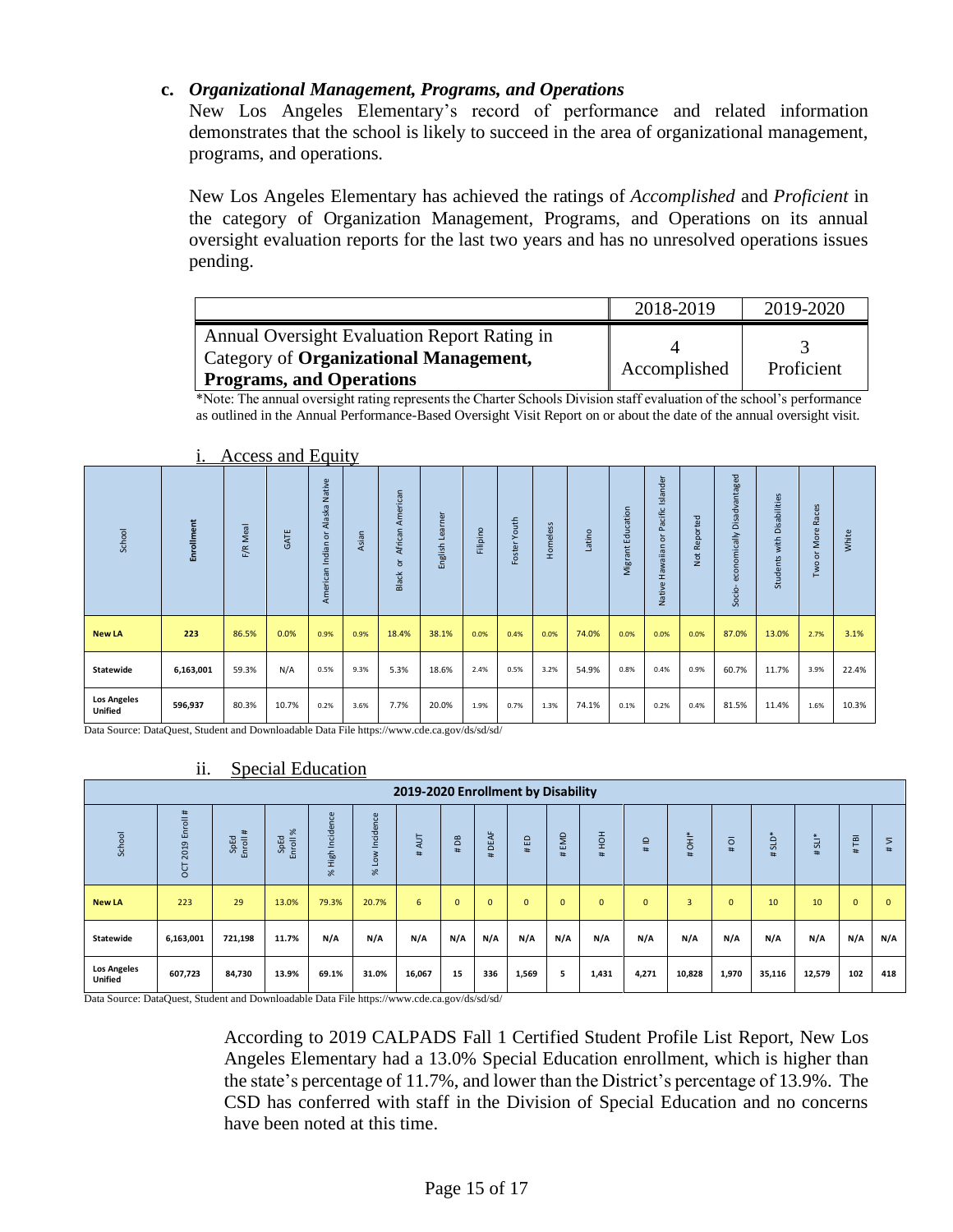iii. Additional Information  $N/A$ .

## **C. Criterion 3: Is the charter school serving all pupils who wish to attend, or does the charter school have substantial fiscal or governance issues? (Ed. Code, § 47607(e).)**

- At the time of renewal, Charter School does not have substantial fiscal or substantial governance factors that would lead to a finding that the Charter School is demonstrably unlikely to successfully implement the program set forth in the renewal petition.
- There is no evidence at the time of renewal that Charter School is not serving all pupils who wish to attend based on data on pupil enrollment patterns.

*For more information about enrollment or dismissal practices, substantial fiscal issues or substantial governance issues, please see the Access and Equity, Fiscal Operations, and Governance sections, respectively.* 

## **D. Does the Petition Contain a Declaration of Whether or Not the Charter School Shall Be Deemed the Exclusive Public Employer of the Employees of the Charter School?**

## *Yes, the petition contains the required declaration.*

## *3. Fiscal Operations*

New Los Angeles Elementary's record of performance and related information demonstrate that the school is likely to succeed in the area of fiscal operations.

### a. Summary

New Los Angeles Elementary achieved the rating of *Proficient* in the category of Fiscal Operations on its annual oversight evaluation reports for the last two years.

During the 2019-2020 oversight visit, the CSD noted that the school's internal controls and processes were generally in place and implemented in practice.

|                                                | 2018-2019  | 2019-2020  |
|------------------------------------------------|------------|------------|
| <b>Annual Oversight Evaluation Report</b>      |            |            |
| <b>Rating in Category of Fiscal Operations</b> | Proficient | Proficient |

\*Note: The annual oversight rating represents the Charter Schools Division staff evaluation of the school's performance as outlined in the Annual Performance-Based Oversight Visit Report on or about the date of the annual oversight visit.

### b. Fiscal Condition

New Los Angeles Elementary's fiscal condition is positive and has been upward trending since the 2016-2017 Fiscal Year. According to the 2018-2019 independent audit report, the school had positive net assets of \$520,003 and net income of \$905. The 2019-2020 Unaudited Actuals projected positive net assets and a net income.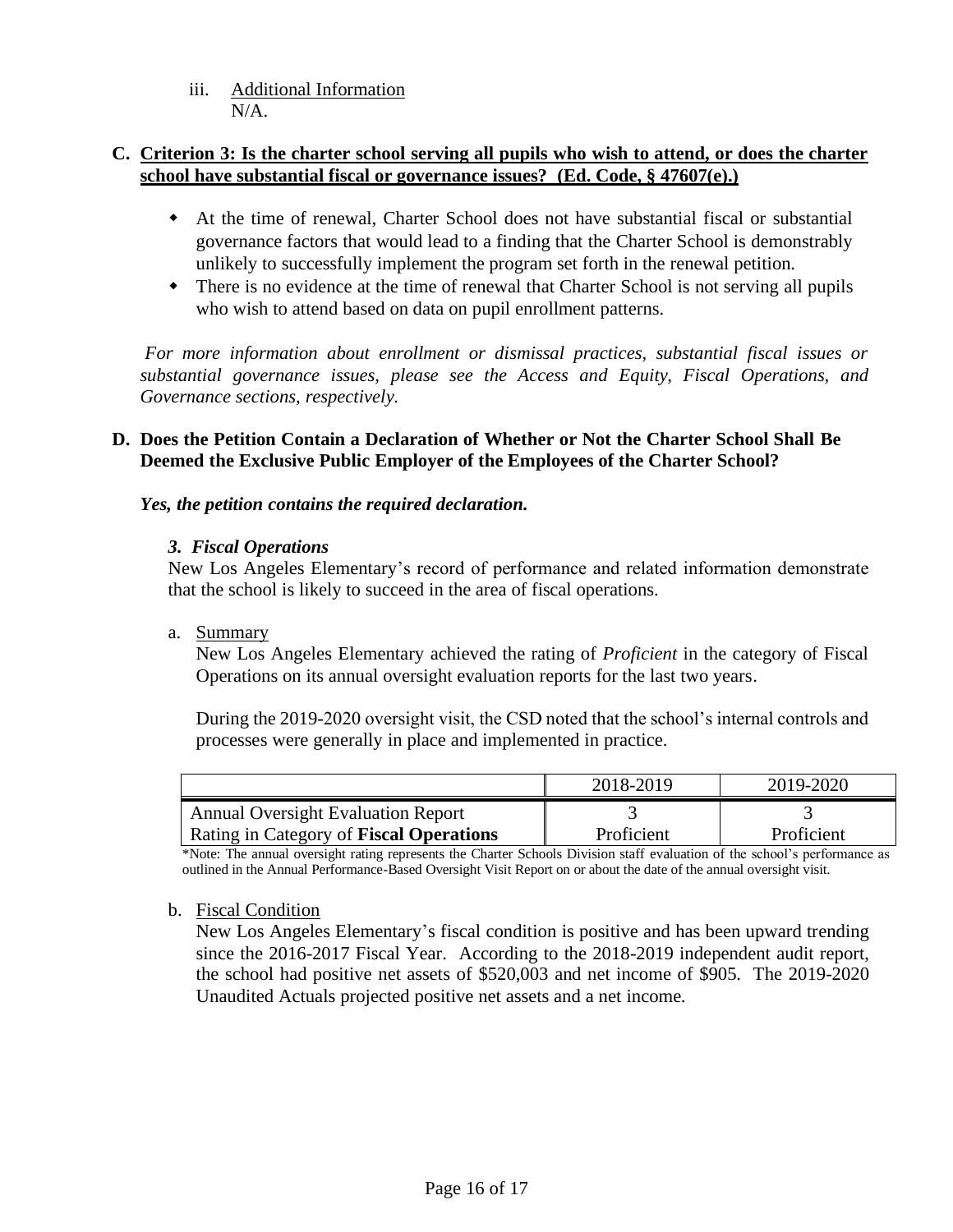|                             | 2015-2016<br>(Audited<br>Actuals) | 2016-2017<br>(Audited<br>Actuals) | 2017-2018<br>(Audited<br>Actuals) | 2018-2019<br>(Audited<br>Actuals) | 2019-2020<br>(Unaudited<br>Actuals) |
|-----------------------------|-----------------------------------|-----------------------------------|-----------------------------------|-----------------------------------|-------------------------------------|
| <b>Net Assets</b>           | N/A                               | \$268,966*                        | \$519,098                         | \$520,003                         | \$676,262                           |
| <b>Net</b><br>Income/Loss   | N/A                               | \$36,409                          | \$250,132                         | \$905                             | \$156,259                           |
| <b>Transfers</b><br>In/Out  | N/A                               | \$0                               | \$0                               | \$0                               | \$0                                 |
| Prior Year<br>Adjustment(s) | N/A                               | \$0                               | \$0                               | \$0                               | \$0                                 |

\*Includes the school's beginning net asset balance of \$232,557 for the school's first year of its approved charter term.

According to New Los Angeles Charter School's independent audit report for the Fiscal Year ended June 30, 2019, New Los Angeles Charter School's fiscal condition is strong. New Los Angeles Charter School and its charter schools reported positive net assets of \$2,545,778 and net income of \$714,795. New Los Angeles Charter School, without its charter schools, reported positive net assets of \$77,749 and net income of \$32,738.

According to New Los Angeles Charter School, there are no management fees charged to either New Los Angeles Elementary or to the other charter school that it operates. Instead, each school pays a portion of the actual expenses for administrative support, including the salaries of the Executive Director, the Head of Schools, the Director of Operations, and the Director of Special Education. These costs are allocated based on the enrollment at each of its schools.

c. 2018-2019 Independent Audit Report

Audit Opinion: Unmodified Material Weaknesses: None Reported Deficiencies/Findings: None Reported Going Concern: None Reported

d. Other Significant Fiscal Information N/A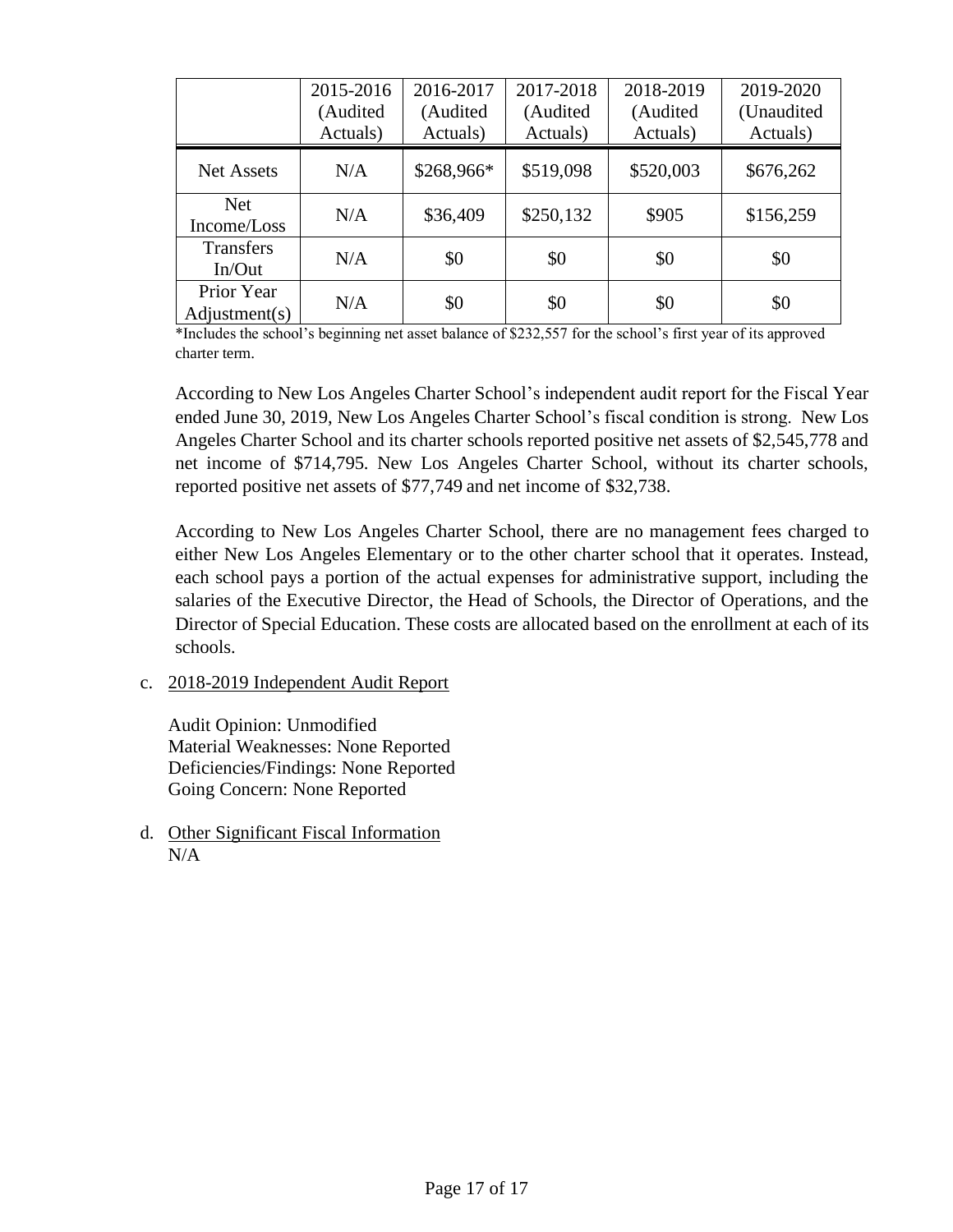#### ATTACHMENT B

#### **New Los Angeles Charter Elementary Academic Performance - English Language Arts**

This report shows the performance levels for a single state indicator, English Language Arts, for all student groups. It also shows how the current year (status) compares to prior years (change) for each state indicator. S

Source: Data collected by the California Department of Education (CDE) through the California Longitudinal Pupil Achievement Data System (CALPADS), California School Dashboard, and testing vendor. Aggregate data files are<br> *CALPADS.* 

|              |                |          |                                              |                                        |                                             |               |                                         |               | (ELA Grades) Academic Indicator - CA School Dashboard Indicator |                                        |        |                   |                                          |                                      |                 |                                         |        |                |                                        |        |                  |                                          |
|--------------|----------------|----------|----------------------------------------------|----------------------------------------|---------------------------------------------|---------------|-----------------------------------------|---------------|-----------------------------------------------------------------|----------------------------------------|--------|-------------------|------------------------------------------|--------------------------------------|-----------------|-----------------------------------------|--------|----------------|----------------------------------------|--------|------------------|------------------------------------------|
| LD.          | <b>BD</b>      | Loc Code | School                                       | Subgroup                               | Number of<br>Students with<br><b>Scores</b> | 2018 Color    | School<br>2018<br>Average<br><b>DFS</b> | Change        | Change Level                                                    | State<br>2018<br>Average<br><b>DFS</b> | Change | Change Level      | School to State<br><b>DFS Comparison</b> | Number of<br>Students with<br>Scores | 2019 Color      | School<br>2019<br>Average<br><b>DFS</b> | Change | Change Level   | <b>State</b><br>2019<br>Average<br>DFS | Change | Change Level     | School to State<br><b>DFS Comparison</b> |
| $\mathbf{w}$ | $\overline{1}$ | 7581     | <b>New Los Angeles Charter</b><br>Elementary | <b>All Students</b>                    | 40                                          | Yellow        | $-26.1$                                 | 11.5          | <b>Increased</b>                                                | $-6.0$                                 | 2.2    | <b>Maintained</b> | Lower                                    | 32                                   | <b>No Color</b> | $-33.8$                                 |        | <b>No Data</b> | $-2.5$                                 | 3.7    | <b>Increased</b> | Lower                                    |
|              |                |          |                                              | American Indian or<br>Alaska Native    | $\circ$                                     | $\sim$        | $\sim$                                  | $\sim$        | $\sim$ $\sim$                                                   | $-36.8$                                | 2.3    | Maintained        | $\sim$                                   | $\circ$                              | $\sim$ $\sim$   | $\sim$                                  | $\sim$ | $\sim$         | $-34.1$                                | 2.1    | Maintained       | $\sim$ $\sim$                            |
|              |                |          |                                              | Asian                                  | $\circ$                                     | $\sim$ $\sim$ | $\sim$                                  | $\sim$        | $\sim$                                                          | 62.4                                   | 2.0    | Maintained        | $\sim$                                   | $\circ$                              | $\sim$          | $\sim$                                  | $\sim$ | $\sim$         | 64.8                                   | 3.1    | Increased        | $\sim$                                   |
|              |                |          |                                              | Black or African<br>American           | $\circ$                                     | $\sim$ $\sim$ | $\sim$                                  | $\sim$        | $\sim$                                                          | $-51.8$                                | 0.9    | Maintained        | $\sim$                                   | $\sim$                               | No Color        | $\sim$                                  |        | No Data        | $-47.6$                                | 3.7    | Increased        | $\sim$                                   |
|              |                |          |                                              | English Learner                        | $\circ$                                     | $\sim$        | $\sim$                                  | $\sim$        | $\sim$ $\sim$                                                   | $-47.1$                                | 3.3    | Increased         | $\sim$                                   | 20                                   | No Color        | $-60.9$                                 | $\sim$ | No Data        | $-45.1$                                | 3.1    | Increased        | $\sim$ $\sim$                            |
|              |                |          |                                              | Filipino                               | $\circ$                                     | $\sim$ $\sim$ | $\sim$                                  | $\sim$        | $\sim$                                                          | 44.0                                   | 2.7    | Maintained        | $\sim$                                   | $\circ$                              | $\sim$ $\sim$   | $\sim$                                  | $\sim$ | $\sim$         | 46.7                                   | 3.6    | Increased        | $\sim$ $\sim$                            |
|              |                |          |                                              | Foster Youth                           | $\circ$                                     | $\sim$        | $\sim$                                  | $\sim$        | $\sim$                                                          | $-79.2$                                | 1.4    | Maintained        | $\sim$                                   | $\circ$                              | $\sim$          | $\sim$                                  | $\sim$ | $\sim$         | $-71.9$                                | 5.7    | Increased        | $\sim$                                   |
|              |                |          |                                              | Homeless                               | $\circ$                                     | $\sim$        | $\sim$                                  | $\sim$        | $\sim$ $\sim$                                                   | $-51.0$                                | 3.3    | Increased         | $\sim$                                   | $\circ$                              | $\sim$          | $\sim$                                  | $\sim$ | $\sim$         | $-46.7$                                | 3.8    | Increased        | $\sim$ $\sim$                            |
|              |                |          |                                              | atino                                  | $\circ$                                     | $\sim$        | $\sim$                                  | $\sim$        | $\sim$                                                          | $-31.3$                                | 3.2    | Increased         | $\sim$                                   | 25                                   | No Color        | $-42.7$                                 | $\sim$ | No Data        | $-26.6$                                | 4.5    | Increased        | $\sim$                                   |
|              |                |          |                                              | Native Hawaiian or<br>Pacific Islander | $\circ$                                     | $\sim$        | $\sim$                                  | $\sim$        | $\sim$                                                          | $-21.3$                                | 0.7    | Maintained        | $\sim$                                   | $\circ$                              | $\sim$ $\sim$   | $\sim$                                  | $\sim$ | $\sim$         | $-19.5$                                | 1.8    | Maintained       | $\sim$                                   |
|              |                |          |                                              | Socioeconomically<br>Disadvantaged     | $\circ$                                     | $\sim$ $-$    | $\sim$                                  | $\sim$        | $\sim$                                                          | $-34.7$                                | 4.0    | Increased         | $\sim$                                   | 29                                   | No Color        | $-41.3$                                 | $\sim$ | No Data        | $-30.1$                                | 4.4    | Increased        | $\sim$                                   |
|              |                |          |                                              | Students with<br><b>Disabilities</b>   | $\circ$                                     | $\sim$ $\sim$ | $\sim$                                  | $\sim$ $\sim$ | $\sim$                                                          | $-95.5$                                | 2.1    | Maintained        | $\sim$                                   | 5                                    | No Color        | $\sim$                                  | $\sim$ | No Data        | $-88.1$                                | 7.8    | Increased        | $\sim$                                   |
|              |                |          |                                              | Two or More Races                      | $\circ$                                     | $\sim$        | $\sim$                                  | $\sim$        | $\sim$                                                          | 28.6                                   | 2.3    | Maintained        | $\sim$                                   | $\overline{2}$                       | No Color        | $\sim$                                  | $\sim$ | No Data        | 30.3                                   | 2.0    | Maintained       | $\sim$                                   |
|              |                |          |                                              | White                                  | $\circ$                                     | $\sim$ $\sim$ | $\sim$                                  | $\sim$        | $\sim$                                                          | 27.7                                   | 0.8    | Maintained        | $\sim$                                   | $\overline{1}$                       | No Color        | $\sim$                                  |        | No Data        | 30.7                                   | 3.4    | Increased        | $\sim$                                   |

Participation Rate Report below displays the percent of students tested by content area. The Every Student Succeeds Act requires districts and schools to test at least 95 percent of all students and student groups in Engli also requires states to factor the participation rate into the Academic Indicator. If a district, school, or student group does not meet the 95% participation rate target, the Distance from Standard (DFS) value for the Aca

|                                       |              |                                     |        |                                 |                 |          | English Language Arts Indicator Participation Rate By Group |          |        |                               |                                    |                            |                   |        |
|---------------------------------------|--------------|-------------------------------------|--------|---------------------------------|-----------------|----------|-------------------------------------------------------------|----------|--------|-------------------------------|------------------------------------|----------------------------|-------------------|--------|
|                                       | All Students | American Indian or<br>Alaska Native | Asian  | Black or<br>African<br>American | English Learner | Filipino | Foster Youth                                                | Homeless | Latino | Hawaiian or<br>Pacific Island | Socioeconomically<br>Disadvantaged | Students with Disabilities | Two or More Races | White  |
| Percent of students tested in<br>2018 | $-$          | $-$                                 | $\sim$ | $-$                             | $\sim$ $\sim$   | $-$      | $\sim$ $-$                                                  | $\sim$   | $-$    | $-$                           | $\sim$ $\sim$                      | $\sim$ $\sim$              | $\sim$ $-$        | $\sim$ |
| Participation Rate Met 2018           | $-$          | $\sim$                              | $\sim$ | $\sim$                          | $\sim$          | $\sim$   | $\sim$                                                      | $\sim$   | $\sim$ | $\sim$                        | $\sim$                             | $\sim$                     | --                | $\sim$ |
| Percent of students tested in<br>2019 | 100%         | 100%                                | $\sim$ | 100%                            | 100%            | $-$      | $-$                                                         | $\sim$   | 100%   | $-$                           | 100%                               | 100%                       | 100%              | 100%   |
| Participation Rate Met 2019           | Yes          | Yes                                 | $\sim$ | Yes                             | Yes             | $\sim$   | $\sim$                                                      | $\sim$   | Yes    | $\sim$                        | Yes                                | Yes                        | Yes               | Yes    |

\* Note: An asterisk (\*) indicates that the student group consists of less than 11 students, the minimum size for reporting.

\*\* Whole number rounding is used for the participation rate.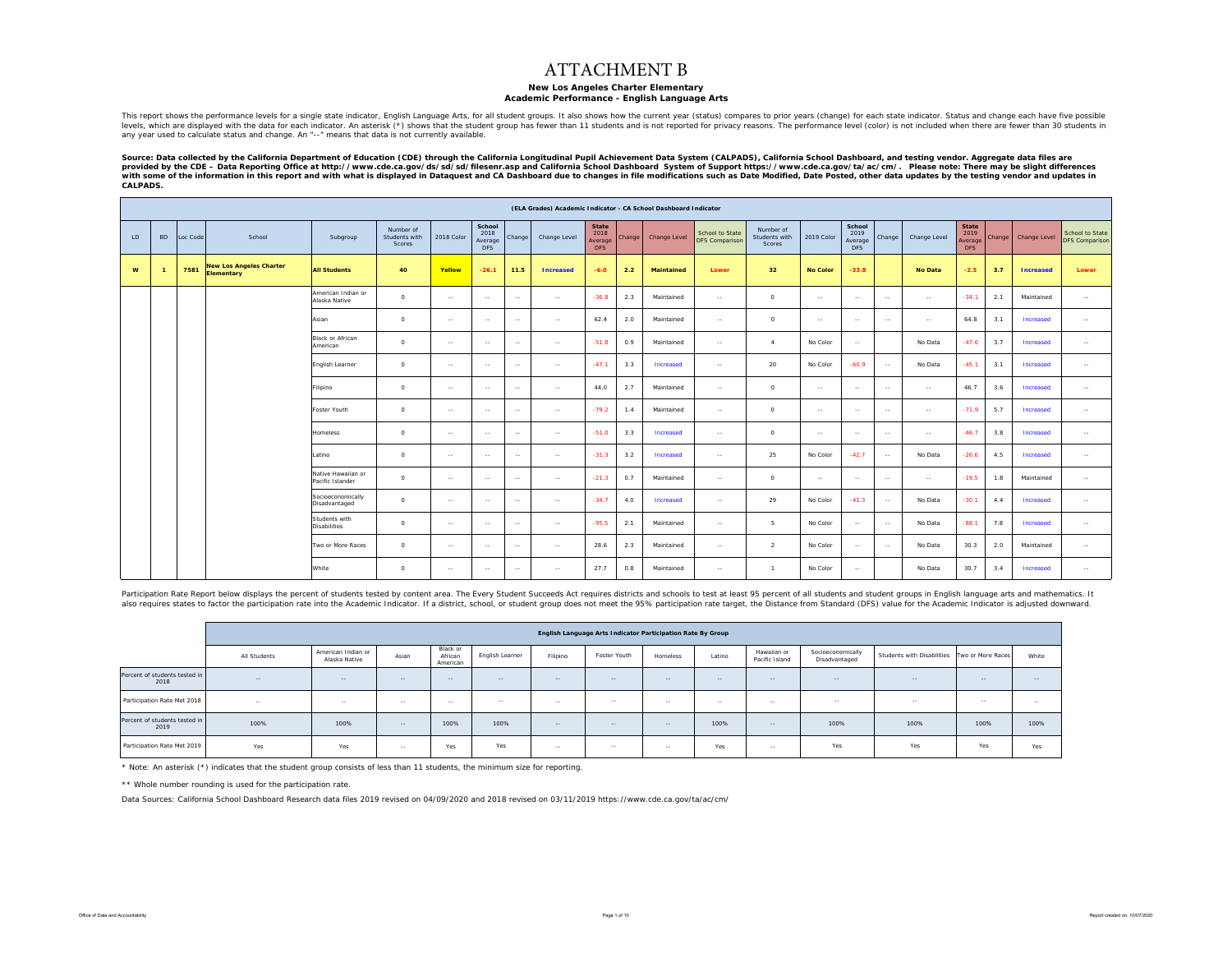#### **Academic Performance - Math**

This report shows the performance levels for a single state indicator, Mathematics, for all student groups. It also shows how the current year (status) compares to prior years (change) for each state indicator. Status and levels, which are displayed with the data for each indicator. An asterisk (\*) shows that the student group has fewer than 11 students and is not reported for privacy reasons. The performance level (color) is not included w students in any year used to calculate status and change. An "--" means that data is not currently available.

Source: Data collected by the California Department of Education (CDE) through the California Longitudinal Pupil Achievement Data System (CALPADS), California School Dashboard, and testing vendor. Aggregate data files are provided by the CDE – Data Reporting Office at http://www.cde.ca.gov/ds/sd/sd/filesenr.asp and California School Dashboard System of Support https://www.cde.ca.gov/ta/ac/cm/. Please note: There may be slight<br>differences *and updates in CALPADS.* 

|    |           |             |                                                     |                                        |                                      |               |                                         |               |                   |                                               |        | (Math Grades) Academic Indicator - CA School Dashboard Indicator |                                   |                                     |                 |                                         |               |                |                                               |        |              |                                   |
|----|-----------|-------------|-----------------------------------------------------|----------------------------------------|--------------------------------------|---------------|-----------------------------------------|---------------|-------------------|-----------------------------------------------|--------|------------------------------------------------------------------|-----------------------------------|-------------------------------------|-----------------|-----------------------------------------|---------------|----------------|-----------------------------------------------|--------|--------------|-----------------------------------|
| LD | <b>BD</b> | Loc<br>Code | School                                              | Subgroup                               | Number of<br>Students with<br>Scores | 2018 Color    | School<br>2018<br>Average<br><b>DFS</b> | Change        | Change Level      | <b>State</b><br>2018<br>Average<br><b>DFS</b> | Change | Change Level                                                     | School to State<br>DFS Comparison | Number of<br>tudents with<br>Scores | 2019 Color      | School<br>2019<br>Average<br><b>DFS</b> | Change        | Change Level   | <b>State</b><br>2019<br>Average<br><b>DFS</b> | Change | Change Level | School to State<br>DFS Comparison |
| W  |           | 7581        | <b>New Los Angeles Charter</b><br><b>Elementary</b> | <b>All Students</b>                    | 40                                   | Yellow        | $-22.0$                                 | 2.9           | <b>Maintained</b> | $-36.4$                                       | 1.3    | Maintained                                                       | Higher                            | 32                                  | <b>No Color</b> | $-60.1$                                 | $\sim$        | <b>No Data</b> | $-33.5$                                       | 2.9    | Maintained   | Lower                             |
|    |           |             |                                                     | American Indian or<br>Alaska Native    | $\circ$                              | $\sim$        | $\sim$                                  | $\sim$ $\sim$ | $\sim$ $\sim$     | $-73.0$                                       | $-0.7$ | Maintained                                                       | $\sim$ $\sim$                     | $\circ$                             | $\sim$          | $\sim$                                  | $\sim$        | $\sim$ $\sim$  | $-69.6$                                       | 2.8    | Maintained   | $\sim$                            |
|    |           |             |                                                     | Asian                                  | $\circ$                              | $\sim$ $\sim$ | $\sim$                                  | $\sim$ $\sim$ | $\sim$            | 56.7                                          | 2.4    | Maintained                                                       | $\sim$                            | $\circ$                             | $\sim$          | $\sim$                                  | $\sim$        | $\sim$         | 59.8                                          | 3.9    | Increased    | $\sim$                            |
|    |           |             |                                                     | <b>Black or African</b><br>American    | $\Omega$                             | $\sim$        | $\sim$                                  | $\sim$ $\sim$ | $\sim$ $\sim$     | $-91.5$                                       | 0.2    | Maintained                                                       | $\sim$                            | $\overline{a}$                      | No Color        | $\sim$                                  | $\sim$        | No Data        | $-87.9$                                       | 2.8    | Maintained   | $\sim$                            |
|    |           |             |                                                     | English Learner                        | $\circ$                              | $\sim$        | $\sim$                                  | $\sim$        | $\sim$            | $-69.9$                                       | 1.5    | Maintained                                                       | $\sim$                            | 20                                  | No Color        | $-80.3$                                 | $\sim$        | No Data        | $-68.6$                                       | 2.2    | Maintained   | $\sim$                            |
|    |           |             |                                                     | Filipino                               | $\circ$                              | $\sim$        | $\sim$                                  | $\sim$        | $\sim$            | 13.1                                          | 2.8    | Maintained                                                       | $\sim$                            | $\circ$                             | $\overline{a}$  | $\sim$                                  | $\sim$        | $\sim$         | 18.0                                          | 5.6    | Increased    | $\sim$                            |
|    |           |             |                                                     | Foster Youth                           | $\circ$                              | $\sim$        | $\sim$                                  | $\sim$        | $\sim$            | $-114.0$                                      | $-0.5$ | Maintained                                                       | $\sim$                            | $\circ$                             | $\sim$ $\sim$   | $\sim$                                  | $\sim$        | $\sim$ $\sim$  | $-107.2$                                      | 5.1    | Increased    | $\sim$                            |
|    |           |             |                                                     | Homeless                               | $\circ$                              | $\sim$        | $\sim$                                  | $\sim$        | $\sim$ $\sim$     | $-81.0$                                       | 1.5    | Maintained                                                       | $\sim$                            | $\circ$                             | $\sim$          | $\sim$                                  | $\sim$        | $\sim$         | $-77.7$                                       | 2.9    | Maintained   | $\sim$                            |
|    |           |             |                                                     | Latino                                 | $\circ$                              | $\sim$        | $\sim$                                  | $\sim$ $\sim$ | $\sim$            | $-65.8$                                       | 1.7    | Maintained                                                       | $\sim$                            | 25                                  | No Color        | $-67.1$                                 | $\sim$        | No Data        | $-62.2$                                       | 3.4    | Increased    | $\sim$                            |
|    |           |             |                                                     | Native Hawaiian or<br>Pacific Islander | $\circ$                              | $\sim$        | $\sim$                                  | $\sim$ $\sim$ | $\sim$            | $-52.0$                                       | $-0.7$ | Maintained                                                       | $\sim$                            | $\circ$                             | $\sim$          | $\sim$                                  | $\sim$        | $\sim$         | $-49.8$                                       | 2.1    | Maintained   | $\sim$                            |
|    |           |             |                                                     | Socioeconomically<br>Disadvantaged     | $\circ$                              | $\sim$ $\sim$ | $\sim$                                  | $\sim$ $\sim$ | $\sim$            | $-67.4$                                       | 2.3    | Maintained                                                       | $\sim$                            | 29                                  | No Color        | $-69.6$                                 | $\sim$ $\sim$ | No Data        | $-63.7$                                       | 3.4    | Increased    | $\sim$                            |
|    |           |             |                                                     | Students with<br><b>Disabilities</b>   | $\circ$                              | $\sim$        | $\sim$                                  | $\sim$ $\sim$ | $\sim$            | $-125.3$                                      | 0.8    | Maintained                                                       | $\sim$                            | 5                                   | No Color        | $\sim$                                  | $\sim$ $\sim$ | No Data        | $-119.4$                                      | 6.6    | Increased    | $\sim$                            |
|    |           |             |                                                     | Two or More Races                      | $\circ$                              | $\sim$        | $\sim$                                  | $\sim$ $\sim$ | $\sim$            | 1.9                                           | 1.9    | Maintained                                                       | $\sim$ $\sim$                     | 2                                   | No Color        | $\sim$                                  | $\sim$ $\sim$ | No Data        | 2.5                                           | 0.9    | Maintained   | $\sim$                            |
|    |           |             |                                                     | White                                  | $\circ$                              | $\sim$        | $\sim$                                  | $\sim$        | $\sim$            | $-1.0$                                        | 0.6    | Maintained                                                       | $\sim$                            | $\overline{1}$                      | No Color        | $\sim$                                  | $\sim$        | No Data        | 1.4                                           | 2.7    | Maintained   | $\sim$                            |

Participation Rate Report below displays the percent of students tested by content area. The Every Student Succeeds Act requires districts and schools to test at least 95 percent of all students and student groups in Engli It also requires states to factor the participation rate into the Academic Indicator. If a district, school, or student group does not meet the 95% participation rate target, the Distance from Standard (DFS) value for the downward.

|                                       |              |                                     |            |                                 |                 |          | Mathematics Indicator Participation Rate By Group |            |               |                               |                                    |                            |                      |        |
|---------------------------------------|--------------|-------------------------------------|------------|---------------------------------|-----------------|----------|---------------------------------------------------|------------|---------------|-------------------------------|------------------------------------|----------------------------|----------------------|--------|
|                                       | All Students | American Indian or<br>Alaska Native | Asian      | Black or<br>African<br>American | English Learner | Filipino | Foster Youth                                      | Homeless   | Latino        | Hawaiian or<br>Pacific Island | Socioeconomically<br>Disadvantaged | Students with Disabilities | Two or More<br>Races | White  |
| Percent of students tested<br>in 2018 | $\sim$ $-$   | $\sim$ $-$                          | $\sim$ $-$ | $\sim$ $-$                      | $\sim$ $\sim$   | $\sim$   | $-$                                               | $-$        | $\cdots$      | $\sim$ $-$                    | $\sim$ $-$                         | $-$                        | $\sim$ $-$           | $\sim$ |
| Participation Rate Met<br>2018        | $\sim$       | $\sim$ $-$                          | $-$        | $\sim$ $-$                      | $\sim$          | $\sim$   | $\sim$                                            | $\sim$ $-$ | $\sim$ $\sim$ | $\sim$                        | $\sim$                             | $-$                        | $-$                  | $\sim$ |
| Percent of students tested<br>in 2019 | 100%         | 100%                                | $-$        | 100%                            | 100%            | $\sim$   | $-$                                               | $-$        | 100%          | $-1$                          | 100%                               | 100%                       | 100%                 | 100%   |
| Participation Rate Met<br>2019        | Yes          | Yes                                 | $\sim$     | Yes                             | Yes             | $\sim$   | $\sim$                                            | $\sim$ $-$ | Yes           | $-$                           | Yes                                | Yes                        | Yes                  | Yes    |

\* Note: An asterisk (\*) indicates that the student group consists of less than 11 students, the minimum size for reporting.

\*\* Whole number rounding is used for the participation rate.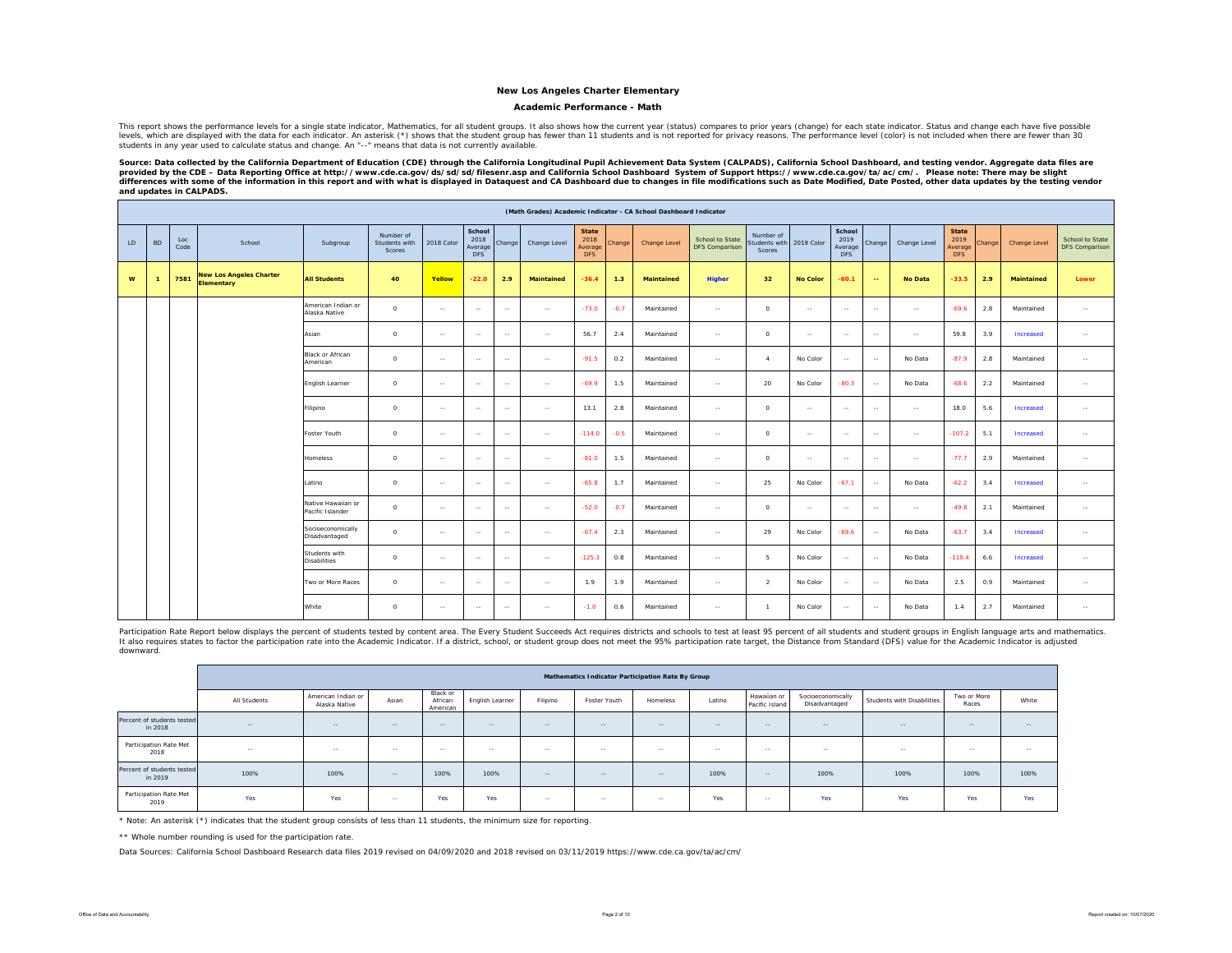#### **New Los Angeles Charter Elementary English Learner Progress Indicator**

This Reports shows the percentage of current EL students making progress towards English language proficiency or maintaining the highest level. ELs take the ELPAC exam to measure progress towards English language proficien ELPAC has 4 levels. The 4 ELPAC levels were divided into 6 ELPI levels to determine whether ELs made progress toward English language proficiency. English Learner Progress with the transition to a new assessment, the 2018 unable to report a performance level (color) for this measure. However, the percent of students performing at each level on the new assessment is reported.

Source: Data collected by the California Department of Education (CDE) through the California Longitudinal Pupil Achievement Data System (CALPADS), California School Dashboard, and testing vendor. Aggregate data files are provided by the CDE – Data Reporting Office at http://www.cde.ca.gov/ds/sd/sd/filesenr.asp and California School Dashboard System of Support https://www.cde.ca.gov/ta/ac/cm/. Please note: *There may be slight differences with some of the information in this report and with what is displayed in Dataquest and CA Dashboard due to changes in file modifications such as Date Modified, Date Posted, other data updates by the testing vendor and updates in CALPADS.* 

|     |           |             |                                              |                                                      |    |            |                                                                            | English Learner Progress Indicator - CA School Dashboard Indicator |                                                                                               |                   |                                          |                 |                                                                                        |                   |                                                                                               |                   |
|-----|-----------|-------------|----------------------------------------------|------------------------------------------------------|----|------------|----------------------------------------------------------------------------|--------------------------------------------------------------------|-----------------------------------------------------------------------------------------------|-------------------|------------------------------------------|-----------------|----------------------------------------------------------------------------------------|-------------------|-----------------------------------------------------------------------------------------------|-------------------|
|     |           |             |                                              |                                                      |    |            | 2018 School                                                                |                                                                    |                                                                                               | 2018 State        |                                          |                 | 2019 School                                                                            |                   |                                                                                               | 2019 State        |
| LD. | <b>BD</b> | Loc<br>Code | School                                       | Number of<br>Subgroup<br>English Learner<br>Students |    | 2018 Color | Percentage of<br><b>English Learners</b><br>towards English<br>proficiency | making progress    Performance Level                               | Percentage of<br><b>English Learners</b><br>making progress<br>towards English<br>proficiency | Performance Level | Number of<br>English Learner<br>Students | 2019 Color      | Percentage of<br>English Learners<br>making progress<br>towards English<br>proficiency | Performance Level | Percentage of<br><b>English Learners</b><br>making progress<br>towards English<br>proficiency | Performance Level |
| W   |           | 7581        | <b>New Los Angeles Charter</b><br>Elementary | <b>English Learner</b>                               | 76 |            |                                                                            |                                                                    |                                                                                               |                   | 46                                       | <b>No Color</b> | 21.7%                                                                                  | <b>Very Low</b>   | 48.3                                                                                          | Medium            |

**Note: LEAs and schools that did not test at least 95 percent of their English learner population on the English Language Proficiency Assessments for California (ELPAC) are assigned a "Low" Status, unless they have a "Very Low" Status. Number of English Learners: '0 to 10'=Fewer than 11 EL students have an overall PL on ELPAC SA in both prior and current years (Status rate and level are suppressed) '11 to 29'=Number of EL students with overall PL on ELPAC SA in both prior and current years is 11 thru 29 (Status rate and level are reported but are not used for accountability) '30 and Up'=At least 30 EL students have an overall PL on ELPAC SA in both prior and current years (status rate and level are reported and will be used for accountability)** 

#### **Student English Language Acquisition Results**

The percentage of current EL students who progressed at least one ELPI level, maintained ELPI level 4, maintained lower ELPI levels (i.e, levels 1, 2L, 2H, 3L, or 3H), or decreased at least one ELPI Level.

|                                       | <b>ELPAC Participation Rate</b> |
|---------------------------------------|---------------------------------|
| Percent of students tested<br>in 2018 | N/A                             |
| Participation Rate Met<br>2018        | N/A                             |
| Percent of students tested<br>in 2019 | 100%                            |
| Participation Rate Met<br>2019        | Yes                             |

| 2018 Student English Language Acquisition Results |       |              |
|---------------------------------------------------|-------|--------------|
| New Los Angeles Charter Elementary                |       | <b>State</b> |
| Level 4 - Well Developed                          | 55.3% | 30.6%        |
| Level 3 - Moderately Developed                    | 34.2% | 34.6%        |
| Level 2 - Somewhat Developed                      | 9.2%  | 20.2%        |
| Level 1 - Beginning Stage                         | 1.3%  | 14.6%        |

| 2018 Student English Language Acquisition Results |       |              | 2019 Student English Language Acquisition Results |       |              |
|---------------------------------------------------|-------|--------------|---------------------------------------------------|-------|--------------|
| New Los Angeles Charter Elementary                |       | <b>State</b> | New Los Angeles Charter Elementary                |       | <b>State</b> |
| eveloped                                          | 55.3% | 30.6%        | ELs Who Progressed at Least One ELPI Level        | 17.3% | 42.9%        |
| tely Developed                                    | 34.2% | 34.6%        | ELs Who Maintained ELPI Level 4                   | 4.3%  | 5.3%         |
| hat Developed                                     | 9.2%  | 20.2%        | ELs Who Maintained ELPI Level 1, 2L, 2H, 3L, 3H   | 36.9% | 31.5%        |
| ng Stage                                          | 1.3%  | 14.6%        | ELs Who Decreased at Least One ELPI Level         | 41.3% | 20.1%        |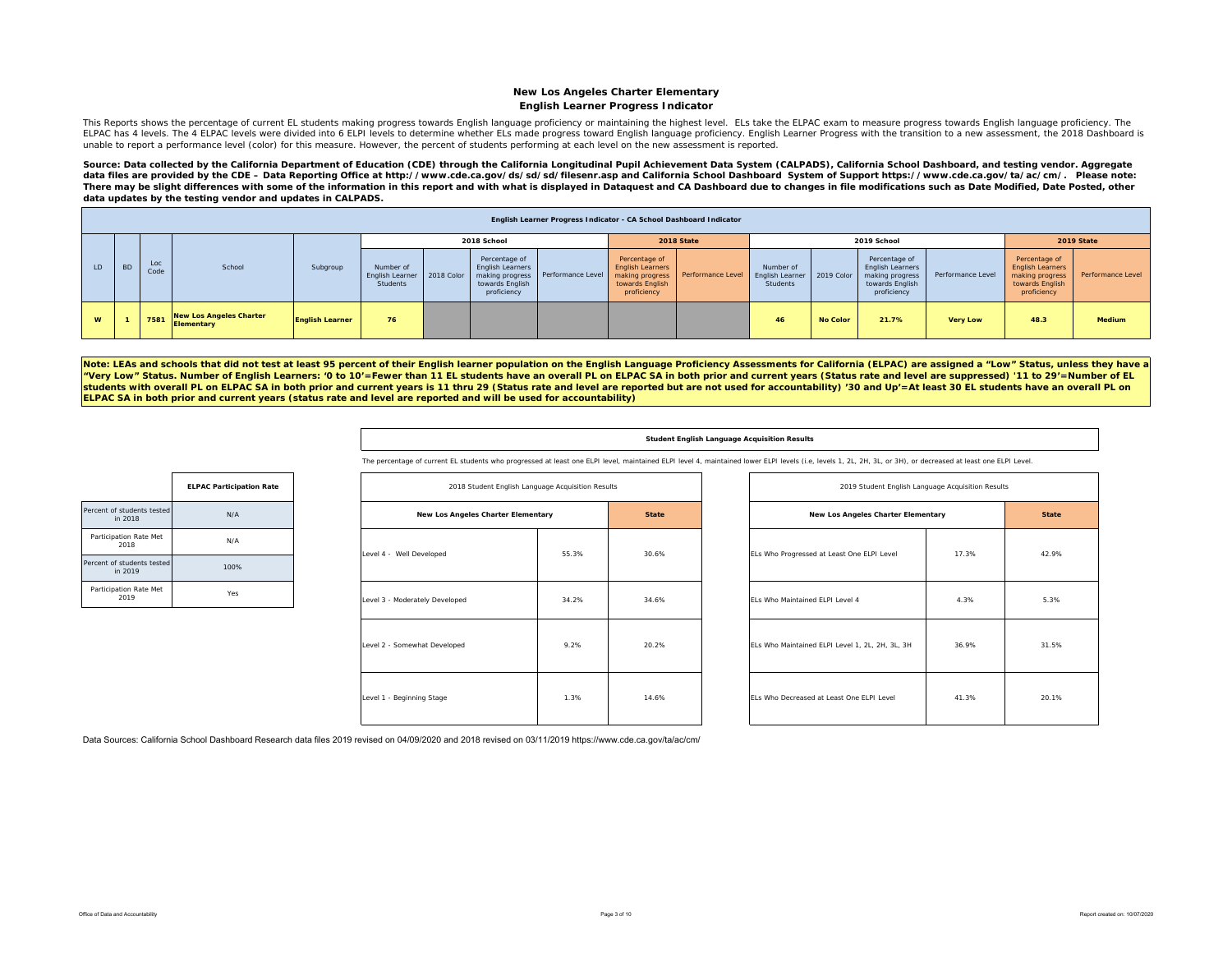#### **Chronic AbsenteeismNew Los Angeles Charter Elementary**

This report displays the percentage of students in Kindergarten through grade 8 who are absent 10 percent or more of the instructional days they were enrolled. Color: 1 = Red, 2 = Orange, 3 = Yellow, 4 = Green, 5 = Blue, 0

Source: Data collected by the California Department of Education (CDE) through the California Longitudinal Pupil Achievement Data System (CALPADS), California School Dashboard, and testing vendor. Aggregate data files are

|    |           |          |                                              |                                        |                                                     |            |                                                     |          |                                         |                                                           |         | Chronic Absenteeism - CA School Dashboard Indicator |                                                         |                                                                |          |                                                     |         |                            |                                                           |        |                  |                                                         |
|----|-----------|----------|----------------------------------------------|----------------------------------------|-----------------------------------------------------|------------|-----------------------------------------------------|----------|-----------------------------------------|-----------------------------------------------------------|---------|-----------------------------------------------------|---------------------------------------------------------|----------------------------------------------------------------|----------|-----------------------------------------------------|---------|----------------------------|-----------------------------------------------------------|--------|------------------|---------------------------------------------------------|
| LD | <b>BD</b> | Loc Code | School                                       | Subgroup                               | Number of<br>students enrolled<br>who meet criteria | 2018 Color | School 2018<br>Chronic<br>Absenteeism<br>Percentage | Change   | Change Level                            | <b>State 2018</b><br>Chronic<br>Absenteeism<br>Percentage | Change  | Change Level                                        | School to State<br>Chronic<br>Absenteeism<br>Comparison | Number of<br>students enrolled 2019 Color<br>who meet criteria |          | School 2019<br>Chronic<br>Absenteeism<br>Percentage | Change  | Change Level               | <b>State 2019</b><br>Chronic<br>Absenteeism<br>Percentage | Change | Change Level     | School to State<br>Chronic<br>Absenteeism<br>Comparison |
| W  |           | 7581     | <b>New Los Angeles Charter</b><br>Elementary | <b>All Students</b>                    | 164                                                 | Yellow     | 10.4%                                               | $-4.9%$  | <b>Declined</b><br><b>Significantly</b> | 9.0%                                                      | 0.3%    | <b>Maintained</b>                                   | <b>Higher</b>                                           | 205                                                            | Orange   | 13.2%                                               | 2.8%    | <b>Increased</b>           | 10.1%                                                     | 1.1%   | <b>Increased</b> | Higher                                                  |
|    |           |          |                                              | American Indian or<br>Alaska Native    | $\Omega$                                            | No Color   | 0.0%                                                | 0.0%     | No Data                                 | 17.8%                                                     | $-0.3%$ | Maintained                                          | $\sim$                                                  | $\overline{\mathbf{3}}$                                        | No Color | 0.0%                                                | 0.0%    | No Data                    | 18.9%                                                     | 1.2%   | Increased        | $\sim$                                                  |
|    |           |          |                                              | Asian                                  | $\overline{1}$                                      | No Color   | 0.0%                                                | 0.0%     | No Data                                 | 3.2%                                                      | 0.3%    | Maintained                                          | $\sim$ $\sim$                                           | $\mathbf{3}$                                                   | No Color | 0.0%                                                | 0.0%    | No Data                    | 3.7%                                                      | 0.5%   | Increased        | $\sim$ $\sim$                                           |
|    |           |          |                                              | <b>Black or African</b><br>American    | 30                                                  | No Color   | 10.0%                                               | $-11.7%$ | Declined                                | 17.9%                                                     | 1.0%    | Increased                                           | Lower                                                   | 39                                                             | Red      | 20.5%                                               | 10.5%   | Increased                  | 20.6%                                                     | 2.7%   | Increased        | Lower                                                   |
|    |           |          |                                              | English Learner                        | 78                                                  | Orange     | 12.8%                                               | 9.0%     | Increased                               | 8.6%                                                      | 0.6%    | Increased                                           | Higher                                                  | 81                                                             | Green    | 9.9%                                                | $-2.9%$ | Declined                   | 9.9%                                                      | 1.4%   | Increased        | Same                                                    |
|    |           |          |                                              | Filipino                               | $\circ$                                             | No Color   | 0.0%                                                | 0.0%     | No Data                                 | 4.3%                                                      | 0.2%    | Maintained                                          | $\sim$                                                  | $^{\circ}$                                                     | No Color | 0.0%                                                | 0.0%    | No Data                    | 5.2%                                                      | 0.9%   | Increased        | $\sim$                                                  |
|    |           |          |                                              | Foster Youth                           | $\Omega$                                            | No Color   | 0.0%                                                | 0.0%     | No Data                                 | 18.5%                                                     | 0.0%    | Maintained                                          | $\sim$                                                  | $\circ$                                                        | No Color | 0.0%                                                | 0.0%    | No Data                    | 20.1%                                                     | 1.6%   | Increased        | $\cdots$                                                |
|    |           |          |                                              | <b>Homeless</b>                        | $\sim$                                              | No Color   | 0.0%                                                | 0.0%     | No Data                                 | 19.4%                                                     | 1.2%    | Increased                                           | $\sim$ $\sim$                                           | $\overline{1}$                                                 | No Color | 0.0%                                                | 0.0%    | No Data                    | 21.1%                                                     | 1.7%   | Increased        | $\sim$                                                  |
|    |           |          |                                              | Latino                                 | 125                                                 | Yellow     | 11.2%                                               | $-1.7%$  | <b>Declined</b>                         | 9.7%                                                      | 0.4%    | Maintained                                          | Higher                                                  | 147                                                            | Orange   | 11.6%                                               | 0.4%    | Maintained                 | 11.0%                                                     | 1.4%   | Increased        | Higher                                                  |
|    |           |          |                                              | Native Hawaiian or<br>Pacific Islander | $\mathbf{1}$                                        | No Color   | 0.0%                                                | 0.0%     | No Data                                 | 16.1%                                                     | 2.0%    | Increased                                           | $\sim$                                                  | $\overline{1}$                                                 | No Color | 0.0%                                                | 0.0%    | No Data                    | 18.8%                                                     | 2.8%   | Increased        | $\sim$                                                  |
|    |           |          |                                              | Socioeconomically<br>Disadvantaged     | 145                                                 | Yellow     | 10.3%                                               | $-2.7%$  | <b>Declined</b>                         | 11.4%                                                     | 0.4%    | Maintained                                          | Lower                                                   | 179                                                            | Red      | 14.0%                                               | 3.6%    | Increased<br>Significantly | 12.9%                                                     | 1.5%   | Increased        | Higher                                                  |
|    |           |          |                                              | Students with<br><b>Disabilities</b>   | 25                                                  | No Color   | 4.0%                                                | 0.0%     | No Data                                 | 15.1%                                                     | 0.4%    | Maintained                                          | $\sim$                                                  | 32                                                             | No Color | 12.5%                                               | 8.5%    | Increased                  | 16.3%                                                     | 1.2%   | Increased        | Lower                                                   |
|    |           |          |                                              | Two or More Races                      | $\mathbf{r}$                                        | No Color   | 0.0%                                                | 0.0%     | No Data                                 | 9.3%                                                      | $-0.2%$ | Maintained                                          | $\sim$ $\sim$                                           | $\overline{7}$                                                 | No Color | 0.0%                                                | 0.0%    | No Data                    | 9.8%                                                      | 0.5%   | Increased        | $\sim$                                                  |
|    |           |          |                                              | White                                  | $\mathcal{L}$                                       | No Color   | 0.0%                                                | 0.0%     | No Data                                 | 7.7%                                                      | 0.0%    | Maintained                                          | $\sim$ $\sim$                                           | -5                                                             | No Color | 0.0%                                                | 0.0%    | No Data                    | 8.1%                                                      | 0.3%   | Maintained       | $\sim$                                                  |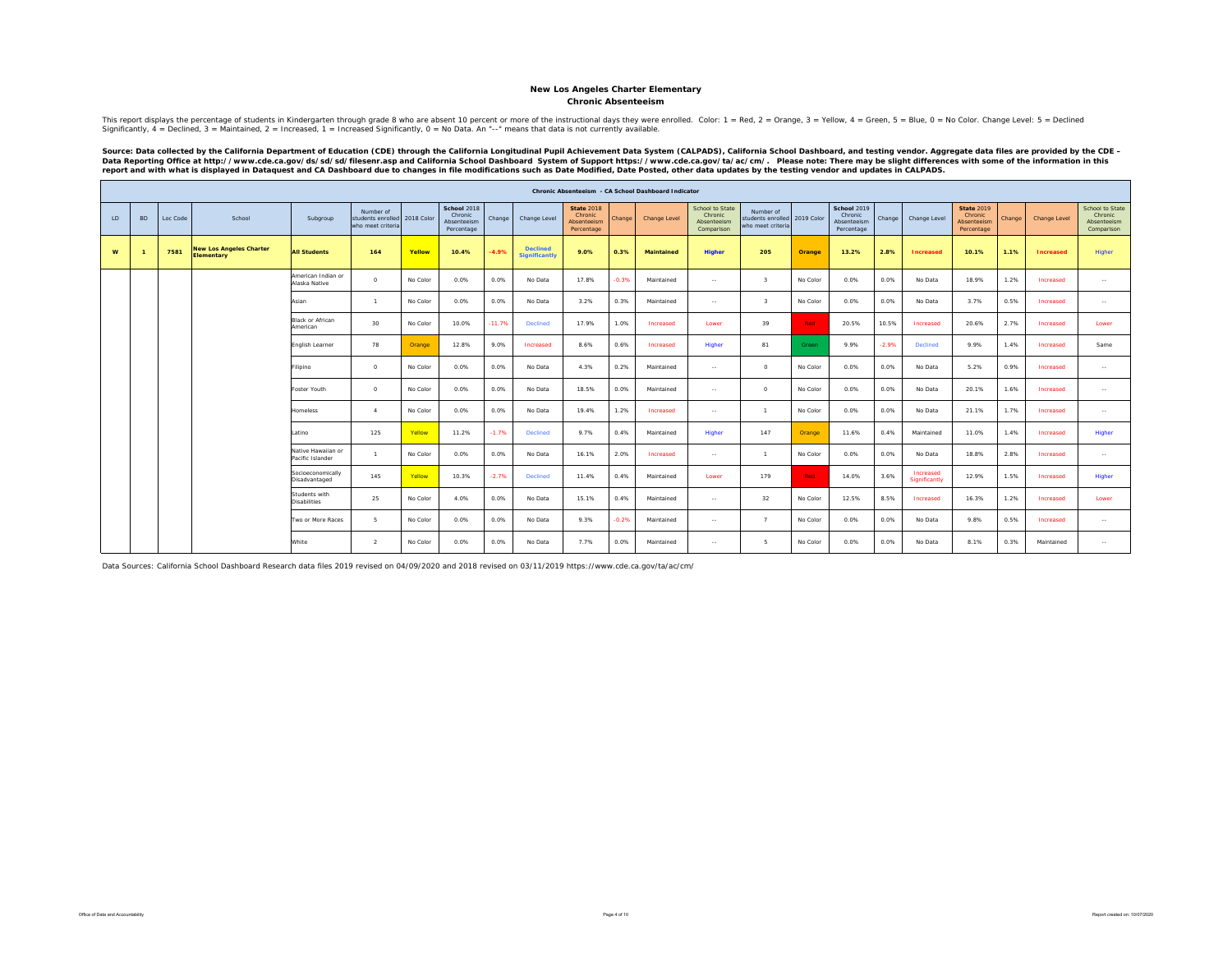**Suspension Rate Indicator**

Suspension Rate: The percentage of students in kindergarten through grade 12 who have been suspended at least once in a given school year. Students who are suspended multiple times are only counted once.

Source: Data collected by the California Department of Education (CDE) through the California Longitudinal Pupil Achievement Data System (CALPADS), California School Dashboard, and testing vendor. Aggregate data files are

|    |           |          |                                                     |                                        |                       |               |                                               |               |                   |                            |                                                     |         | Suspension Rate Indicator - CA School Dashboard Indicator |                                                     |                         |             |                                                      |               |              |                     |                               |         |                                 |                                              |
|----|-----------|----------|-----------------------------------------------------|----------------------------------------|-----------------------|---------------|-----------------------------------------------|---------------|-------------------|----------------------------|-----------------------------------------------------|---------|-----------------------------------------------------------|-----------------------------------------------------|-------------------------|-------------|------------------------------------------------------|---------------|--------------|---------------------|-------------------------------|---------|---------------------------------|----------------------------------------------|
| LD | <b>BD</b> | Loc Code | School                                              | Subgroup                               | Number of<br>Students | 2018 Color    | Students<br>suspended at Change<br>least once |               | Change Level      | <b>State 2018</b><br>Color | <b>Students</b><br>uspended at Change<br>least once |         | Change Level                                              | <b>School to State</b><br>Suspensions<br>Comparison | Number of<br>Students   | 2019 Color  | <b>Students</b><br>suspended at Change<br>least once |               | Change Level | State 2019<br>Color | <b>Students</b><br>least once |         | uspended at Change Change Level | School to State<br>Suspensions<br>Comparison |
| w  |           | 7581     | <b>New Los Angeles Charter</b><br><b>Elementary</b> | <b>All Students</b>                    | 168                   | Blue          | 0.0%                                          | 0.0%          | <b>Maintained</b> | Yellow                     | 3.5%                                                | $-0.1%$ | <b>Maintained</b>                                         | Lower                                               | 210                     | <b>Blue</b> | 0.0%                                                 | 0.0%          | Maintained   | Yellow              | 3.4%                          | 0.1%    | Maintained                      | Lower                                        |
|    |           |          |                                                     | American Indian or<br>Alaska Native    | $\Omega$              | $\sim$        | $\sim$                                        | $\sim$        | $\sim$ $-$        | Yellow                     | 7.2%                                                | 0.3%    | Declined                                                  | $\sim$                                              | $\overline{\mathbf{3}}$ | No Color    | $\sim$                                               | $\sim$        | No Data      | Orange              | 7.2%                          | 0.1%    | Maintained                      | $\sim$                                       |
|    |           |          |                                                     | Asian                                  | $\mathbf{1}$          | No Color      | $\sim$                                        | $\sim$        | No Data           | Blue                       | 1.0%                                                | 0.0%    | Maintained                                                | $\sim$                                              | $\overline{\mathbf{3}}$ | No Color    | $\cdots$                                             | $\sim$        | No Data      | Blue                | 1.0%                          | $-0.1%$ | Maintained                      | $\sim$                                       |
|    |           |          |                                                     | Black or African<br>American           | 30 <sup>°</sup>       | No Color      | 0.0%                                          | 0.0%          | Maintained        | Orange                     | 9.4%                                                | 0.4%    | Declined                                                  | Lower                                               | 43                      | Blue        | 0.0%                                                 | 0.0%          | Maintained   | Orange              | 8.8%                          | 0.6%    | Declined                        | Lower                                        |
|    |           |          |                                                     | English Learner                        | 79                    | Blue          | 0.0%                                          | 0.0%          | Maintained        | Yellow                     | 3.0%                                                | $-0.1%$ | Maintained                                                | Lower                                               | 82                      | Blue        | 0.0%                                                 | 0.0%          | Maintained   | Yellow              | 3.1%                          | 0.1%    | Maintained                      | Lower                                        |
|    |           |          |                                                     | Filipino                               | $\circ$               | $\sim$        | $\sim$                                        | $\sim$        | $\sim$ $-$        | Green                      | 1.3%                                                | $-0.1%$ | Maintained                                                | $\sim$                                              | $\circ$                 | $\sim$      | $\sim$                                               | $\sim$ $\sim$ | $\sim$       | Green               | 1.3%                          | 0.0%    | Maintained                      | $\sim$                                       |
|    |           |          |                                                     | Foster Youth                           | $\Omega$              | $\sim$ $\sim$ | $\sim$                                        | $\sim$ $\sim$ | $\sim$            | Red                        | 15.2%                                               | 0.1%    | Maintained                                                | $\sim$ $\sim$                                       | $\mathbf{1}$            | No Color    | $\sim$                                               | $\sim$        | No Data      | Orange              | 14.6%                         | 0.6%    | <b>Declined</b>                 | $\sim$                                       |
|    |           |          |                                                     | Homeless                               | $\mathbf{A}$          | No Color      | $\sim$                                        | $\sim$        | No Data           | Orange                     | 5.6%                                                | $-0.1%$ | Maintained                                                | $\sim$                                              | $\overline{1}$          | No Color    | $\sim$                                               | $\sim$        | No Data      | Orange              | 6.2%                          | 0.5%    | Increased                       | $\sim$ $\sim$                                |
|    |           |          |                                                     | Latino                                 | 126                   | Blue          | 0.0%                                          | 0.0%          | Maintained        | Yellow                     | 3.6%                                                | $-0.1%$ | Maintained                                                | Lower                                               | 148                     | Blue        | 0.0%                                                 | 0.0%          | Maintained   | Yellow              | 3.5%                          | $-0.1%$ | Maintained                      | Lower                                        |
|    |           |          |                                                     | Native Hawaiian or<br>Pacific Islander |                       | No Color      | $\sim$                                        | $\sim$ $\sim$ | No Data           | Yellow                     | 4.7%                                                | 0.3%    | <b>Declined</b>                                           | $\sim$                                              | $\mathbf{1}$            | No Color    | $\sim$                                               | $\sim$        | No Data      | Yellow              | 4.5%                          | $-0.2%$ | Maintained                      | $\sim$                                       |
|    |           |          |                                                     | Socioeconomically<br>Disadvantaged     | 149                   | Blue          | 0.0%                                          | 0.0%          | Maintained        | Yellow                     | 4.4%                                                | $-0.2%$ | Maintained                                                | Lower                                               | 181                     | Blue        | 0.0%                                                 | 0.0%          | Maintained   | Yellow              | 4.3%                          | $-0.1%$ | Maintained                      | Lower                                        |
|    |           |          |                                                     | Students with<br><b>Disabilities</b>   | 25                    | No Color      | 0.0%                                          | $\sim$        | No Data           | Yellow                     | 6.8%                                                | 0.3%    | Declined                                                  | $\sim$                                              | 32                      | No Color    | 0.0%                                                 | 0.0%          | Maintained   | Yellow              | 6.2%                          | 0.6%    | <b>Declined</b>                 | Lower                                        |
|    |           |          |                                                     | Two or More Races                      | $\mathbf{R}$          | No Color      | $\sim$                                        | $\sim$        | No Data           | Yellow                     | 3.4%                                                | 0.0%    | Maintained                                                | $\sim$                                              | $\overline{7}$          | No Color    | $\sim$                                               | $\sim$        | No Data      | Yellow              | 3.3%                          | $-0.1%$ | Maintained                      | $\sim$                                       |
|    |           |          |                                                     | White                                  | $\mathcal{P}$         | No Color      | $\sim$                                        | $\sim$ $\sim$ | No Data           | Yellow                     | 3.0%                                                | $-0.1%$ | Maintained                                                | $\sim$                                              | -5.                     | No Color    | $\sim$                                               | $\sim$ $\sim$ | No Data      | Yellow              | 2.9%                          | $-0.2%$ | Maintained                      | $\sim$                                       |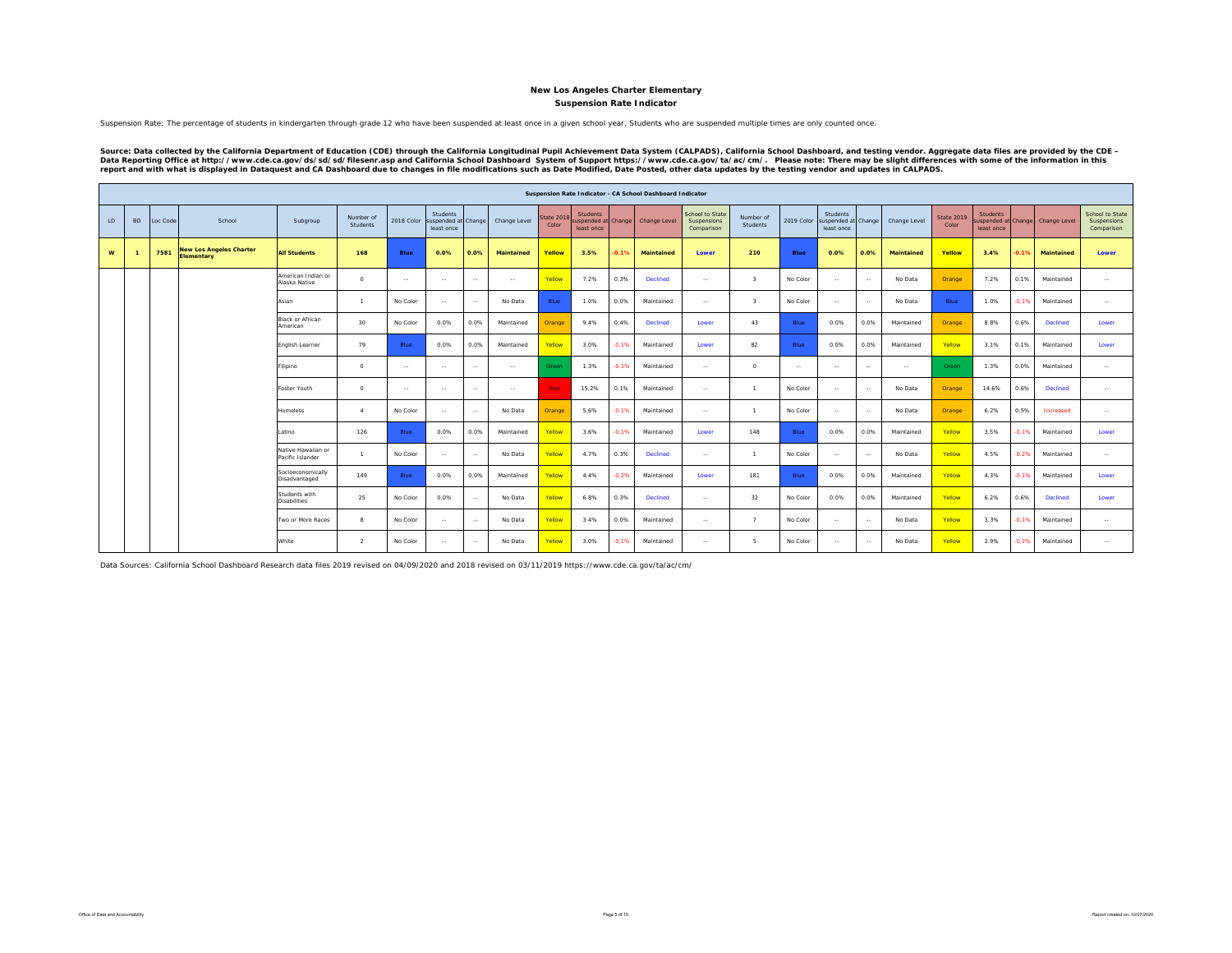#### **Enrollment Report New Los Angeles Charter Elementary**

This report displays CALPADS K-12 enrollment number and percentages of select subgroups. Annual enrollment consists of the number of students primarily enrolled on Census Day (the first Wednesday in October). This informat California Longitudinal Pupil Achievement Data System (CALPADS), California School Dashboard, and testing vendor. Aggregate data files are provided by the CDE – Data Reporting Office at http://www.cde.ca.gov/ds/sd/filesenr

#### **2019-20 Enrollment by Ethnicity and Subgroup**

| LD | <b>BD</b> | Loc<br>Code                | School                                  | <b>Enrollment</b> | F/R Meal | GATE  | American<br>Indian or<br>Alaska<br>Native | Asian | Black or<br>African<br>American | English<br>Learner | Filipino | Foster<br>Youth | <b>Homeless</b> | Latino | Migrant<br>Education or Pacific Reported Disadvant | Native<br>Hawaiian<br>Islander | Not  | Socio-<br>aged | economica Students<br>with<br>- Disabilities | Two or<br>More<br>Races | White |
|----|-----------|----------------------------|-----------------------------------------|-------------------|----------|-------|-------------------------------------------|-------|---------------------------------|--------------------|----------|-----------------|-----------------|--------|----------------------------------------------------|--------------------------------|------|----------------|----------------------------------------------|-------------------------|-------|
| W  |           |                            | 7581 New Los Angeles Charter Elementary | 223               | 86.5%    | 0.0%  | 0.9%                                      | 0.9%  | 18.4%                           | 38.1%              | 0.0%     | 0.4%            | 0.0%            | 74.0%  | 0.0%                                               | 0.0%                           | 0.0% | 87.0%          | 13.0%                                        | 2.7%                    | 3.1%  |
|    | Statewide |                            |                                         | 6.163.001         | 59.3%    | N/A   | 0.5%                                      | 9.3%  | 5.3%                            | 18.6%              | 2.4%     | 0.5%            | 3.2%            | 54.9%  | 0.8%                                               | 0.4%                           | 0.9% | 60.7%          | 11.7%                                        | 3.9%                    | 22.4% |
|    |           | <b>Los Angeles Unified</b> |                                         | 596.937           | 80.3%    | 10.7% | $0.2\%$                                   | 3.6%  | 7.7%                            | 20.0%              | 1.9%     | 0.7%            | 1.3%            | 74.1%  | 0.1%                                               | 0.2%                           | 0.4% | 81.5%          | 11.4%                                        | 1.6%                    | 10.3% |

| LD. | <b>BD</b> | Loc<br>Code                | School                             | <b>Enrollment</b> | F/R Meal | <b>GATE</b> | American<br>Indian or<br>Alaska<br>Native | Asian | Black or<br>African<br>American | English<br>Learner | Filipino | Foster<br>Youth | <b>Homeless</b> | Latino | Migrant<br>Education or Pacific Reported Disadvant- Disabilities | Native<br>Hawaiian<br>Islander | Not  | Socio-<br>economica<br>aged | Students<br>with | Two or<br>More<br>Races | White |
|-----|-----------|----------------------------|------------------------------------|-------------------|----------|-------------|-------------------------------------------|-------|---------------------------------|--------------------|----------|-----------------|-----------------|--------|------------------------------------------------------------------|--------------------------------|------|-----------------------------|------------------|-------------------------|-------|
| W   |           | 7581                       | New Los Angeles Charter Elementary | 197               | 88.8%    | 0.0%        | 1.5%                                      | 1.5%  | 16.8%                           | 39.6%              | 0.0%     | 0.0%            | 0.5%            | 74.1%  | 0.0%                                                             | 0.5%                           | 0.0% | 88.8%                       | 13.2%            | 3.0%                    | 2.5%  |
|     | Statewide |                            |                                    | 6.186.278         | 59.4%    | N/A         | 0.5%                                      | 9.3%  | 5.4%                            | 19.3%              | 2.4%     | 0.5%            | 3.4%            | 54.6%  | 0.8%                                                             | 0.5%                           | 0.9% | 60.9%                       | 11.7%            | 3.6%                    | 22.9% |
|     |           | <b>Los Angeles Unified</b> |                                    | 607,723           | 79.3%    | 10.7%       | 0.2%                                      | 4.0%  | 8.4%                            | 20.3%              | 2.0%     | 0.7%            | 2.8%            | 74.1%  | 0.1%                                                             | 0.3%                           | 0.3% | 80.8%                       | 13.0%            | 0.2%                    | 10.7% |

**2018-19 Enrollment by Ethnicity and Subgroup**

Data Source: Data Quest, Student and School Downloadable Data Files https://www.cde.ca.gov/ds/sd/sd/filesenr.asp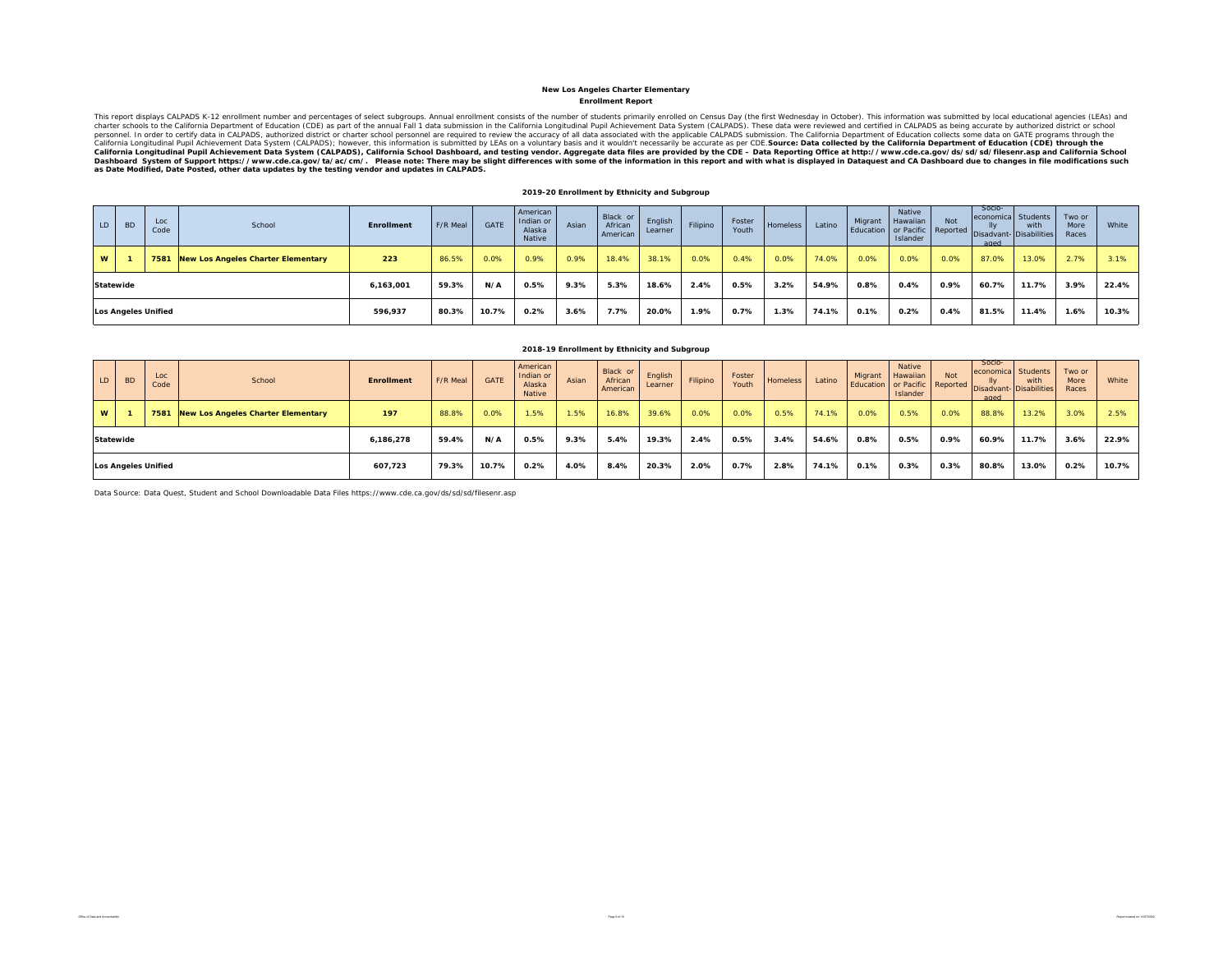### **New Los Angeles Charter Elementary RECLASSIFICATION RATES**

This reports shows a two year comparison of the number of English Learners (ELs) on Census Day, the number of students reclassified since the prior Census Day, and the reclassification rate for each specified year. The reclassification rate, displayed in percentage, is calculated by dividing the number reclassified by the number of prior year ELs.

*Source: Data collected by the California Department of Education (CDE) through the California Longitudinal Pupil Achievement Data System (CALPADS), California School Dashboard, and testing vendor. Aggregate data files are provided by the CDE – Data Reporting Office at http://www.cde.ca.gov/ds/sd/sd/filesenr.asp and California School Dashboard System of Support https://www.cde.ca.gov/ta/ac/cm/. Please note: There may be slight differences with some of the information in this report and with what is displayed in Dataquest and CA Dashboard due to changes in file modifications such as Date Modified, Date Posted, other data updates by the testing vendor and updates in CALPADS.* 

| LD. | <b>BD</b> | Loc .<br>Code | <b>School</b>                         | Year    | <b>Students Redesignated FEP</b> | <b>School</b> | <b>State</b> | School to State RFEP<br>Comparison |
|-----|-----------|---------------|---------------------------------------|---------|----------------------------------|---------------|--------------|------------------------------------|
| W   |           | 7581          | New Los Angeles Charter<br>Elementary |         | 17-18 EL $#$                     | 76            | 1,271,150    |                                    |
|     |           |               |                                       | 2018-19 | 18-19 Reclass $#$                | 16            | 175,746      | Higher                             |
|     |           |               |                                       |         | 18-19 Reclass Rate               | 21.1          | 13.8         |                                    |
|     |           |               |                                       |         | 18-19 EL #                       | 78            | 1,195,988    |                                    |
|     |           |               |                                       | 2019-20 | 19-20 Reclass $#$                | 11            | 164,653      | Higher                             |
|     |           |               |                                       |         | 19-20 Reclass Rate               | 14.1          | 13.8         |                                    |

Data Source: Data Quest, Student and School Downloadable Data Files https://www.cde.ca.gov/ds/sd/sd/filesreclass.asp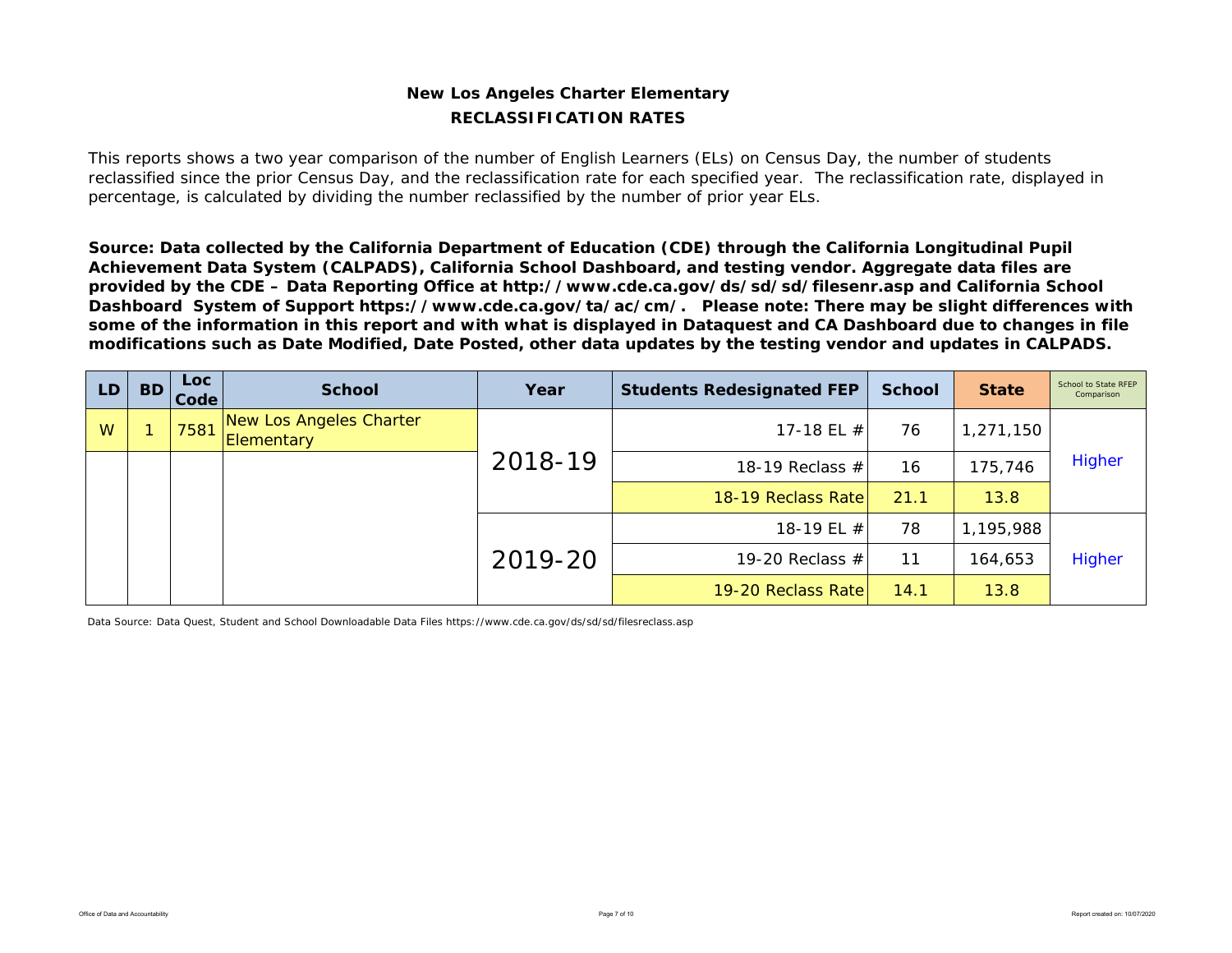#### **"At-Risk" and Long-Term English Learners (LTEL)**

Note: The "EL Total" column in this report displays the summed total of the disaggregated English Learner (EL) data in the four columns under the "English Learners" heading. The "Total (Ever-EL)" column displays the summed total of the data in the "RFEP" column plus the data in the four columns under the "English Learners" heading OR the data in the "EL Total" column, but not both. The percent values displayed in this report are calculated as a percent of the "Total (Ever-EL)" which fully and more accurately considers what happens to all EL students over time, including those who are Reclassified Fluent English Proficient (RFEP). *Source: Data collected by the California Department of Education (CDE) through the California Longitudinal Pupil Achievement Data System (CALPADS), California School Dashboard, and testing vendor. Aggregate data files are provided by the CDE – Data Reporting Office at http://www.cde.ca.gov/ds/sd/sd/filesenr.asp and California School Dashboard System of Support https://www.cde.ca.gov/ta/ac/cm/. Please note: There may be slight differences with some of the information in this report and with what is displayed in Dataquest and CA Dashboard due to changes in file modifications such as Date Modified, Date Posted, other data updates by the testing vendor and updates in CALPADS.* 

|    |              |             |                                            |                                    |                   | 2018-19 |                   |         |                |               | 2019-20           |         |
|----|--------------|-------------|--------------------------------------------|------------------------------------|-------------------|---------|-------------------|---------|----------------|---------------|-------------------|---------|
|    |              |             |                                            |                                    | <b>School</b>     |         | <b>State</b>      |         |                | <b>School</b> | <b>State</b>      |         |
| LD | <b>BD</b>    | Loc<br>Code | <b>School</b>                              | <b>English Learners</b>            | <b>Enrollment</b> | Percent | <b>Enrollment</b> | Percent | Enrollment     | Percent       | <b>Enrollment</b> | Percent |
| W  | $\mathbf{1}$ |             | 7581 New Los Angeles Charter<br>Elementary | <b>EL 0-3 Years</b>                | 76                | 77.6%   | 607,888           | 26.1%   | 73             | 65.2%         | 576,805           | 25.3%   |
|    |              |             |                                            | At-Risk 4-5 Years                  | $\overline{2}$    | 2.0%    | 220,738           | 9.5%    | $\overline{7}$ | 6.3%          | 130,783           | 5.7%    |
|    |              |             |                                            | LTEL 6+ Years                      | $\mathbf 0$       | 0.0%    | 342,983           | 14.7%   | $\mathsf{O}$   | 0.0%          | 204,042           | 8.9%    |
|    |              |             |                                            | EL 4+ Years Not At-Risk or<br>LTEL | $\mathbf 0$       | 0.0%    | 24,379            | 1.0%    | 5              | 4.5%          | 236,394           | 10.4%   |
|    |              |             |                                            | <b>EL</b> total                    | 78                | 79.6%   | 1,195,988         | 51.4%   | 85             | 75.9%         | 1,148,024         | 50.3%   |
|    |              |             |                                            | RFEP                               | 20                | 20.4%   | 1,131,988         | 48.6%   | 27             | 24.1%         | 1,133,977         | 49.7%   |
|    |              |             |                                            | Total (Ever)                       | 98                | 100.0%  | 2,327,080         | 100.0%  | 112            | 100.0%        | 2,282,001         | 100.0%  |

Data Source: Data Quest, Student and School Downloadable Data Files https://www.cde.ca.gov/ds/sd/sd/filesltel.asp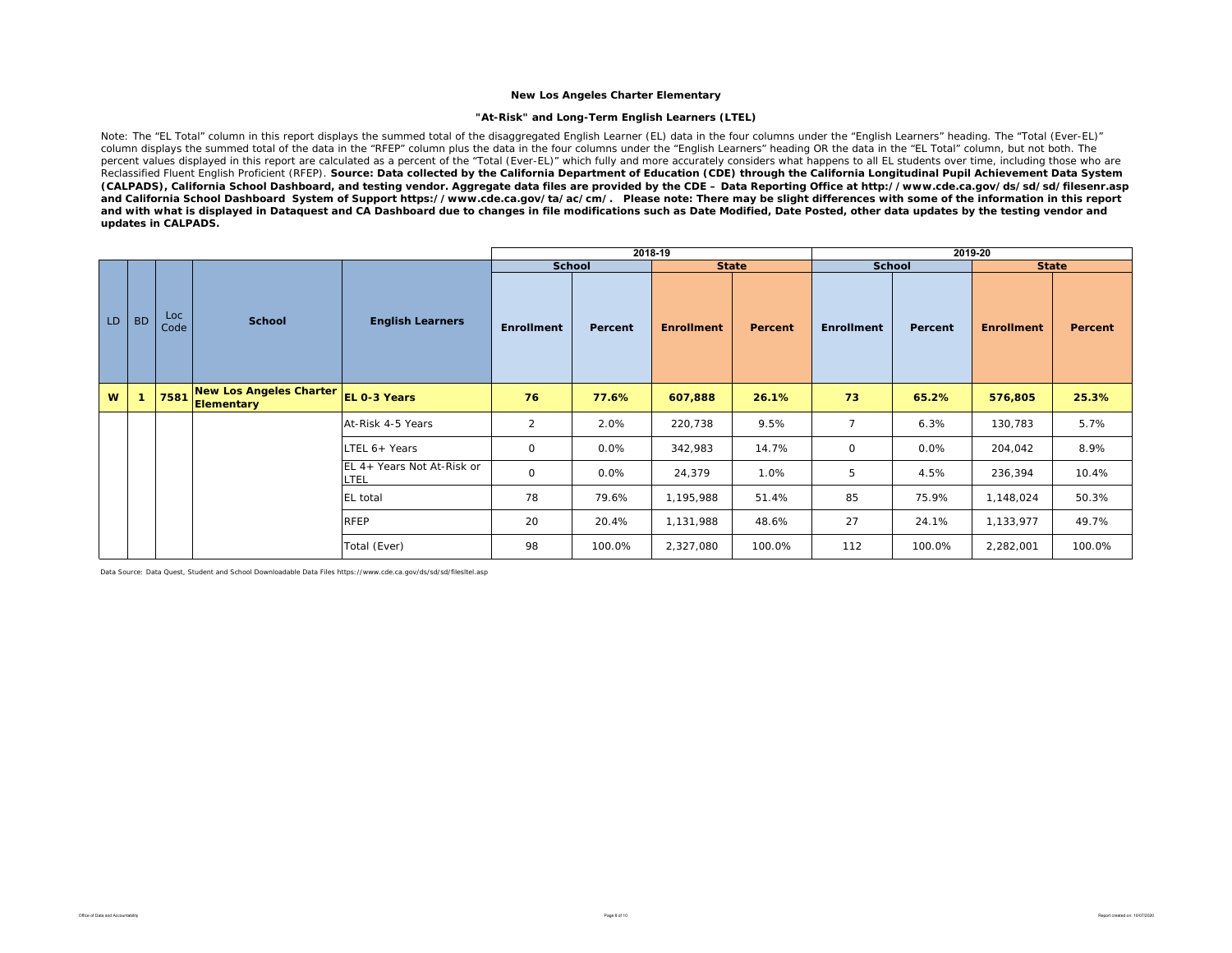#### **Students with Disabilities Report**

This report displays the K-12 enrollment and the number of K-12 students with disabilities total, by incidence category, and by eligibility as reported on the Census Day (First Wednesday in October) CALPADS Fall 1 Certifie 2 certification reserved for the district superintendents, charter school administrators, or their designees. High incidence eligibilities are indicated by an asterisk (\*). Source: Data collected by the California Departme http://www.cde.ca.gov/ds/sd/sil/seenr.asp and California School Dashboard System of Support https://www.cde.ca.gov/ta/ac/cm/. Please note: There may be slight differences with some of the information in this report<br>and w

#### **2019-20 Enrollment by Disability**

| LD        | <b>BD</b> | Loc<br>Code                | School                                              | OCT 2019<br>Enroll #    | Sp Ed<br>Enroll $#$ | Sp Ed<br>Enroll %   Incidence   Incidence | % High | % Low | # AUT  | # DB | # DEAF | # ED  | # EMD    | # HOH | # ID  | # OHI* | $#$ OI | # $SLD^*$       | # SLI* | $#$ TBI | # VI         |
|-----------|-----------|----------------------------|-----------------------------------------------------|-------------------------|---------------------|-------------------------------------------|--------|-------|--------|------|--------|-------|----------|-------|-------|--------|--------|-----------------|--------|---------|--------------|
| <b>W</b>  |           | 7581                       | <b>New Los Angeles Charter</b><br><b>Elementary</b> | 223                     | 29                  | 13.0%                                     | 79.3%  | 20.7% |        |      | O.     |       | $\Omega$ |       |       |        |        | 10 <sup>1</sup> | 10     |         | <sup>o</sup> |
| Statewide |           |                            |                                                     | 6,163,001 721,198 11.7% |                     |                                           | N/A    | N/A   | N/A    | N/A  | N/A    | N/A   | N/A      | N/A   | N/A   | N/A    | N/A    | N/A             | N/A    | N/A     | N/A          |
|           |           | <b>Los Angeles Unified</b> |                                                     | 607,723                 | 84.730              | 13.9%                                     | 69.1%  | 31.0% | 16,067 | 15   | 336    | 1.569 | 5        | 1.431 | 4,271 | 10,828 | 1,970  | 35,116          | 12,579 | 102     | 418          |

#### **2018-19 Enrollment by Disability**

| LD       | <b>BD</b>        | Loc<br>Code         | School                                              | <b>OCT 2018</b><br>Enroll $#$ | Sp Ed<br>Enroll # | Sp Ed | % High<br>Enroll % Incidence Incidence | % Low | # AUT   | #DB      | # DEAF | # ED   | $#$ EMD  | # HOH    | #ID     | # OHI $*$ | $#$ OI | # $SLD^*$       | # SLI $*$ | $#$ TBI | # VI  |
|----------|------------------|---------------------|-----------------------------------------------------|-------------------------------|-------------------|-------|----------------------------------------|-------|---------|----------|--------|--------|----------|----------|---------|-----------|--------|-----------------|-----------|---------|-------|
| <b>W</b> |                  | 7581                | <b>New Los Angeles Charter</b><br><b>Elementary</b> | 197                           | 27                | 13.7% | 81.5%                                  | 18.5% |         | $\Omega$ |        | O.     | $\Omega$ | $\Omega$ | $\circ$ |           |        |                 | 14        |         |       |
|          | <b>Statewide</b> |                     |                                                     | 6,186,278 725,412             |                   | 11.7% | 73.4%                                  | 26.6% | 101.348 | 11       | 2,610  | 24,767 | $\Omega$ | 8,197    | 36,245  | 99,480    | 8,007  | 298,868 130,441 |           | 1,395   | 2,953 |
|          |                  | Los Angeles Unified |                                                     | 607.723                       | 79.187            | 13.0% | 69.1%                                  | 30.9% | 15,224  | 4        | 286    | 1,511  |          | 069, ا   | 4,154   | 9,951     | 1,712  | 32,950          | 8.756     | 93      | 330   |

Data Source: Data Quest, Student and School Downloadable Data Files https://www.cde.ca.gov/ds/sd/sd/filesenr.asp and CALPADS County Authorizing LEA Report 1.1 Enrollment by Primary Status.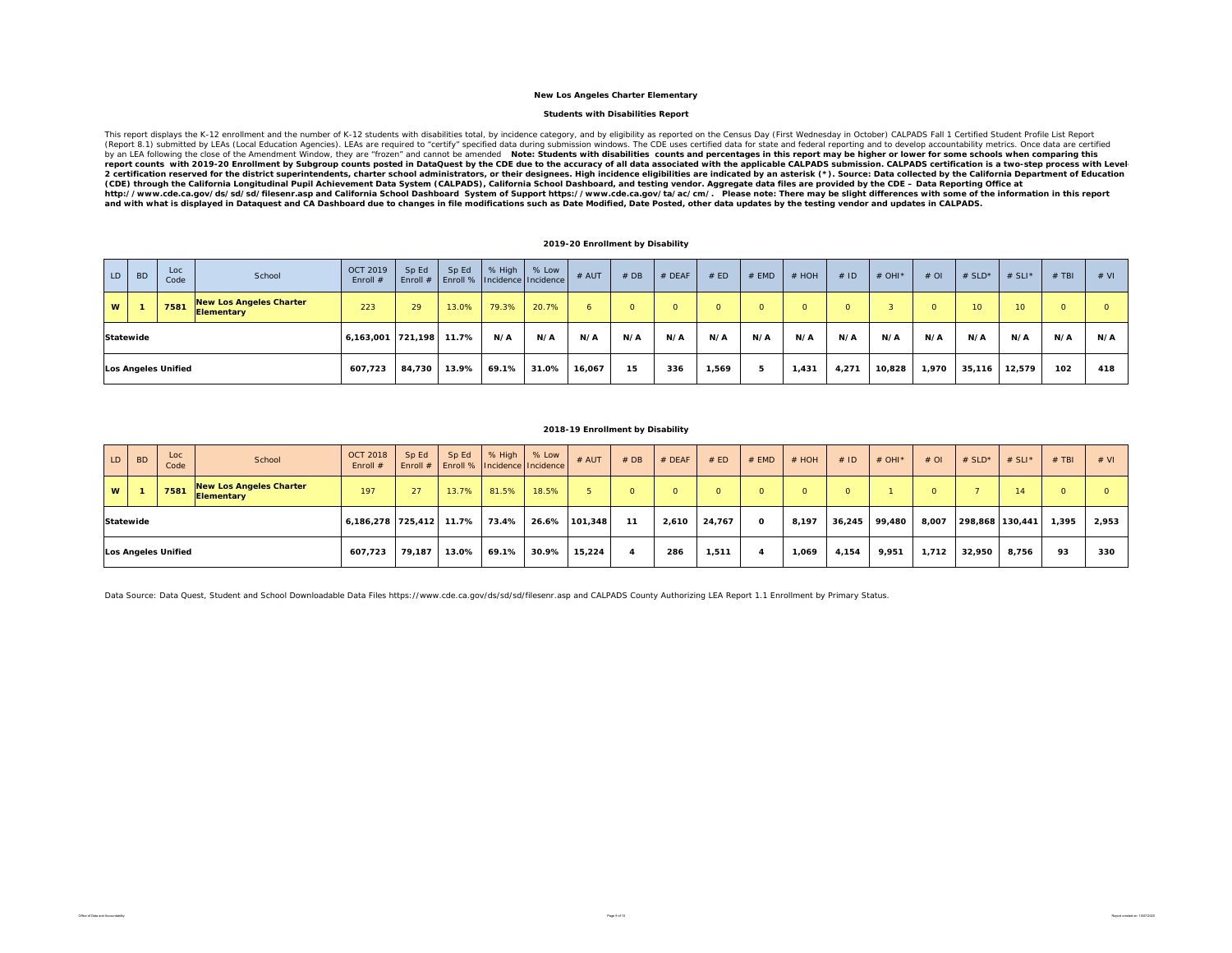#### **New Los Angeles Charter Elementary 2017-18 and 2018-19 SMARTER BALANCED ASSESSMENT ACHIEVEMENT DATA**

In order to protect student privacy, an asterisk (\*) will be displayed instead of a number on test results where 10 or fewer students had tested. Additionally, within subgroup views only, "--" will be displayed instead of School Dashboard, and testing vendor. Aggregate data files are provided by the CDE – Data Reporting Office at http://www.cde.ca.gov/ds/sd/sd/filesenr.asp and California School Dashboard System of Support<br>https://www.cde.ca

|    |           |             |                                                     |                                     |                                       | <b>English Language Arts/Literacy</b>   |                                       |                                         |                                                                                                                                                                                                                                                                                                                                                                                              |                                         |                                       |                                         |                        |
|----|-----------|-------------|-----------------------------------------------------|-------------------------------------|---------------------------------------|-----------------------------------------|---------------------------------------|-----------------------------------------|----------------------------------------------------------------------------------------------------------------------------------------------------------------------------------------------------------------------------------------------------------------------------------------------------------------------------------------------------------------------------------------------|-----------------------------------------|---------------------------------------|-----------------------------------------|------------------------|
|    |           |             |                                                     |                                     |                                       |                                         |                                       |                                         |                                                                                                                                                                                                                                                                                                                                                                                              |                                         |                                       |                                         |                        |
|    |           |             |                                                     |                                     |                                       |                                         | 2017-18                               |                                         |                                                                                                                                                                                                                                                                                                                                                                                              |                                         | 2018-19                               |                                         |                        |
|    |           |             |                                                     |                                     | School                                |                                         | <b>State</b>                          |                                         | School                                                                                                                                                                                                                                                                                                                                                                                       |                                         | <b>State</b>                          |                                         | School                 |
| LD | <b>BD</b> | Loc<br>Code | School                                              | Subgroup                            | <b>Students with</b><br><b>Scores</b> | Met or<br><b>Exceeded</b><br>Percentage | <b>Students with</b><br><b>Scores</b> | Met or<br><b>Exceeded</b><br>Percentage | <b>Students with</b><br><b>Scores</b>                                                                                                                                                                                                                                                                                                                                                        | Met or<br><b>Exceeded</b><br>Percentage | <b>Students with</b><br><b>Scores</b> | Met or<br><b>Exceeded</b><br>Percentage | change from<br>2018-19 |
| W  |           | 7581        | <b>New Los Angeles</b><br><b>Charter Elementary</b> | <b>All Students</b>                 | $\qquad \qquad -$                     |                                         | 3,177,420                             | 49.88%                                  | 36                                                                                                                                                                                                                                                                                                                                                                                           | 30.55%                                  | 3,162,910                             | 51.10%                                  | $\sim$ $\sim$          |
|    |           |             |                                                     | American Indian or Alaska Native    | $\sim$ $-$                            |                                         | 16,100                                | 37.42%                                  | $\sim$ $-$                                                                                                                                                                                                                                                                                                                                                                                   |                                         | 15.667                                | 38.41%                                  |                        |
|    |           |             |                                                     | Asian                               | $\sim$ $\sim$                         |                                         | 294,323                               | 76.41%                                  | $\sim$ $-$                                                                                                                                                                                                                                                                                                                                                                                   |                                         | 294,155                               | 77.05%                                  |                        |
|    |           |             |                                                     | Black or African American           | $\sim$ $\sim$                         |                                         | 170,923                               | 32.27%                                  | $\overline{7}$                                                                                                                                                                                                                                                                                                                                                                               |                                         | 167.470                               | 33.19%                                  |                        |
|    |           |             |                                                     | English Learner                     | $\frac{1}{2}$                         |                                         | 530,808                               | 12.62%                                  | 16                                                                                                                                                                                                                                                                                                                                                                                           |                                         | 511.094                               | 12.81%                                  |                        |
|    |           |             |                                                     | Filipino                            | $\frac{1}{2}$                         |                                         | 71.470                                | 71.20%                                  | $\frac{1}{2} \frac{1}{2} \frac{1}{2} \frac{1}{2} \frac{1}{2} \frac{1}{2} \frac{1}{2} \frac{1}{2} \frac{1}{2} \frac{1}{2} \frac{1}{2} \frac{1}{2} \frac{1}{2} \frac{1}{2} \frac{1}{2} \frac{1}{2} \frac{1}{2} \frac{1}{2} \frac{1}{2} \frac{1}{2} \frac{1}{2} \frac{1}{2} \frac{1}{2} \frac{1}{2} \frac{1}{2} \frac{1}{2} \frac{1}{2} \frac{1}{2} \frac{1}{2} \frac{1}{2} \frac{1}{2} \frac{$ |                                         | 69,420                                | 71.57%                                  |                        |
|    |           |             |                                                     | Foster Youth                        | $\sim$ $-$                            |                                         | $\sim$ $\sim$                         | $\sim$ $-$                              | $\sim$ $\sim$                                                                                                                                                                                                                                                                                                                                                                                |                                         | $\sim$ $-$                            | $\sim$ $-$                              |                        |
|    |           |             |                                                     | <b>Homeless</b>                     | $\sim$ $-$                            |                                         | $\sim$ $-$                            | $\sim$ $-$                              | $\sim$ $-$                                                                                                                                                                                                                                                                                                                                                                                   |                                         | 113.303                               | 32.86%                                  |                        |
|    |           |             |                                                     | Latino                              | $\sim$ $\sim$                         |                                         | 1,740,220                             | 39.16%                                  | 25                                                                                                                                                                                                                                                                                                                                                                                           |                                         | 1,742,382                             | 40.81%                                  |                        |
|    |           |             |                                                     | Native Hawaiian or Pacific Islander | $\sim$ $-$                            |                                         | 14.918                                | 43.16%                                  | $\sim$ $-$                                                                                                                                                                                                                                                                                                                                                                                   |                                         | 14.469                                | 43.64%                                  |                        |
|    |           |             |                                                     | Socioeconomically Disadvantaged     | $\sim$ $-$                            |                                         | 1.951.520                             | 37.69%                                  | 16                                                                                                                                                                                                                                                                                                                                                                                           |                                         | 1.928.948                             | 39.19%                                  |                        |
|    |           |             |                                                     | <b>Students with Disabilities</b>   | $\sim$ $\sim$                         |                                         | 354.484                               | 14.98%                                  | 5                                                                                                                                                                                                                                                                                                                                                                                            |                                         | 365.765                               | 16.35%                                  |                        |
|    |           |             |                                                     | Two or More Races                   | $\sim$ $-$                            |                                         | 117.713                               | 64.75%                                  | $\circ$                                                                                                                                                                                                                                                                                                                                                                                      |                                         | 124,922                               | 65.74%                                  |                        |
|    |           |             |                                                     | White                               | $\sim$ $-$                            |                                         | 728.987                               | 64.85%                                  | $\circ$                                                                                                                                                                                                                                                                                                                                                                                      |                                         | 713.484                               | 65.64%                                  |                        |

#### **Mathematics**

|    |           |             |                                                     |                                     |                                       |                                         | 2017-18                        |                                         |                                       |                                         | 2018-19                               |                                         |               |
|----|-----------|-------------|-----------------------------------------------------|-------------------------------------|---------------------------------------|-----------------------------------------|--------------------------------|-----------------------------------------|---------------------------------------|-----------------------------------------|---------------------------------------|-----------------------------------------|---------------|
|    |           |             |                                                     |                                     | School                                |                                         | <b>State</b>                   |                                         | <b>School</b>                         |                                         | <b>State</b>                          |                                         | Change from   |
| LD | <b>BD</b> | Loc<br>Code | School                                              |                                     | <b>Students with</b><br><b>Scores</b> | Met or<br><b>Exceeded</b><br>Percentage | Students with<br><b>Scores</b> | Met or<br><b>Exceeded</b><br>Percentage | <b>Students with</b><br><b>Scores</b> | Met or<br><b>Exceeded</b><br>Percentage | <b>Students with</b><br><b>Scores</b> | Met or<br><b>Exceeded</b><br>Percentage | 2018-19       |
| W  |           | 7581        | <b>New Los Angeles</b><br><b>Charter Elementary</b> | <b>All Students</b>                 | $\overline{\phantom{m}}$              |                                         | 3,184,720                      | 38.65%                                  | 36                                    | 19.45%                                  | 3,170,971                             | 39.73%                                  | $\sim$ $\sim$ |
|    |           |             |                                                     | American Indian or Alaska Native    | $\sim$ $-$                            |                                         | 16,082                         | 25.68%                                  | $\sim$ $\sim$                         |                                         | 15,629                                | 26.58%                                  |               |
|    |           |             |                                                     | Asian                               | $\sim$ $-$                            |                                         | 297,422                        | 73.54%                                  | $\sim$ $-$                            |                                         | 296,878                               | 74.37%                                  |               |
|    |           |             |                                                     | Black or African American           | $- -$                                 |                                         | 170.417                        | 19.74%                                  | $\overline{7}$                        |                                         | 166,870                               | 20.55%                                  |               |
|    |           |             |                                                     | English Learner                     | $\frac{1}{2}$                         |                                         | 541,399                        | 12.57%                                  | 16                                    |                                         | 523,959                               | 12.58%                                  |               |
|    |           |             |                                                     | Filipino                            | $\sim$ $-$                            |                                         | 71,722                         | 58.45%                                  | $\sim$ $-$                            |                                         | 69,665                                | 59.52%                                  |               |
|    |           |             |                                                     | Foster Youth                        | $\sim$ $-$                            |                                         | $\sim$ $-$                     | $- -$                                   | $\sim$ $-$                            |                                         | $\sim$ $-$                            | $\sim$ $-$                              |               |
|    |           |             |                                                     | Homeless                            | $\sim$ $-$                            |                                         | $\sim$ $-$                     | $\sim$ $-$                              | $\sim$ $-$                            |                                         | 114,801                               | 22.69%                                  |               |
|    |           |             |                                                     | Latino                              | $\sim$ $-$                            |                                         | 1,744,154                      | 26.65%                                  | 25                                    |                                         | 1,748,298                             | 28.05%                                  |               |
|    |           |             |                                                     | Native Hawaiian or Pacific Islander | $\sim$ $\sim$                         |                                         | 14,925                         | 31.98%                                  | $\sim$ $-$                            |                                         | 14,430                                | 32.60%                                  |               |
|    |           |             |                                                     | Socioeconomically Disadvantaged     | $\sim$ $\sim$                         |                                         | 1,956,639                      | 26.23%                                  | 16                                    |                                         | 1,934,051                             | 27.48%                                  |               |
|    |           |             |                                                     | Students with Disabilities          | $\sim$ $-$                            |                                         | 353,174                        | 11.89%                                  | 5                                     |                                         | 364,341                               | 12.61%                                  |               |
|    |           |             |                                                     | Two or More Races                   | $\sim$ $-$                            |                                         | 117,518                        | 54.41%                                  | $\star$                               |                                         | 124,685                               | 55.26%                                  |               |
|    |           |             |                                                     | White                               | $\qquad \qquad -$                     |                                         | 729,186                        | 53.57%                                  | $\star$                               |                                         | 713,168                               | 54.23%                                  |               |

Data Source: California Assessment of Student Performance and Progress (CAASPP) Research Data Files. https://caaspp-elpac.cde.ca.gov/caaspp/ResearchFileList?ps=true&istTestYear=2019&istTestType=B&istCounty=00&istDistrict=0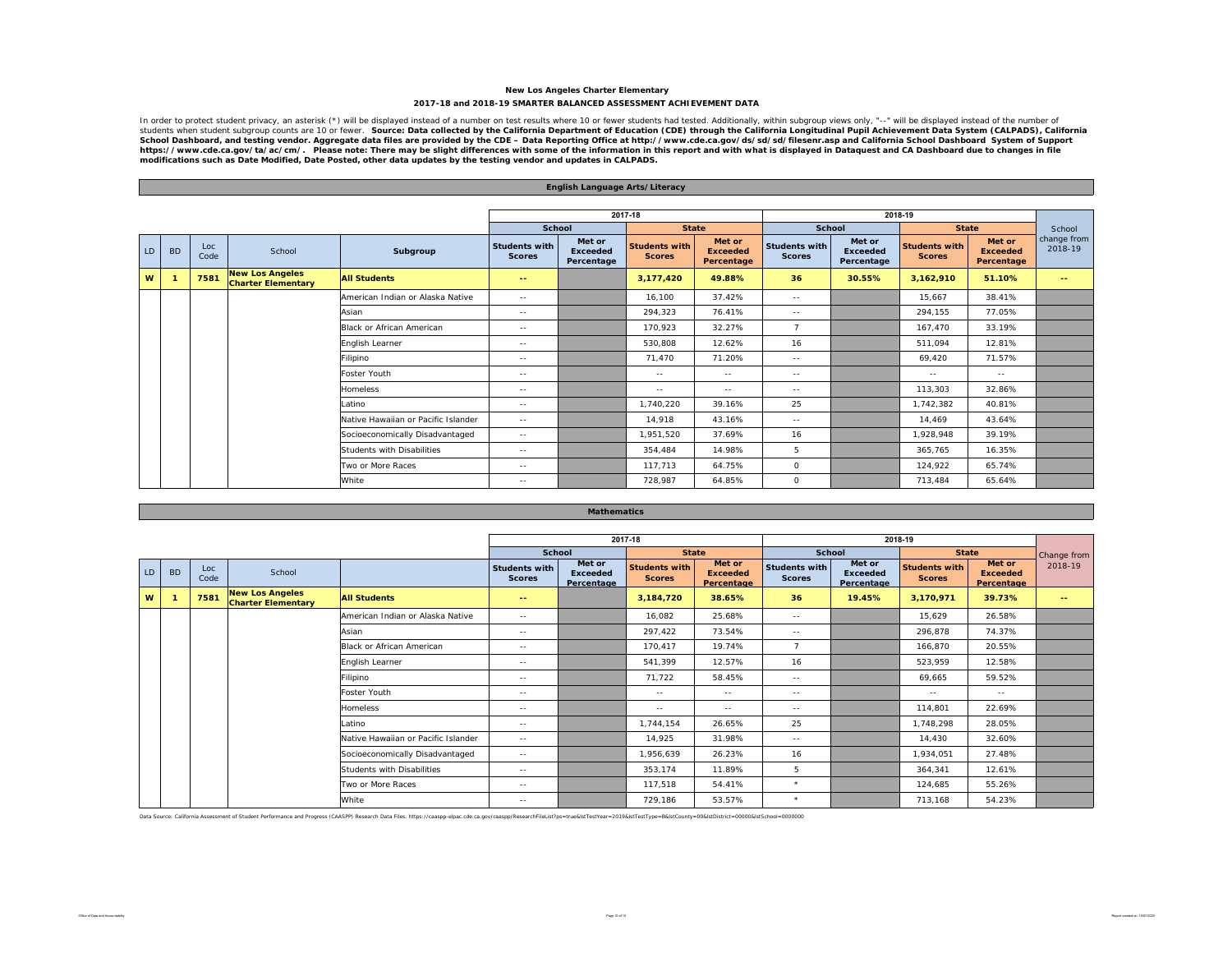#### **Academic Performance - English Language Arts**

This report shows the performance levels for a single state indicator, English Language Arts, for all student groups. It also shows how the current year (status) compares to prior years (change) for each state indicator. Status and change each have five possible levels, which are displayed with the data for each indicator. An asterisk (\*) shows that the student group has fewer than 11 students and is not reported for privacy reasons. The performance level (color) is not included when there are fewer than 30 students in any year used to calculate status and change. Color:  $1 = \text{Red}$ ,  $2 = \text{Orange}$ ,  $3 = \text{Yellow}$ ,  $4 = \text{Green}$ ,  $5 = \text{Blue}$ ,  $0 = \text{No Color}$ . Change Level:  $1 = \text{Decline}$ Significantly, 2 = Declined, 3 = Maintained, 4 = Increased, 5 = Increased Significantly, 0 = No Data. An "--" means that data is not currently available. **Source: Data** *collected by the California Department of Education (CDE) through the California Longitudinal Pupil Achievement Data System (CALPADS), California School Dashboard, and testing vendor. Aggregate data files are provided by the CDE – Data Reporting Office at* 

*http://www.cde.ca.gov/ds/sd/sd/filesenr.asp and California School Dashboard System of Support https://www.cde.ca.gov/ta/ac/cm/. Please note: There may be slight differences with some of the information in this report and with what is displayed in Dataquest and CA Dashboard due to changes in file modifications such as Date Modified, Date Posted, other data updates by the testing vendor and updates in CALPADS.* 

|           |              |                         |                                                     |                     | (ELA Grades) Academic Indicator - CA School Dashboard Indicator |                |                                         |         |                |                                             |                |                                                |        |                     |
|-----------|--------------|-------------------------|-----------------------------------------------------|---------------------|-----------------------------------------------------------------|----------------|-----------------------------------------|---------|----------------|---------------------------------------------|----------------|------------------------------------------------|--------|---------------------|
|           |              |                         |                                                     |                     |                                                                 |                | 2018                                    |         |                |                                             |                | 2019                                           |        |                     |
| <b>LD</b> | <b>BD</b>    | Loc<br>Code             | School                                              | Subgroup            | Number of<br>Students with<br><b>Scores</b>                     | 2018 Color     | School<br>2018<br>Average<br><b>DFS</b> | Change  | Change Level   | Number of<br>Students with<br><b>Scores</b> | 2019 Color     | <b>School</b><br>2019<br>Average<br><b>DFS</b> | Change | <b>Change Level</b> |
| W         | $\mathbf{1}$ | 7581                    | <b>New Los Angeles Charter</b><br><b>Elementary</b> | <b>All Students</b> | 40                                                              | 3 <sup>2</sup> | $-26.1$                                 | 11.5    | 4              | 32 <sub>2</sub>                             | $\mathbf{o}$   | $-33.8$                                        |        | $\mathbf{o}$        |
|           |              | <b>Resident Schools</b> |                                                     |                     |                                                                 |                |                                         |         |                |                                             |                |                                                |        |                     |
| W         | $\mathbf{1}$ |                         | 2274 Baldwin Hills Elementary                       | <b>All Students</b> | 186                                                             | $\overline{4}$ | 9.7                                     | 13.1    | $\overline{4}$ | 207                                         | $\overline{3}$ | 6.0                                            | $-1.9$ | 3                   |
| W         | $\mathbf{1}$ |                         | 3068 Cienega Elementary                             | <b>All Students</b> | 230                                                             | $\overline{3}$ | $-27.3$                                 | 3.2     | 4              | 233                                         | $\overline{2}$ | $-24.7$                                        | 2.3    | 3                   |
| W         | $\mathbf{1}$ |                         | 3178 Coliseum Street Elementary All Students        |                     | 76                                                              | $\mathbf{1}$   | $-116.2$                                | $-16.7$ | $\mathbf{1}$   | 59                                          | $\mathbf{1}$   | $-115.8$                                       | 0.4    | 3                   |
| W         | $\mathbf{1}$ |                         | 4528 Hillcrest Drive Elementary                     | <b>All Students</b> | 277                                                             | $\overline{2}$ | $-73.5$                                 | 14.0    | $\overline{4}$ | 276                                         | $\mathbf{1}$   | $-75.6$                                        | $-2.1$ | 3                   |
| W         | $\mathbf{1}$ |                         | 5178 Marvin Elementary                              | <b>All Students</b> | 409                                                             | $\overline{3}$ | $-6.4$                                  | 19.1    | 5              | 362                                         | $\overline{2}$ | $-7.3$                                         | $-0.9$ | 3                   |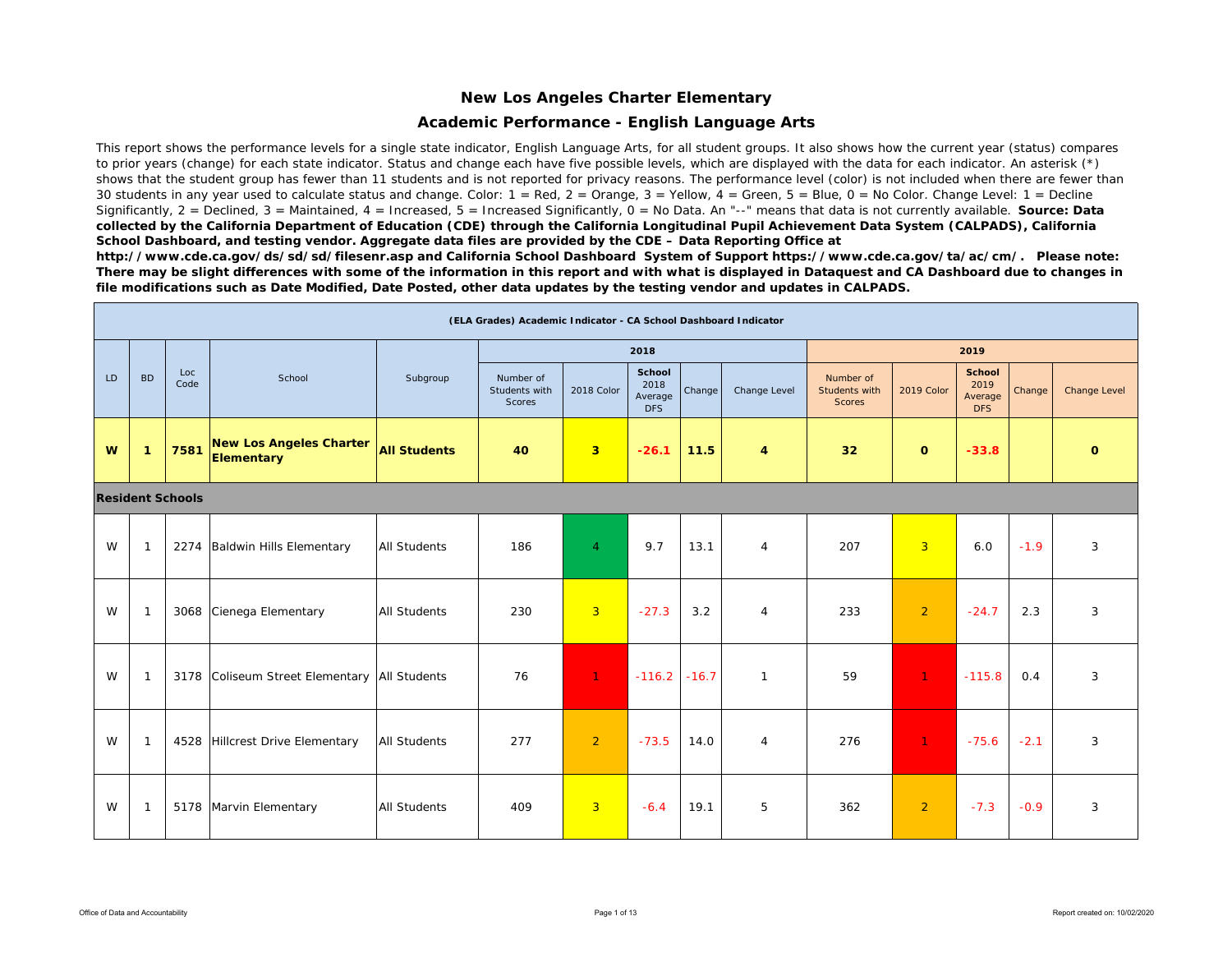|    |                |                            |                                |                     | (ELA Grades) Academic Indicator - CA School Dashboard Indicator |                |                                                |        |              |                                             |                         |                                                |        |                     |
|----|----------------|----------------------------|--------------------------------|---------------------|-----------------------------------------------------------------|----------------|------------------------------------------------|--------|--------------|---------------------------------------------|-------------------------|------------------------------------------------|--------|---------------------|
|    |                |                            |                                |                     |                                                                 |                | 2018                                           |        |              |                                             |                         | 2019                                           |        |                     |
| LD | <b>BD</b>      | Loc<br>Code                | School                         | Subgroup            | Number of<br>Students with<br>Scores                            | 2018 Color     | <b>School</b><br>2018<br>Average<br><b>DFS</b> | Change | Change Level | Number of<br>Students with<br><b>Scores</b> | 2019 Color              | <b>School</b><br>2019<br>Average<br><b>DFS</b> | Change | <b>Change Level</b> |
| W  | $\overline{1}$ | 2644                       | Saturn Street Elementary       | <b>All Students</b> | 163                                                             | $\overline{3}$ | $-43.4$                                        | 18.8   | 5            | 148                                         | $\overline{3}$          | $-35.2$                                        | 8.2    | $\overline{4}$      |
| W  | $\mathbf 1$    | 6781                       | Sixth Avenue Elementary        | All Students        | 245                                                             | $\overline{2}$ | $-85.8$                                        | 15.8   | 5            | 231                                         | $\overline{3}$          | $-65.2$                                        | 20.6   | 5                   |
| W  |                |                            | 7575 Virginia Road Elementary  | <b>All Students</b> | 150                                                             | $\overline{3}$ | $-41.7$                                        | 18.4   | 5            | 142                                         | $\overline{2}$          | $-47.7$                                        | $-6.0$ | 2                   |
|    |                |                            | <b>Resident Schools Median</b> |                     | 208                                                             | 3              | $-42.6$                                        | 14.9   | 5            | 219                                         | $\overline{2}$          | $-41.5$                                        | $-0.3$ | 3                   |
|    |                | <b>Los Angeles Unified</b> |                                |                     | 226,587                                                         | 3 <sup>2</sup> | $-29.2$                                        | 5.6    | 4            | 223,502                                     | $\overline{\mathbf{3}}$ | $-23.7$                                        | 5.5    | 4                   |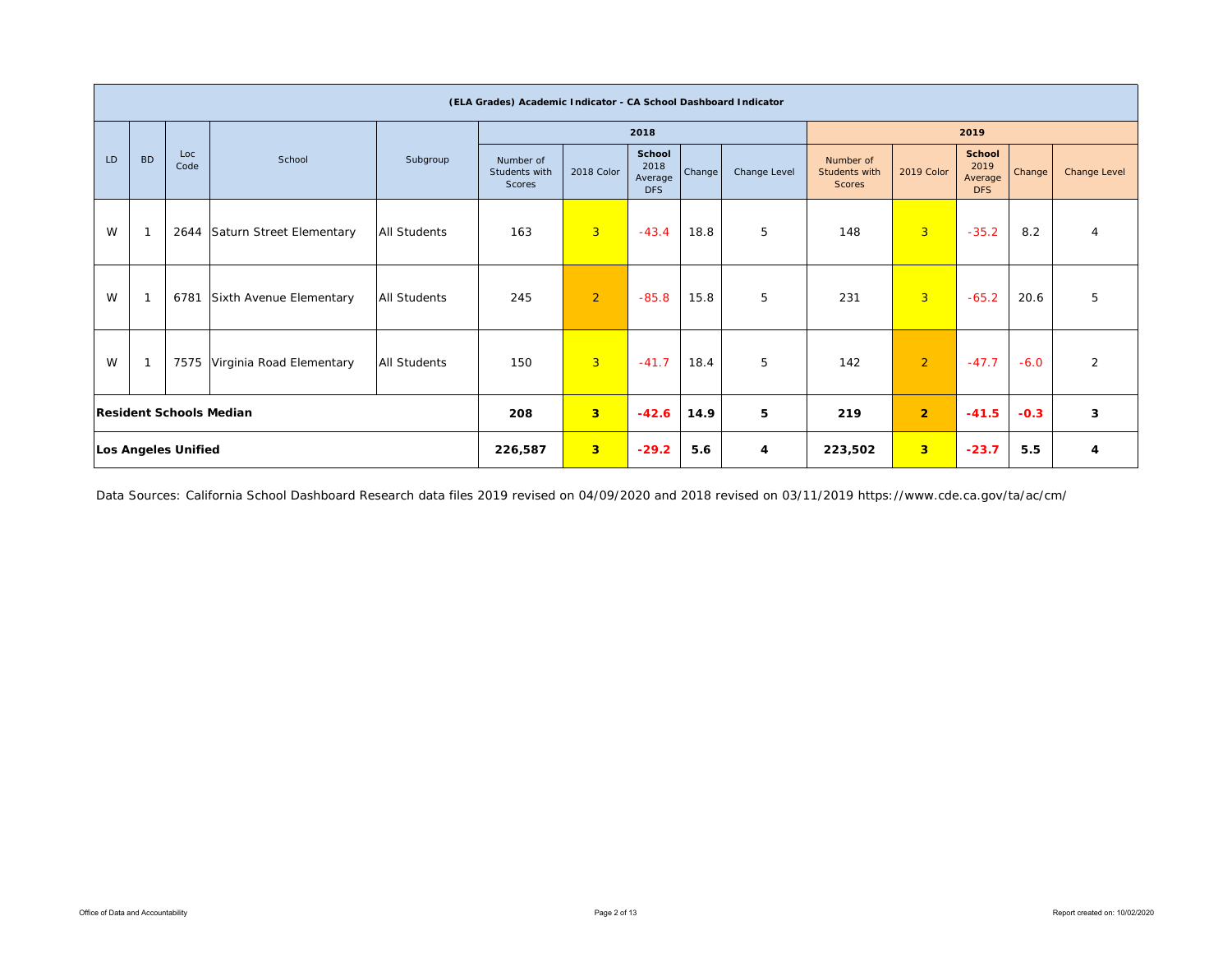#### **Academic Performance - Math**

This report shows the performance levels for a single state indicator, Mathematics, for all student groups. It also shows how the current year (status) compares to prior years (change) for each state indicator. Status and change each have five possible levels, which are displayed with the data for each indicator. An asterisk (\*) shows that the student group has fewer than 11 students and is not reported for privacy reasons. The performance level (color) is not included when there are fewer than 30 students in any year used to calculate status and change. Color:  $1 = \text{Red}$ ,  $2 = \text{Orange}$ ,  $3 = \text{Yellow}$ ,  $4 = \text{Green}$ ,  $5 = \text{Blue}$ ,  $0 = \text{No Color}$ . Change Level:  $1 = \text{Red}$ Decline Significantly,  $2 =$  Declined,  $3 =$  Maintained,  $4 =$  Increased,  $5 =$  Increased Significantly,  $0 =$  No Data. An "--" means that data is not currently available. *Source: Data collected by the California Department of Education (CDE) through the California Longitudinal Pupil Achievement Data System (CALPADS), California School Dashboard, and testing vendor. Aggregate data files are provided by the CDE – Data Reporting Office at http://www.cde.ca.gov/ds/sd/sd/filesenr.asp and California School Dashboard System of Support https://www.cde.ca.gov/ta/ac/cm/. Please note: There may be slight differences with some of the information in this report and with what is displayed in Dataquest and CA Dashboard due to changes in file modifications such as Date Modified, Date Posted, other data updates by the testing vendor and updates in CALPADS.* 

|    |                |                         |                                              |                     | (MATH Grades) Academic Indicator - CA School Dashboard Indicator |                |                                         |        |                |                                      |                |                                                |               |                     |
|----|----------------|-------------------------|----------------------------------------------|---------------------|------------------------------------------------------------------|----------------|-----------------------------------------|--------|----------------|--------------------------------------|----------------|------------------------------------------------|---------------|---------------------|
|    |                |                         |                                              |                     |                                                                  |                | 2018                                    |        |                |                                      |                | 2019                                           |               |                     |
| LD | <b>BD</b>      | Loc<br>Code             | School                                       | Subgroup            | Number of<br>Students with<br>Scores                             | 2018 Color     | School<br>2018<br>Average<br><b>DFS</b> | Change | Change Level   | Number of<br>Students with<br>Scores | 2019 Color     | <b>School</b><br>2019<br>Average<br><b>DFS</b> | Change        | <b>Change Level</b> |
| W  | $\mathbf{1}$   | 7581                    | <b>New Los Angeles Charter</b><br>Elementary | <b>All Students</b> | 40                                                               | 3 <sup>2</sup> | $-22.0$                                 | 2.9    | 3              | 32                                   | $\mathbf{o}$   | $-60.1$                                        | $\sim$ $\sim$ | $\mathbf{O}$        |
|    |                | <b>Resident Schools</b> |                                              |                     |                                                                  |                |                                         |        |                |                                      |                |                                                |               |                     |
| W  | $\overline{1}$ |                         | 2274 Baldwin Hills Elementary                | <b>All Students</b> | 186                                                              | $\overline{4}$ | $-20.7$                                 | 10.4   | $\overline{4}$ | 206                                  | $\overline{3}$ | $-23.0$                                        | $-0.4$        | 3                   |
| W  | $\mathbf{1}$   | 3068                    | Cienega Elementary                           | <b>All Students</b> | 230                                                              | 2              | $-36.3$                                 | $-4.5$ | 2              | 233                                  | $\overline{3}$ | $-33.0$                                        | 3.5           | $\overline{4}$      |
| W  | $\overline{1}$ |                         | 3178 Coliseum Street Elementary All Students |                     | 76                                                               | $1 -$          | $-121.9$                                | $-6.2$ | 2              | 59                                   | $\overline{2}$ | $-112.7$                                       | 9.2           | $\overline{4}$      |
| W  | $\overline{1}$ |                         | 4528 Hillcrest Drive Elementary              | <b>All Students</b> | 277                                                              | $\overline{3}$ | $-67.6$                                 | 18.6   | 5              | 276                                  | $\overline{2}$ | $-72.8$                                        | $-5.3$        | $\overline{2}$      |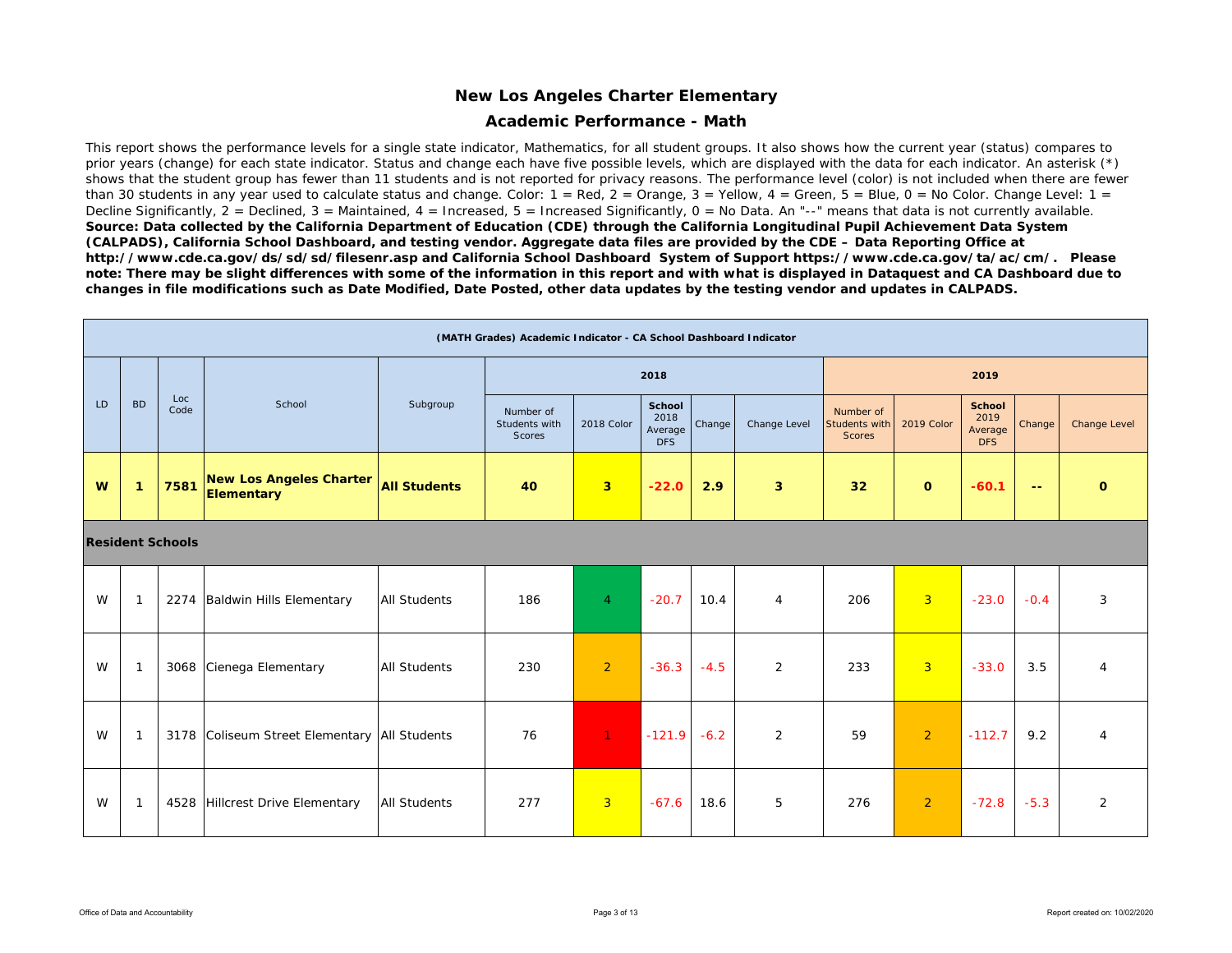|    | (MATH Grades) Academic Indicator - CA School Dashboard Indicator     |                     |                                |                     |                                      |                |                                         |        |                |                                             |                |                                                |        |                |
|----|----------------------------------------------------------------------|---------------------|--------------------------------|---------------------|--------------------------------------|----------------|-----------------------------------------|--------|----------------|---------------------------------------------|----------------|------------------------------------------------|--------|----------------|
|    |                                                                      |                     |                                |                     |                                      |                | 2018                                    |        |                |                                             |                | 2019                                           |        |                |
| LD | <b>BD</b>                                                            | Loc<br>Code         | School                         | Subgroup            | Number of<br>Students with<br>Scores | 2018 Color     | School<br>2018<br>Average<br><b>DFS</b> | Change | Change Level   | Number of<br>Students with<br><b>Scores</b> | 2019 Color     | <b>School</b><br>2019<br>Average<br><b>DFS</b> | Change | Change Level   |
| W  | $\mathbf{1}$                                                         |                     | 5178 Marvin Elementary         | <b>All Students</b> | 409                                  | $\overline{4}$ | $-23.3$                                 | 17.6   | 5              | 361                                         | 3 <sup>°</sup> | $-22.7$                                        | 0.6    | 3              |
| W  | $\mathbf{1}$                                                         | 2644                | Saturn Street Elementary       | <b>All Students</b> | 163                                  | $\overline{3}$ | $-61.1$                                 | 12.5   | 4              | 148                                         | $\overline{2}$ | $-66.1$                                        | $-5.0$ | $\overline{2}$ |
| W  | $\mathbf{1}$                                                         | 6781                | Sixth Avenue Elementary        | <b>All Students</b> | 242                                  | $\overline{3}$ | $-92.8$                                 | 6.7    | $\overline{4}$ | 228                                         | 3 <sup>°</sup> | $-78.8$                                        | 14.0   | $\overline{4}$ |
| W  | <b>All Students</b><br>7575 Virginia Road Elementary<br>$\mathbf{1}$ |                     |                                |                     | 149                                  | $\overline{3}$ | $-54.6$                                 | 18.6   | 5              | 142                                         | $\overline{2}$ | $-63.6$                                        | $-9.0$ | $\overline{2}$ |
|    |                                                                      |                     | <b>Resident Schools Median</b> |                     | 208                                  | 3 <sup>2</sup> | $-57.9$                                 | 11.5   | 4              | 217                                         | 3 <sup>2</sup> | $-64.9$                                        | 0.1    | 3              |
|    |                                                                      | Los Angeles Unified |                                |                     | 226,587                              | 3 <sup>°</sup> | $-29.2$                                 | 5.6    | $\overline{4}$ | 223,082                                     | 3 <sup>2</sup> | $-54.1$                                        | 5.2    | 4              |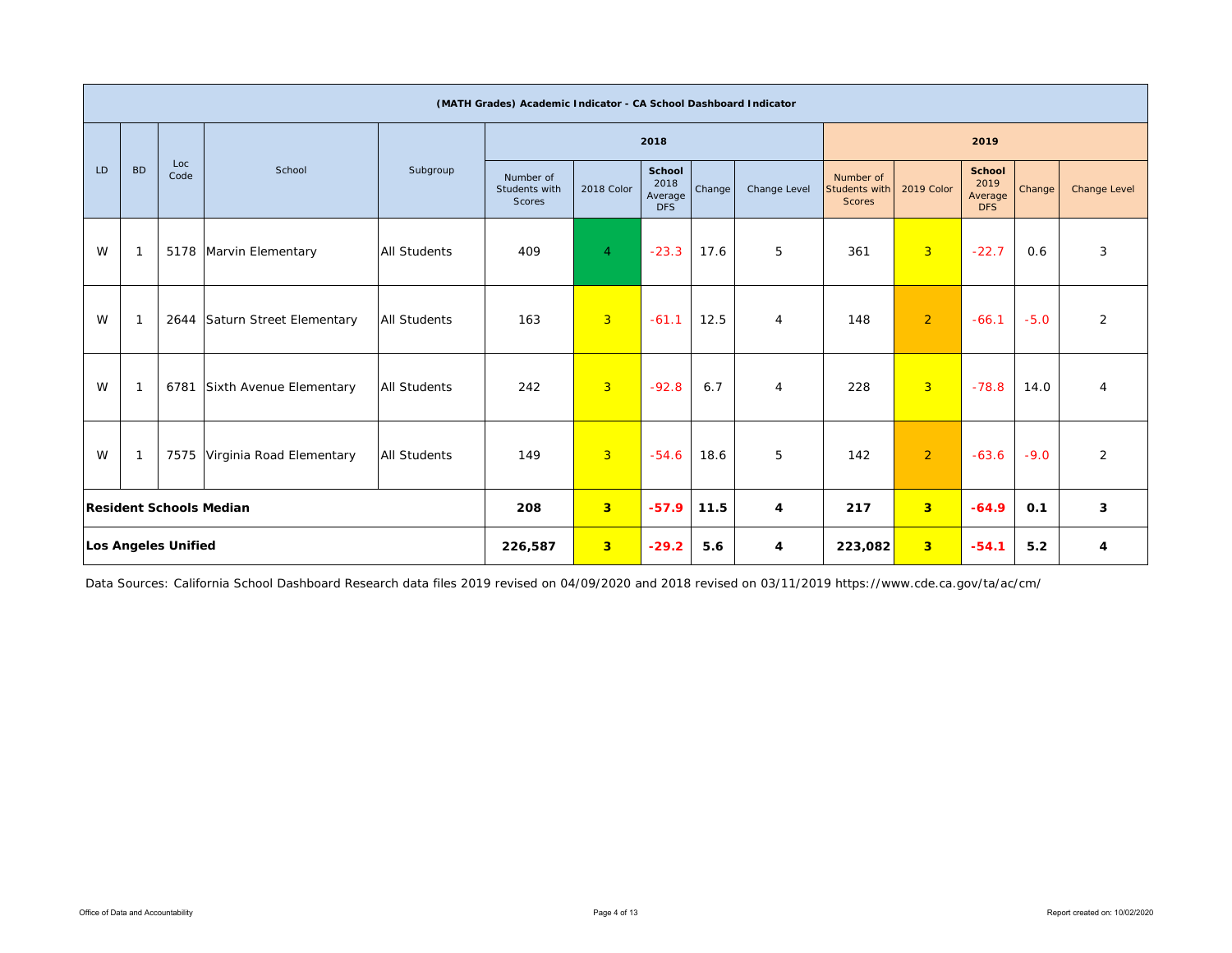#### **English Learner Progress Indicator**

This Reports shows the percentage of current EL students making progress towards English language proficiency or maintaining the highest level. ELs take the ELPAC exam to measure progress towards English language proficiency. The ELPAC has 4 levels. The 4 ELPAC levels were divided into 6 ELPI levels to determine whether ELs made progress toward English language proficiency. English Learner Progress with the transition to a new assessment, the 2018 Dashboard is unable to report a performance level (color) for this measure. However, the percent of students performing at each level on the new assessment is reported. Status Level: 1 = Very Low, 2 = Low, 3 = Medium, 4 = High, 5 = Very High, 0 = No Data. **Source: Data collected** *by the California Department of Education (CDE) through the California Longitudinal Pupil Achievement Data System (CALPADS), California School Dashboard, and testing vendor. Aggregate data files are provided by the CDE – Data Reporting Office at http://www.cde.ca.gov/ds/sd/sd/filesenr.asp and California School Dashboard System of Support https://www.cde.ca.gov/ta/ac/cm/. Please note: There may be slight differences with some of the information in this report and with what is displayed in Dataquest and CA Dashboard due to changes in file modifications such as Date Modified, Date Posted, other data updates by the testing vendor and updates in CALPADS.* 

|    | English Learner Progress Indicator - CA School Dashboard Indicator |                                |                                              |                        |                                       |                      |                                                                                               |                   |                                                   |                |                                                                                        |                   |  |
|----|--------------------------------------------------------------------|--------------------------------|----------------------------------------------|------------------------|---------------------------------------|----------------------|-----------------------------------------------------------------------------------------------|-------------------|---------------------------------------------------|----------------|----------------------------------------------------------------------------------------|-------------------|--|
|    |                                                                    |                                |                                              |                        |                                       |                      | 2018 School                                                                                   |                   |                                                   |                | 2019 School                                                                            |                   |  |
| LD | <b>BD</b>                                                          | Loc Code                       | School                                       | Subgroup               | Number of English<br>Learner Students | 2018 Status<br>Level | Percentage of<br><b>English Learners</b><br>making progress<br>towards English<br>proficiency | Performance Level | Number of English 2019 Status<br>Learner Students | Level          | Percentage of<br>English Learners<br>making progress<br>towards English<br>proficiency | Performance Level |  |
| W  | 1                                                                  | 7581                           | <b>New Los Angeles Charter</b><br>Elementary | <b>English Learner</b> | 76                                    |                      |                                                                                               |                   | 46                                                | $\mathbf{1}$   | 21.7%                                                                                  | <b>Very Low</b>   |  |
|    | <b>Resident Schools</b>                                            |                                |                                              |                        |                                       |                      |                                                                                               |                   |                                                   |                |                                                                                        |                   |  |
| W  | $\mathbf{1}$                                                       | 2274                           | Baldwin Hills Elementary                     | English Learner        | 20                                    |                      |                                                                                               |                   | 14                                                | $\overline{2}$ | 35.7%                                                                                  | Low               |  |
| W  | $\mathbf{1}$                                                       | 3068                           | Cienega Elementary                           | English Learner        | 228                                   |                      |                                                                                               |                   | 124                                               | 2              | 37.9%                                                                                  | Low               |  |
| W  | $\mathbf{1}$                                                       | 3178                           | Coliseum Street Elementary                   | English Learner        | 64                                    |                      |                                                                                               |                   | 30                                                | $\overline{2}$ | 43.3%                                                                                  | Low               |  |
| W  | $\mathbf{1}$                                                       | 4528                           | Hillcrest Drive Elementary                   | English Learner        | 184                                   |                      |                                                                                               |                   | 116                                               | 2              | 41.4%                                                                                  | Low               |  |
| W  | $\mathbf{1}$                                                       | 5178                           | Marvin Elementary                            | English Learner        | 265                                   |                      |                                                                                               |                   | 154                                               | 3              | 51.3%                                                                                  | Medium            |  |
| W  | $\mathbf{1}$                                                       | 2644                           | Saturn Street Elementary                     | English Learner        | 110                                   |                      |                                                                                               |                   | 64                                                | $\mathbf{1}$   | 32.8%                                                                                  | Very Low          |  |
| W  | $\mathbf{1}$                                                       | 6781                           | Sixth Avenue Elementary                      | English Learner        | 246                                   |                      |                                                                                               |                   | 144                                               | $\overline{2}$ | 41.0%                                                                                  | Low               |  |
| W  | $\mathbf{1}$                                                       | 7575                           | Virginia Road Elementary                     | English Learner        | 77                                    |                      |                                                                                               |                   | 47                                                | $\overline{4}$ | 55.3%                                                                                  | High              |  |
|    |                                                                    | <b>Resident Schools Median</b> |                                              |                        | 147                                   |                      |                                                                                               |                   | 90                                                | $\overline{2}$ | 41.2%                                                                                  | Low               |  |
|    | Los Angeles Unified                                                |                                |                                              | 100,639                |                                       |                      |                                                                                               | 68,139            | 3                                                 | 45.0%          | Medium                                                                                 |                   |  |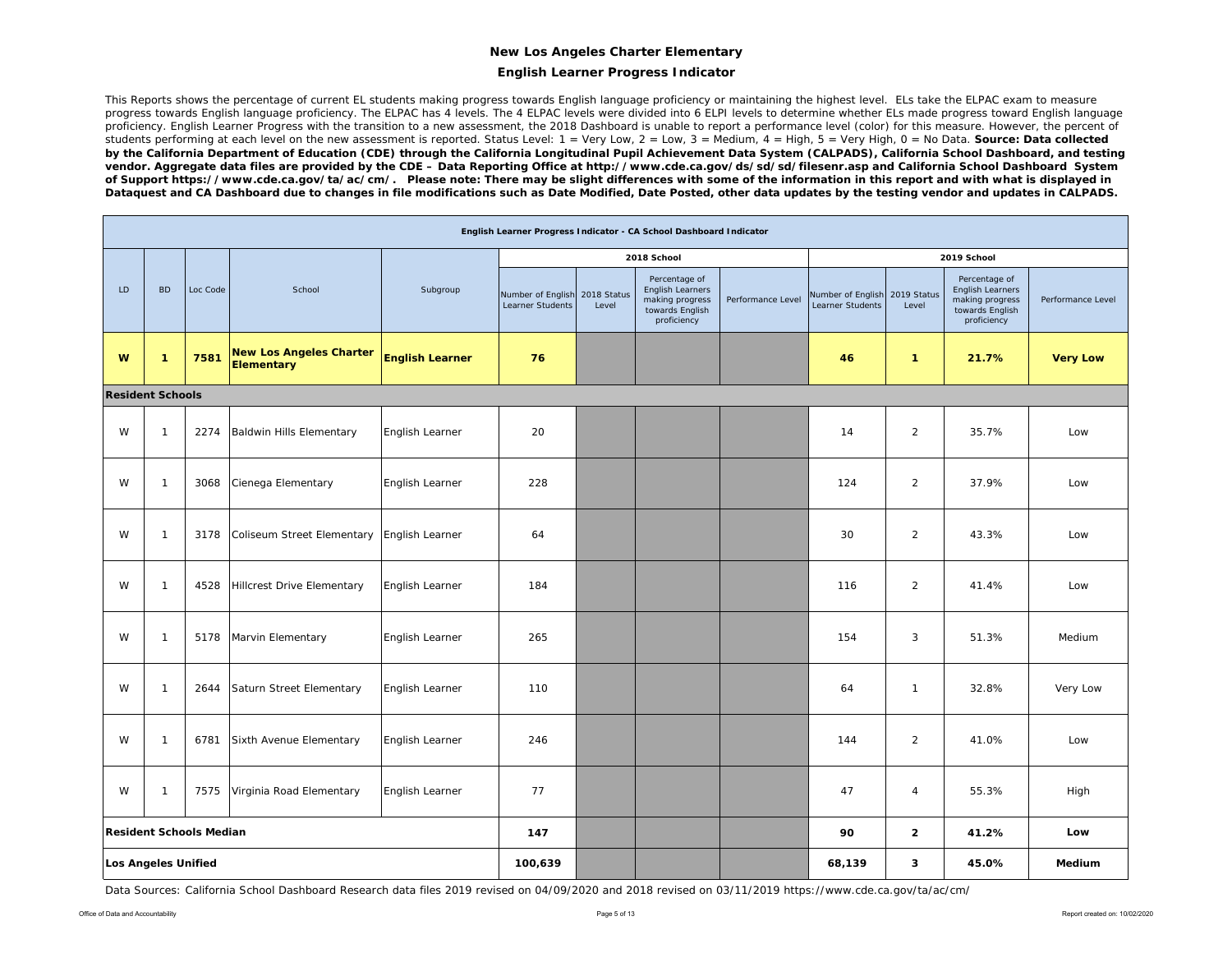#### **Chronic Absenteeism**

This report displays the percentage of students in Kindergarten through grade 8 who are absent 10 percent or more of the instructional days they were enrolled. Color:  $1 = Red$ ,  $2 =$ Orange, 3 = Yellow, 4 = Green, 5 = Blue, 0 = No Color. Change Level: 5 = Declined Significantly, 4 = Declined, 3 = Maintained, 2 = Increased, 1 = Increased Significantly, 0 = No Data. An "--" means that data is not currently available. Source: Data collected by the California Department of Education (CDE) through the California Longitudinal Pupil Achievement *Data System (CALPADS), California School Dashboard, and testing vendor. Aggregate data files are provided by the CDE – Data Reporting Office at http://www.cde.ca.gov/ds/sd/sd/filesenr.asp and California School Dashboard System of Support https://www.cde.ca.gov/ta/ac/cm/. Please note: There may be slight differences with some of the information in this report and with what is displayed in Dataquest and CA Dashboard due to changes in file modifications such as Date Modified, Date Posted, other data updates by the testing vendor and updates in CALPADS.* 

|    | Chronic Absenteeism - CA School Dashboard Indicator |                         |                                              |                     |                                                     |                         |                                                     |         |                |                                                    |                |                                                     |        |                |
|----|-----------------------------------------------------|-------------------------|----------------------------------------------|---------------------|-----------------------------------------------------|-------------------------|-----------------------------------------------------|---------|----------------|----------------------------------------------------|----------------|-----------------------------------------------------|--------|----------------|
|    |                                                     |                         |                                              |                     |                                                     |                         | 2018                                                |         |                |                                                    |                | 2019                                                |        |                |
| LD | <b>BD</b>                                           | Loc Code                | School                                       | Subgroup            | Number of<br>students enrolled<br>who meet criteria | 2018 Color              | School 2018<br>Chronic<br>Absenteeism<br>Percentage | Change  | Change Level   | Number of<br>students enrolled<br>who met criteria | 2019 Color     | School 2019<br>Chronic<br>Absenteeism<br>Percentage | Change | Change Level   |
| W  | $\mathbf{1}$                                        | 7581                    | <b>New Los Angeles Charter</b><br>Elementary | <b>All Students</b> | 164                                                 | $\overline{\mathbf{3}}$ | 10.4%                                               | $-4.9%$ | 5              | 205                                                | $\overline{2}$ | 13.2%                                               | 2.8%   | $\overline{2}$ |
|    | <b>Resident Schools</b>                             |                         |                                              |                     |                                                     |                         |                                                     |         |                |                                                    |                |                                                     |        |                |
| W  | $\mathbf{1}$                                        | 2274                    | Baldwin Hills Elementary                     | <b>All Students</b> | 402                                                 | $\overline{3}$          | 14.7%                                               | $-1.1%$ | $\overline{4}$ | 431                                                | $\mathbf{1}$   | 27.8%                                               | 13.2%  | $\mathbf{1}$   |
| W  | $\mathbf{1}$                                        | 3068                    | Cienega Elementary                           | <b>All Students</b> | 619                                                 | $\overline{3}$          | 14.7%                                               | $-1.6%$ | $\overline{4}$ | 600                                                | 1.             | 27.2%                                               | 12.5%  | $\mathbf{1}$   |
| W  | $\mathbf{1}$                                        | 3178                    | Coliseum Street Elementary                   | <b>All Students</b> | 235                                                 | $\overline{3}$          | 19.1%                                               | $-1.7%$ | $\overline{4}$ | 197                                                | $\mathbf{1}$   | 29.4%                                               | 10.3%  | $\mathbf{1}$   |
| W  | $\mathbf{1}$                                        | 4528                    | Hillcrest Drive Elementary                   | <b>All Students</b> | 669                                                 | $\overline{3}$          | 24.5%                                               | $-4.0%$ | 5              | 667                                                | 1.             | 37.5%                                               | 13.0%  | $\mathbf{1}$   |
| W  | $\mathbf{1}$                                        | 5178                    | Marvin Elementary                            | <b>All Students</b> | 819                                                 | $\overline{3}$          | 8.7%                                                | $-0.3%$ | 3              | 758                                                | 1              | 17.3%                                               | 8.6%   | $\mathbf{1}$   |
| W  | $\mathbf{1}$                                        | 2644                    | Saturn Street Elementary                     | <b>All Students</b> | 362                                                 | $\overline{3}$          | 14.9%                                               | $-2.3%$ | $\overline{4}$ | 343                                                | $\mathbf{1}$   | 21.6%                                               | 6.7%   | $\mathbf{1}$   |
| W  | $\mathbf{1}$                                        | 6781                    | Sixth Avenue Elementary                      | <b>All Students</b> | 615                                                 | $\overline{3}$          | 16.9%                                               | $-4.8%$ | 5              | 566                                                | $\mathbf{1}$   | 35.2%                                               | 18.2%  | $\mathbf{1}$   |
| W  | $\mathbf{1}$                                        | 7575                    | Virginia Road Elementary                     | <b>All Students</b> | 374                                                 | $\overline{2}$          | 15.5%                                               | 0.7%    | $\overline{2}$ | 318                                                | $\mathbf{1}$   | 23.3%                                               | 7.8%   | $\mathbf{1}$   |
|    |                                                     | Resident Schools Median |                                              |                     | 509                                                 | $\overline{\mathbf{3}}$ | 15.2%                                               | $-1.7%$ | 4              | 498.5                                              | $\mathbf{1}$   | 27.5%                                               | 11.4%  | $\mathbf{1}$   |
|    |                                                     | Los Angeles Unified     |                                              |                     | 346,238                                             | $\overline{2}$          | 10.3%                                               | $-0.1%$ | 3              | 337,845                                            | $\mathbf{1}$   | 18.2%                                               | 8.0%   | $\overline{2}$ |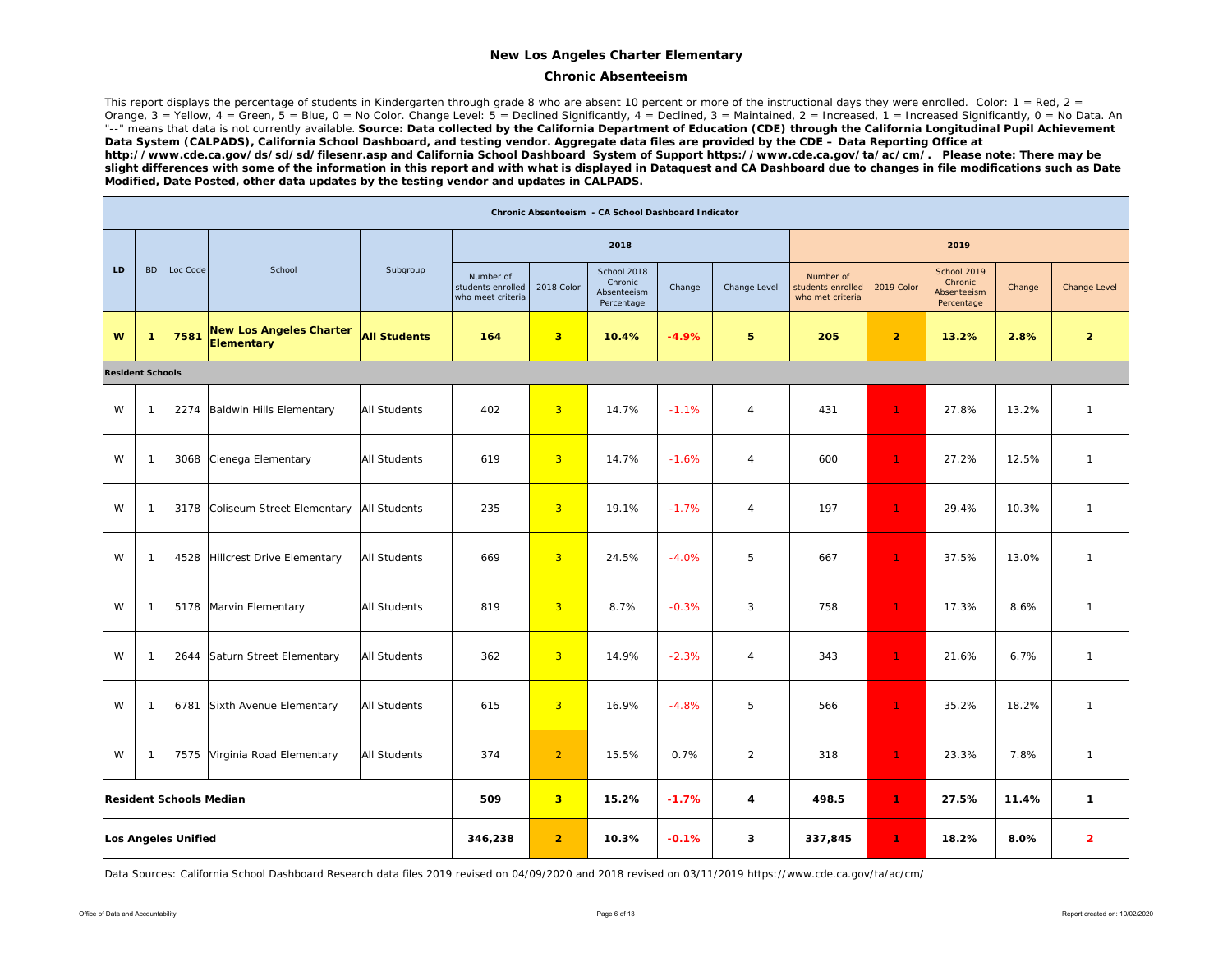#### **Suspension Rate Indicator**

Suspension Rate: The percentage of students in kindergarten through grade 12 who have been suspended at least once in a given school year. Students who are suspended multiple times are only counted once. Color: 1 = Red, 2 = Orange, 3 = Yellow, 4 = Green, 5 = Blue, 0 = No Color. Change Level: 1 = Declined Significantly, 2 = Declined, 3 = Maintained, 4 = Increased, 5 = Increased Significantly, 0 = No Data. An "--" means that data is not currently available. **Source: Data collected by the California Department** *of Education (CDE) through the California Longitudinal Pupil Achievement Data System (CALPADS), California School Dashboard, and testing vendor. Aggregate data files are provided by the CDE – Data Reporting Office at http://www.cde.ca.gov/ds/sd/sd/filesenr.asp and California School Dashboard System of Support https://www.cde.ca.gov/ta/ac/cm/. Please note: There may be slight differences with some of the information in this report and with what is displayed in Dataquest and CA Dashboard due to changes in file modifications such as Date Modified, Date Posted, other data updates by the testing vendor and updates in CALPADS.* 

|    | Suspension Rate Indicator - CA School Dashboard Indicator |                            |                                              |                     |                              |                |                                       |         |                |                              |                |                                              |         |                |
|----|-----------------------------------------------------------|----------------------------|----------------------------------------------|---------------------|------------------------------|----------------|---------------------------------------|---------|----------------|------------------------------|----------------|----------------------------------------------|---------|----------------|
|    |                                                           |                            |                                              |                     |                              |                | 2018                                  |         |                |                              |                | 2019                                         |         |                |
| LD | <b>BD</b>                                                 | Loc<br>Code                | School                                       | Subgroup            | Number of<br><b>Students</b> | 2018 Color     | Students<br>uspended at<br>least once | Change  | Change Level   | Number of<br><b>Students</b> | 2019 Color     | <b>Students</b><br>uspended at<br>least once | Change  | Change Level   |
| W  | $\mathbf{1}$                                              | 7581                       | <b>New Los Angeles Charter</b><br>Elementary | <b>All Students</b> | 168                          | 5 <sub>1</sub> | 0.0%                                  | 0.0%    | 3 <sup>2</sup> | 210                          | 5 <sub>1</sub> | 0.0%                                         | 0.0%    | 5              |
|    | <b>Resident Schools</b>                                   |                            |                                              |                     |                              |                |                                       |         |                |                              |                |                                              |         |                |
| W  | $\mathbf{1}$                                              |                            | 2274 Baldwin Hills Elementary                | <b>All Students</b> | 416                          | 5 <sub>o</sub> | 0.0%                                  | $-0.2%$ | 3              | 445                          | 5 <sup>1</sup> | 0.2%                                         | 0.2%    | 5              |
| W  | $\mathbf{1}$                                              | 3068                       | Cienega Elementary                           | <b>All Students</b> | 631                          | 5 <sup>1</sup> | 0.2%                                  | $-0.1%$ | 3              | 619                          | $\overline{4}$ | 0.5%                                         | 0.3%    | 5              |
| W  | $\mathbf{1}$                                              |                            | 3178 Coliseum Street Elementary              | <b>All Students</b> | 251                          | $\overline{2}$ | 1.2%                                  | 0.5%    | $\overline{2}$ | 226                          | $\overline{4}$ | 0.9%                                         | $-0.3%$ | $\overline{4}$ |
| W  | $\overline{1}$                                            | 4528                       | Hillcrest Drive Elementary                   | <b>All Students</b> | 733                          | $\overline{2}$ | 2.9%                                  | 1.1%    | $\overline{2}$ | 738                          | $\overline{2}$ | 3.5%                                         | 0.7%    | $\overline{2}$ |
| W  | $\mathbf{1}$                                              |                            | 5178 Marvin Elementary                       | <b>All Students</b> | 837                          | 5 <sup>1</sup> | 0.0%                                  | 0.0%    | 3              | 775                          | 5 <sup>°</sup> | 0.1%                                         | 0.1%    | 5              |
| W  | $\mathbf{1}$                                              | 2644                       | Saturn Street Elementary                     | <b>All Students</b> | 371                          | $5\phantom{.}$ | 0.0%                                  | 0.0%    | 3              | 369                          | 5 <sup>1</sup> | 0.0%                                         | 0.0%    | 5              |
| W  | $\mathbf{1}$                                              | 6781                       | Sixth Avenue Elementary                      | <b>All Students</b> | 649                          | $\overline{3}$ | 0.8%                                  | 0.6%    | $\overline{2}$ | 593                          | 5 <sup>1</sup> | 0.2%                                         | $-0.6%$ | 5              |
| W  | $\mathbf{1}$                                              |                            | 7575 Virginia Road Elementary                | <b>All Students</b> | 389                          | 5 <sup>1</sup> | 0.5%                                  | $-0.2%$ | 3              | 334                          | 5 <sup>°</sup> | 0.3%                                         | $-0.2%$ | 5              |
|    | <b>Resident Schools Median</b><br>524                     |                            |                                              |                     |                              |                | 0.4%                                  | 0.0%    | 3              | 519                          | 5              | 0.3%                                         | 0.1%    | 5              |
|    |                                                           | <b>Los Angeles Unified</b> |                                              |                     | 488,944                      | 5              | 0.5%                                  | $-0.1%$ | 3              | 475,140                      | 5              | 0.4%                                         | $-0.1%$ | 3              |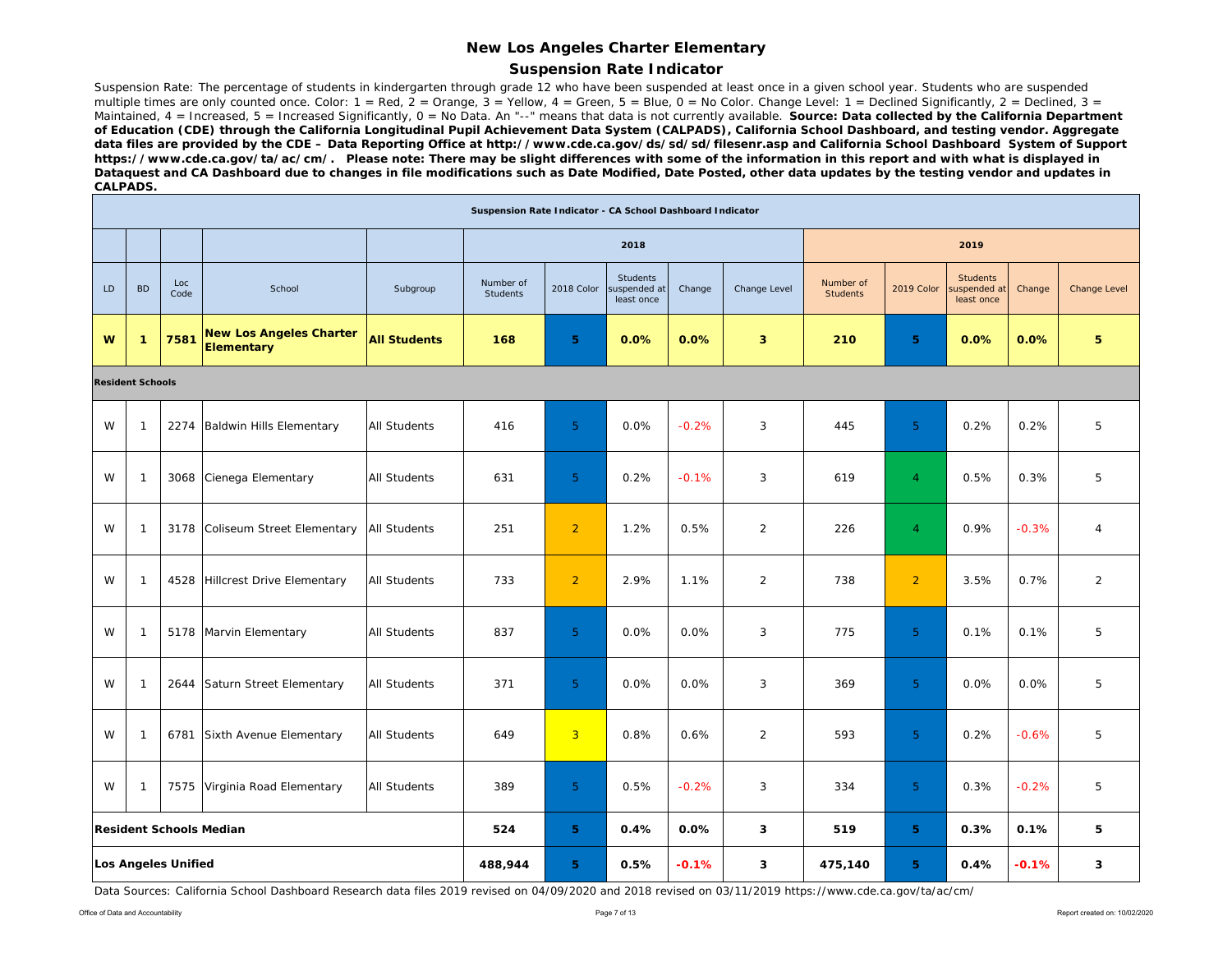2019-20 Enrollment Report<br>This report displays CALPADS K-12 enrollment number and percentages of select subgroups. Annual enrollment consists of the number of students primarily enrolled on Census Day (the first Wednesday This report displays CALPADS s.\12 enrollment number and percentages of select subgroups. Annual enrollment consists of the number of studenty enrolled on Census Day (the first Wednesday in October). This information was s *updates in CALPADS.* 

| LD                             | <b>BD</b>                  | Loc<br>Code | School                                              | <b>Enrollment</b> | F/R Meal | <b>GATE</b> | American<br>Indian or<br>Alaska<br>Native | Asian | Black or<br>African<br>Americar | English<br>Learner | Filipino | Foster<br>Youth | <b>Homeless</b> | Latino | Migrant<br>Education | Native<br>Hawaiian<br>or Pacific<br>Islander | Not<br>Reported | Socio-<br>economi<br>ally<br>Disadvant Disabilities<br>aged | Students<br>with | Two or<br>More<br>Races | White |
|--------------------------------|----------------------------|-------------|-----------------------------------------------------|-------------------|----------|-------------|-------------------------------------------|-------|---------------------------------|--------------------|----------|-----------------|-----------------|--------|----------------------|----------------------------------------------|-----------------|-------------------------------------------------------------|------------------|-------------------------|-------|
| W                              |                            | 7581        | <b>New Los Angeles Charter</b><br><b>Elementary</b> | 223               | 86.5%    | 0.0%        | 0.9%                                      | 0.9%  | 18.4%                           | 38.1%              | 0.0%     | 0.4%            | 0.0%            | 74.0%  | 0.0%                 | 0.0%                                         | 0.0%            | 87.0%                                                       | 13.0%            | 2.7%                    | 3.1%  |
| <b>Resident Schools</b>        |                            |             |                                                     |                   |          |             |                                           |       |                                 |                    |          |                 |                 |        |                      |                                              |                 |                                                             |                  |                         |       |
| W                              |                            | 2274        | <b>Baldwin Hills Elementary</b>                     | 417               | 77.0%    | 9.4%        | 0.2%                                      | 1.0%  | 74.8%                           | 5.0%               | 0.0%     | 1.4%            | 0.2%            | 16.8%  | 0.0%                 | 0.2%                                         | 0.2%            | 77.7%                                                       | 7.0%             | 5.8%                    | 1.0%  |
| W                              |                            | 3068        | Cienega Elementary                                  | 529               | 93.0%    | 4.2%        | 0.0%                                      | 0.0%  | 12.9%                           | 36.5%              | 0.4%     | 0.6%            | 0.0%            | 81.3%  | 0.0%                 | 0.0%                                         | 0.8%            | 93.4%                                                       | 17.2%            | 0.4%                    | 4.3%  |
| W                              |                            | 3178        | Coliseum Street Elementary                          | 172               | 89.5%    | 2.9%        | 0.0%                                      | 0.0%  | 50.0%                           | 22.7%              | 0.0%     | 1.2%            | 0.6%            | 44.2%  | 0.0%                 | 0.0%                                         | 0.6%            | 91.3%                                                       | 19.2%            | 3.5%                    | 1.7%  |
| W                              |                            | 4528        | <b>Hillcrest Drive Elementary</b>                   | 591               | 98.1%    | 2.2%        | 0.2%                                      | 0.0%  | 47.5%                           | 27.6%              | 0.0%     | 1.7%            | 5.1%            | 46.4%  | 0.0%                 | 0.0%                                         | 1.9%            | 98.6%                                                       | 10.7%            | 2.4%                    | 1.7%  |
| W                              |                            | 5178        | Marvin Elementary                                   | 707               | 92.6%    | 5.8%        | 0.1%                                      | 0.0%  | 6.4%                            | 30.7%              | 0.3%     | 0.0%            | 0.8%            | 90.0%  | 0.1%                 | 0.1%                                         | 0.8%            | 93.9%                                                       | 11.0%            | 0.6%                    | 1.7%  |
| W                              |                            | 2644        | Saturn Street Elementary                            | 311               | 90.7%    | 2.6%        | 0.0%                                      | 0.0%  | 18.6%                           | 31.5%              | 0.3%     | 0.0%            | 1.6%            | 73.3%  | 0.0%                 | 0.6%                                         | 0.3%            | 91.6%                                                       | 23.5%            | 0.6%                    | 6.1%  |
| W                              |                            | 6781        | Sixth Avenue Elementary                             | 429               | 87.2%    | 1.6%        | 0.0%                                      | 0.7%  | 16.3%                           | 40.1%              | 0.0%     | 0.5%            | 0.7%            | 80.2%  | 0.0%                 | 0.0%                                         | 0.0%            | 90.4%                                                       | 9.6%             | 0.7%                    | 2.1%  |
| W                              |                            | 7575        | Virginia Road Elementary                            | 259               | 92.7%    | 3.5%        | 0.0%                                      | 0.0%  | 32.8%                           | 22.8%              | 0.0%     | 2.7%            | 0.8%            | 64.5%  | 0.0%                 | 0.4%                                         | 0.4%            | 92.7%                                                       | 16.6%            | 1.2%                    | 0.8%  |
| <b>Resident Schools</b><br>423 |                            |             |                                                     |                   | 91.7%    | 3.2%        | 0.0%                                      | 0.0%  | 25.7%                           | 29.1%              | 0.0%     | 0.9%            | 0.7%            | 68.9%  | 0.0%                 | 0.1%                                         | 0.5%            | 92.2%                                                       | 13.8%            | 0.9%                    | 1.7%  |
|                                | <b>Los Angeles Unified</b> |             | 596.937                                             | 80.3%             | 10.7%    | 0.2%        | 3.6%                                      | 7.7%  | 20.0%                           | 1.9%               | 0.7%     | 1.3%            | 74.1%           | 0.1%   | 0.2%                 | 0.4%                                         | 81.5%           | 11.4%                                                       | 1.6%             | 10.3%                   |       |

Data Source: Data Quest, Student and School Downloadable Data Files https://www.cde.ca.gov/ds/sd/sd/filesenr.asp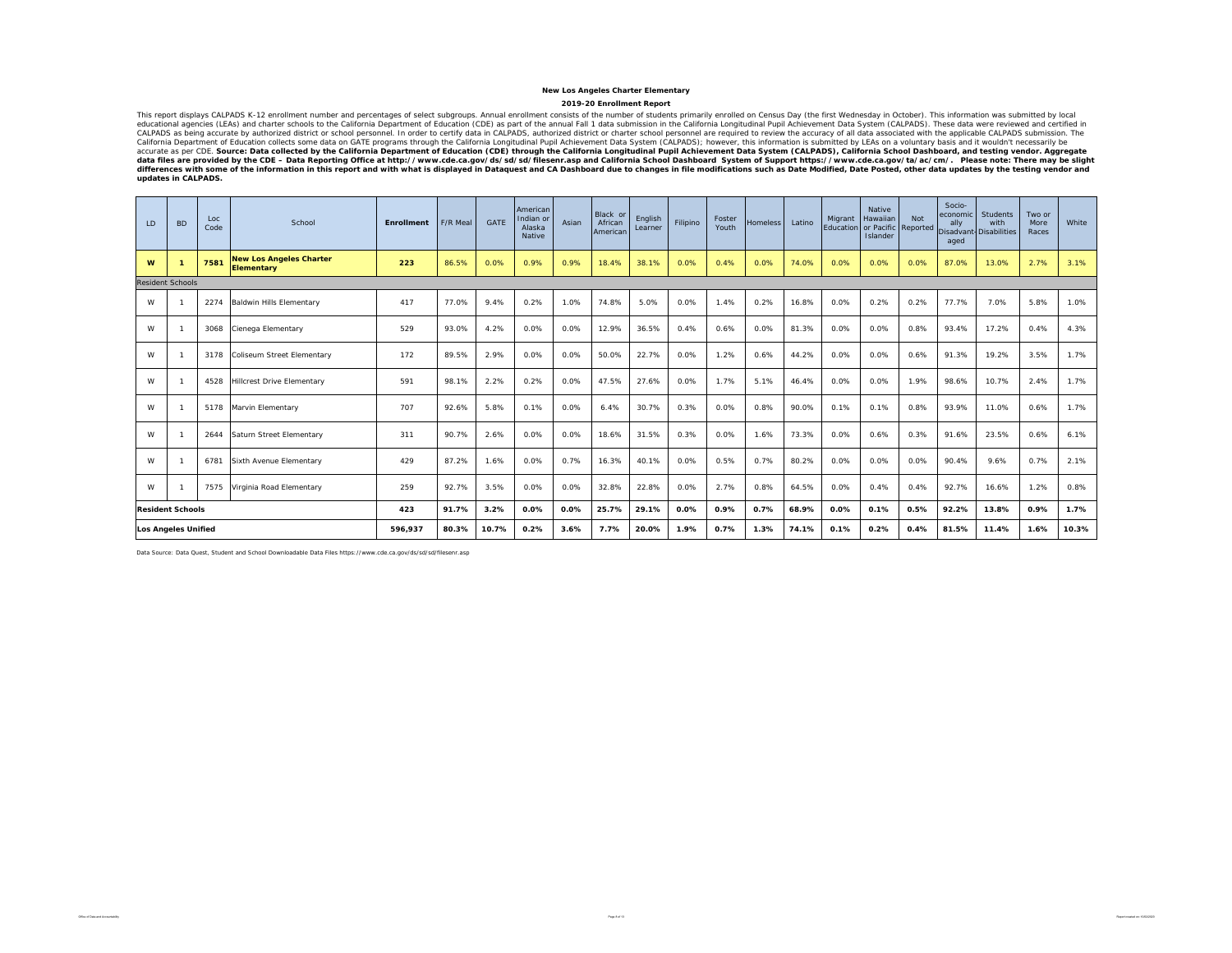### **RECLASSIFICATION RATESNew Los Angeles Charter Elementary**

This reports shows a two year comparison of the number of English Learners (ELs) on Census Day, the number of students reclassified since the prior Census Day, and the reclassification rate for each specified year. The reclassification rate, displayed in percentage, is calculated by dividing the number reclassified by the number of prior year ELs. *Source: Data collected by the California Department of Education (CDE) through the California Longitudinal Pupil Achievement Data System (CALPADS), California School Dashboard, and testing vendor. Aggregate data files are provided by the CDE – Data Reporting Office at http://www.cde.ca.gov/ds/sd/sd/filesenr.asp and California School Dashboard System of Support https://www.cde.ca.gov/ta/ac/cm/. Please note: There may be slight differences with some of the information in this report and with what is displayed in Dataquest and CA Dashboard due to changes in file modifications such as Date Modified, Date Posted, other data updates by the testing vendor and updates in CALPADS.* 

| LD                      | <b>BD</b> | Loc<br>Code                | <b>School</b>                           | $17 - 18$<br>EL# | $18 - 19$<br>Reclass $#$ | $18 - 19$<br><b>Reclass</b><br>Rate | $18 - 19$<br>EL# | $19 - 20$<br>Reclass $#$ | $19 - 20$<br><b>Reclass</b><br>Rate |
|-------------------------|-----------|----------------------------|-----------------------------------------|------------------|--------------------------|-------------------------------------|------------------|--------------------------|-------------------------------------|
| W                       | 1         |                            | 7581 New Los Angeles Charter Elementary | 76               | 16                       | 21.1                                | 78               | 11                       | 14.1                                |
| <b>Resident Schools</b> |           |                            |                                         |                  |                          |                                     |                  |                          |                                     |
| W                       |           |                            | 2274 Baldwin Hills Elementary           | 26               | 10                       | 38.5                                | 24               | 3                        | 12.5                                |
| W                       |           |                            | 3068 Cienega Elementary                 | 269              | 62                       | 23                                  | 221              | 23                       | 10.4                                |
| W                       |           |                            | 3178 Coliseum Street Elementary         | 65               | 6                        | 9.2                                 | 44               | 4                        | 9.1                                 |
| W                       |           |                            | 4528 Hillcrest Drive Elementary         | 188              | 20                       | 10.6                                | 160              | 11                       | 6.9                                 |
| W                       |           |                            | 5178 Marvin Elementary                  | 285              | 68                       | 23.9                                | 239              | 49                       | 20.5                                |
| W                       |           |                            | 2644 Saturn Street Elementary           | 125              | 28                       | 22.4                                | 101              | 10                       | 9.9                                 |
| W                       |           |                            | 6781 Sixth Avenue Elementary            | 252              | 53                       | 21                                  | 222              | 15                       | 6.8                                 |
| W                       | 1         |                            | 7575 Virginia Road Elementary           | 87               | 20                       | 23                                  | 69               | 12                       | 17.4                                |
|                         |           |                            | <b>Resident Schools Median</b>          | 156.5            | 24                       | 22.7                                | 130.5            | 11.5                     | 10.2                                |
|                         |           | <b>Los Angeles Unified</b> |                                         | 143,196          | 32,647                   | 22.8                                | 123,579          | 19,510                   | 15.8                                |

Data Source: Data Quest, Student and School Downloadable Data Files https://www.cde.ca.gov/ds/sd/sd/filesreclass.asp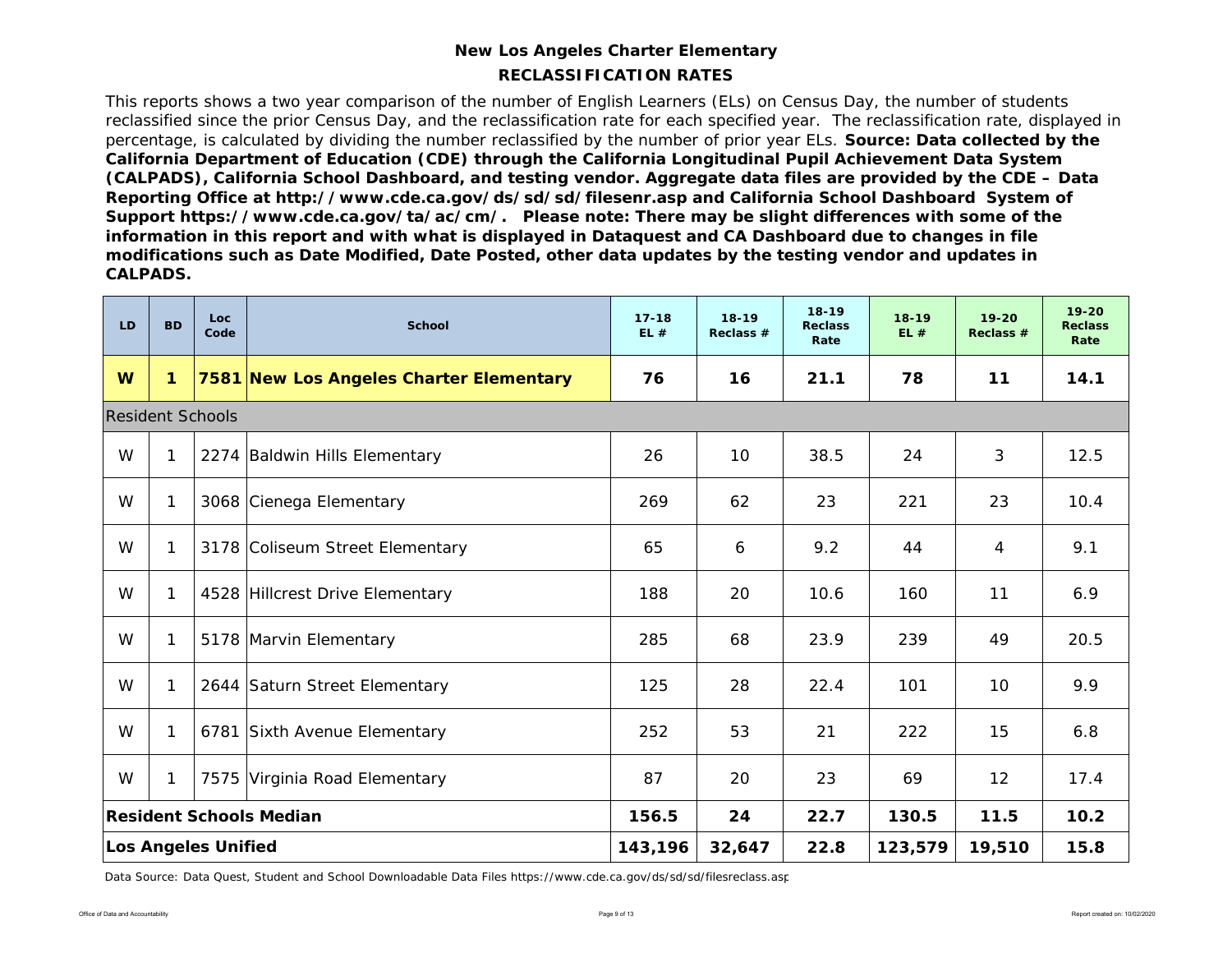#### **2019-20 "At-Risk" and Long-Term English Learners (LTEL)**

Note: The "EL Total" column in this report displays the summed total of the disaggregated English Learner (EL) data in the four columns under the "English Learners" heading. The "Total (Ever-EL)" column displays the summed total of the data in the "RFEP" column plus the data in the four columns under the "English Learners" heading OR the data in the "EL Total" column, but not both. The percent values displayed in this report are calculated as a percent of the "Total (Ever-EL)" which fully and more accurately considers what happens to all EL students over time, including those who are Reclassified Fluent English Proficient (RFEP). *Source: Data collected by the California Department of Education (CDE) through the California Longitudinal Pupil Achievement Data System (CALPADS), California School Dashboard, and testing vendor. Aggregate data files are provided by the CDE – Data Reporting Office at http://www.cde.ca.gov/ds/sd/sd/filesenr.asp and California School Dashboard System of Support https://www.cde.ca.gov/ta/ac/cm/. Please note: There may be slight differences with some of the information in this report and with what is displayed in Dataquest and CA Dashboard due to changes in file modifications such as Date Modified, Date Posted, other data updates by the testing vendor and updates in CALPADS.* 

|    |                                |                         |                                         |                            |                             |                                | <b>English Learners</b>         |                                     |                                      |                                                       |                                                                  |                 |                   |             |                        |                    |
|----|--------------------------------|-------------------------|-----------------------------------------|----------------------------|-----------------------------|--------------------------------|---------------------------------|-------------------------------------|--------------------------------------|-------------------------------------------------------|------------------------------------------------------------------|-----------------|-------------------|-------------|------------------------|--------------------|
| LD | <b>BD</b>                      | Loc<br>Code             | School                                  | EL.<br>0-3 Years<br>Number | EL.<br>0-3 Years<br>Percent | At-Risk<br>4-5 Years<br>Number | At-Risk<br>4-5 Years<br>Percent | <b>LTEL</b><br>$6+$ Years<br>Number | <b>LTEL</b><br>$6+$ Years<br>Percent | $EL 4+$<br>Years<br>Not At-<br>Risk or<br><b>LTEL</b> | $EL 4+$<br>Years<br>Not At-<br>Risk or<br><b>LTEL</b><br>Percent | <b>EL Total</b> | <b>EL</b> Percent | <b>RFEP</b> | <b>RFEP</b><br>Percent | Total<br>(Ever-EL) |
| W  | $\mathbf{1}$                   |                         | 7581 New Los Angeles Charter Elementary | 73                         | 65.2%                       | $7\overline{ }$                | 6.3%                            | $\mathbf{O}$                        | 0.0%                                 | 5                                                     | 4.5%                                                             | 85              | 75.9%             | 27          | 24.1%                  | 112                |
|    |                                | <b>Resident Schools</b> |                                         |                            |                             |                                |                                 |                                     |                                      |                                                       |                                                                  |                 |                   |             |                        |                    |
| W  | $\mathbf 1$                    |                         | 2274 Baldwin Hills Elementary           | 18                         | 54.5%                       | 3                              | 9.1%                            | $\mathsf{O}$                        | 0.0%                                 | $\mathsf{O}$                                          | 0.0%                                                             | 21              | 63.6%             | 12          | 36.4%                  | 33                 |
| W  | $\mathbf 1$                    |                         | 3068 Cienega Elementary                 | 147                        | 54.9%                       | 29                             | 10.8%                           | $\mathsf{O}\xspace$                 | 0.0%                                 | 17                                                    | 6.3%                                                             | 193             | 72.0%             | 75          | 28.0%                  | 268                |
| W  | $\mathbf{1}$                   |                         | 3178 Coliseum Street Elementary         | 32                         | 68.1%                       | 5                              | 10.6%                           | $\mathsf{O}\xspace$                 | 0.0%                                 | $\overline{2}$                                        | 4.3%                                                             | 39              | 83.0%             | 8           | 17.0%                  | 47                 |
| W  | $\mathbf{1}$                   |                         | 4528 Hillcrest Drive Elementary         | 114                        | 58.8%                       | 34                             | 17.5%                           | $\circ$                             | 0.0%                                 | 15                                                    | 7.7%                                                             | 163             | 84.0%             | 31          | 16.0%                  | 194                |
| W  | $\mathbf{1}$                   |                         | 5178 Marvin Elementary                  | 161                        | 43.9%                       | 38                             | 10.4%                           | $\mathsf{O}\xspace$                 | 0.0%                                 | 18                                                    | 4.9%                                                             | 217             | 59.1%             | 150         | 40.9%                  | 367                |
| W  | $\mathbf{1}$                   |                         | 2644 Saturn Street Elementary           | 74                         | 54.4%                       | 13                             | 9.6%                            | $\mathsf{O}\xspace$                 | 0.0%                                 | 11                                                    | 8.1%                                                             | 98              | 72.1%             | 38          | 27.9%                  | 136                |
| W  | $\mathbf 1$                    |                         | 6781 Sixth Avenue Elementary            | 134                        | 58.8%                       | 32                             | 14.0%                           | $\circ$                             | 0.0%                                 | 6                                                     | 2.6%                                                             | 172             | 75.4%             | 56          | 24.6%                  | 228                |
| W  | $\mathbf{1}$                   |                         | 7575 Virginia Road Elementary           | 42                         | 46.2%                       | 15                             | 16.5%                           | $\mathsf{O}\xspace$                 | 0.0%                                 | $\overline{2}$                                        | 2.2%                                                             | 59              | 64.8%             | 32          | 35.2%                  | 91                 |
|    | <b>Resident Schools Median</b> |                         |                                         | 94                         | 54.7%                       | 22                             | 10.7%                           | 0                                   | 0.0%                                 | 8.5                                                   | 4.6%                                                             | 130.5           | 72.0%             | 35          | 28.0%                  | 165                |
|    | <b>Los Angeles Unified</b>     |                         | 70,004                                  | 24.3%                      | 15,980                      | 5.5%                           | 18,011                          | 6.2%                                | 15,631                               | 5.4%                                                  | 119,626                                                          | 41.5%           | 168,945           | 58.5%       | 288,571                |                    |

Data Source: Data Quest, Student and School Downloadable Data Files https://www.cde.ca.gov/ds/sd/sd/filesltel.asp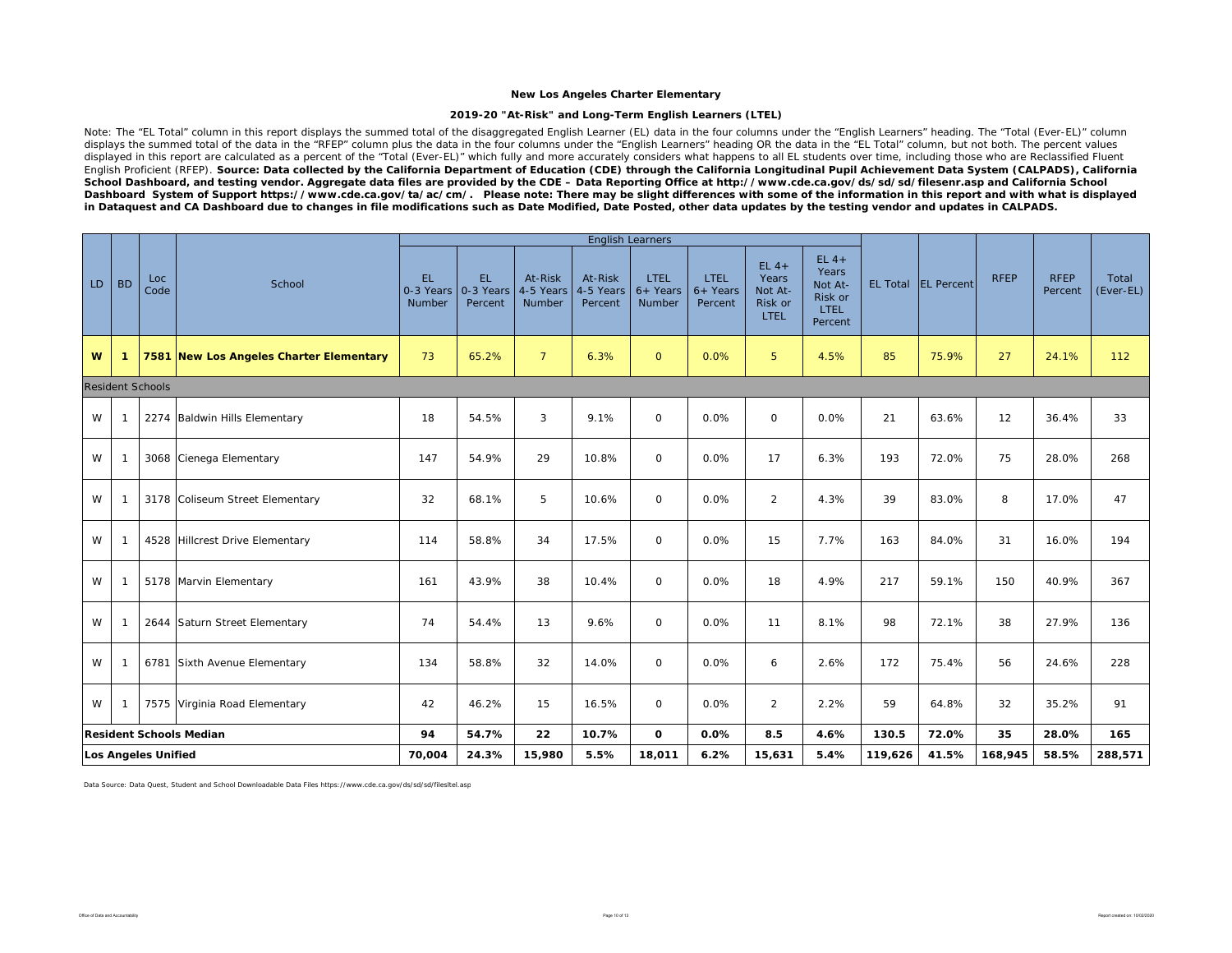#### **Students with Disabilities Report**

This report displays the K-12 enrollment and the number of K-12 students with disabilities total, by incidence category, and by eligibility as reported on the Census Day (First Wednesday in October) CALPADS Fall 1 Certifie 8.1) submitted by LEAs (Local Education Agencies). LEAs are required to "certify" specified data during submission windows. The CDE uses certified data for state and federal reporting and to develop accountability metrics. following the cluster of the Amendment Window, they are "frozen" and cannot be amended Note: Students with disabilities counts and percentages in this report may be higher or lower for some schools when comparing this repo Enrollment by Subgroup counts posted in DataQuest by the CDE due to the accuracy of all data associated with the applicable CALIPADS certification is a two-step process with Level-2 certification reserved for the districti

| LD | <b>BD</b>               | Loc<br>Code                    | School                                       | <b>OCT 2019</b><br>Enroll $#$ | Sp Ed<br>Enroll # | Sp Ed<br>Enroll % | % High<br>Incidence | % Low<br>Incidence | # AUT  | #DB            | # DEAF   | # ED     | # EMD        | # HOH        | #ID          | # OHI*                 | $#$ OI   | # $SLD*$        | # SLI*          | $#$ TBI  | # VI         |
|----|-------------------------|--------------------------------|----------------------------------------------|-------------------------------|-------------------|-------------------|---------------------|--------------------|--------|----------------|----------|----------|--------------|--------------|--------------|------------------------|----------|-----------------|-----------------|----------|--------------|
| W  |                         | 7581                           | <b>New Los Angeles Charter</b><br>Elementary | 223                           | 29                | 13.0%             | 79.3%               | 20.7%              | 6      | $\overline{0}$ | $\circ$  | $\circ$  | $\circ$      | $\circ$      | $\circ$      | $\overline{3}$         | $\circ$  | 10 <sub>1</sub> | 10 <sup>°</sup> | $\circ$  | $\circ$      |
|    | <b>Resident Schools</b> |                                |                                              |                               |                   |                   |                     |                    |        |                |          |          |              |              |              |                        |          |                 |                 |          |              |
| W  |                         | 2274                           | <b>Baldwin Hills Elementary</b>              | 417                           | 29                | 7.0%              | 55.2%               | 44.8%              | 11     | $\Omega$       | $\circ$  | $\circ$  | $\circ$      |              | $\circ$      |                        | -1       | 12              | 3               | $\circ$  | $\circ$      |
| W  |                         | 3068                           | Cienega Elementary                           | 529                           | 91                | 17.2%             | 59.3%               | 40.7%              | 15     | $\Omega$       | $\circ$  | $\circ$  | $\circ$      | $\circ$      | 19           | 10                     | 3        | 20              | 24              | $\circ$  | $\circ$      |
| W  |                         | 3178                           | Coliseum Street Elementary                   | 172                           | 33                | 19.2%             | 36.4%               | 63.6%              | 21     | $\Omega$       | $\circ$  | $\circ$  | $\circ$      | $\circ$      | $\circ$      | 3                      | $\circ$  | 5               | $\Delta$        | $\circ$  | $\Omega$     |
| W  |                         | 4528                           | <b>Hillcrest Drive Elementary</b>            | 591                           | 63                | 10.7%             | 73.0%               | 27.0%              | 17     | $\Omega$       | $\circ$  | $\circ$  | $\circ$      | $\circ$      | $\circ$      | 10                     | $\Omega$ | 21              | 15              | $\circ$  | $\Omega$     |
| W  |                         | 5178                           | Marvin Elementary                            | 707                           | 78                | 11.0%             | 80.8%               | 19.2%              | 10     | $\Omega$       | $\Omega$ | $\circ$  | $\circ$      |              | $\circ$      | 13                     | -1       | 27              | 23              | $\Omega$ | $\Omega$     |
| W  |                         | 2644                           | Saturn Street Elementary                     | 311                           | 73                | 23.5%             | 56.2%               | 43.8%              | 32     | $\circ$        | $\circ$  | $\circ$  | $\circ$      | $\circ$      | $\circ$      | $\boldsymbol{\Lambda}$ | $\circ$  | 18              | 19              | $\circ$  | $\circ$      |
| W  |                         | 6781                           | Sixth Avenue Elementary                      | 429                           | 41                | 9.6%              | 92.7%               | 7.3%               | 2      | $\Omega$       | $\circ$  | $\circ$  | $\circ$      | $\circ$      | $\mathbf{1}$ | 6                      | $\Omega$ | 13              | 19              | $\circ$  | $\Omega$     |
| W  |                         | 7575                           | Virginia Road Elementary                     | 259                           | 43                | 16.6%             | 69.8%               | 30.2%              | 13     | $\Omega$       | $\circ$  | $\circ$  | $\circ$      | $\circ$      | $\circ$      | 10                     | $\circ$  | 17              | 3               | $\Omega$ | $\Omega$     |
|    |                         | <b>Resident Schools Median</b> |                                              | 423                           | 53                | 13.8%             | 64.6%               | 35.4%              | 14     | $\Omega$       | $\Omega$ | $\Omega$ | $\mathbf{o}$ | $\mathbf{o}$ | $\Omega$     | 8                      | $\Omega$ | 17.5            | 17              | $\Omega$ | $\mathbf{o}$ |
|    |                         | <b>Los Angeles Unified</b>     |                                              | 607.723                       | 84,730            | 13.9%             | 69.1%               | 31.0%              | 16,067 | 15             | 336      | 1,569    | 5            | 1,431        | 4,271        | 10,828                 | 1,970    | 35,116          | 12,579          | 102      | 418          |

Data Source: Data Quest, Student and School Downloadable Data Files https://www.cde.ca.gov/ds/sd/sd/filesenr.asp and CALPADS County Authorizing LEA Report 1.1 Enrollment by Primary Status.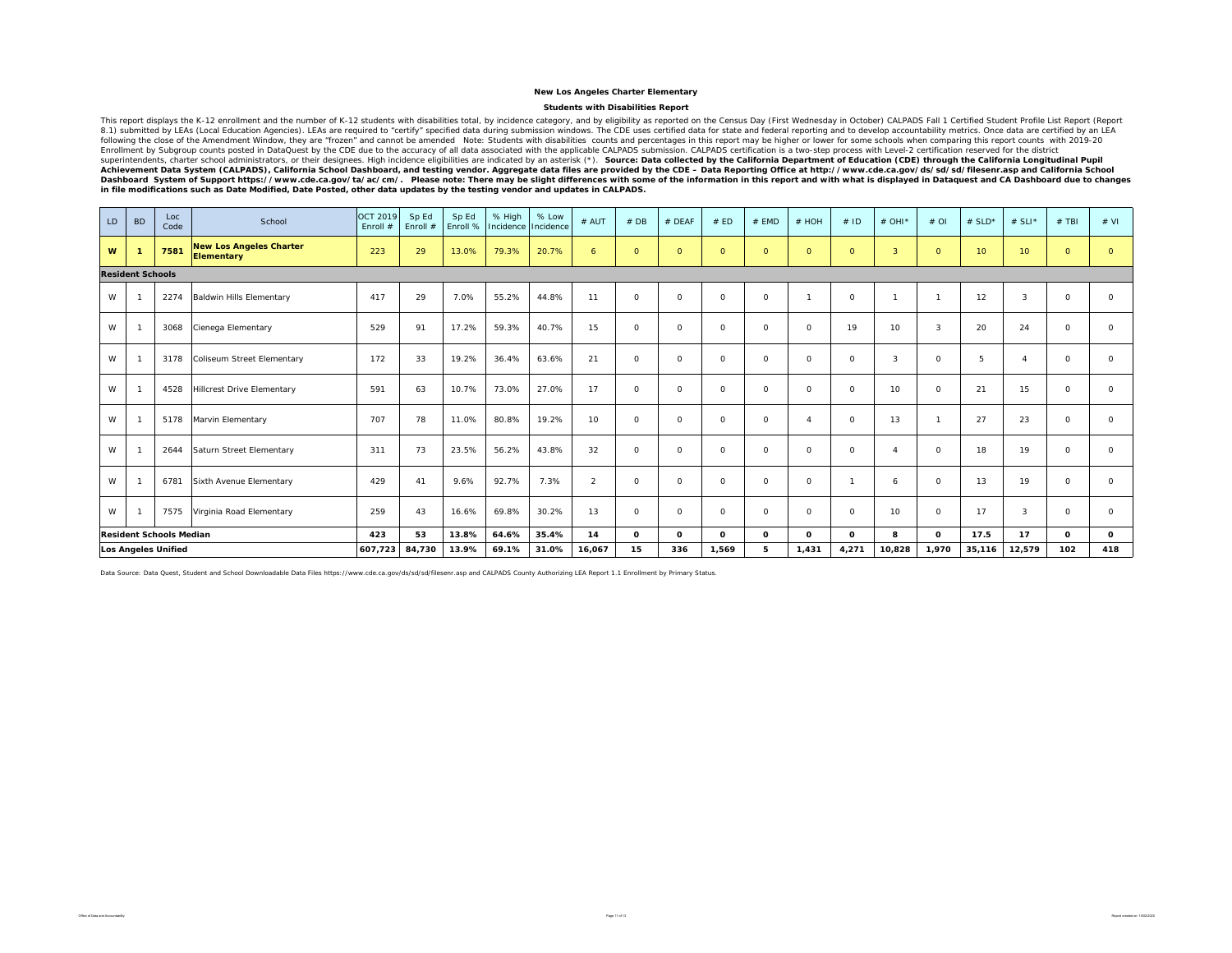#### **2017-18 and 2018-19 SMARTER BALANCED ASSESSMENT ACHIEVEMENT DATA**

In order to protect student privacy, an asterisk (\*) will be displayed instead of a number on test results where 10 or fewer students had tested. Additionally, within subgroup views only, "--" will be displayed instead of the number of students when student subgroup counts are 10 or fewer. *Source: Data collected by the California Department of Education (CDE) through the California Longitudinal Pupil Achievement Data System (CALPADS), California School Dashboard, and testing vendor. Aggregate data files are provided by the CDE – Data Reporting Office at http://www.cde.ca.gov/ds/sd/sd/filesenr.asp and California School Dashboard System of Support https://www.cde.ca.gov/ta/ac/cm/. Please note: There may be slight differences with some of the information in this report and with what is displayed in Dataquest and CA Dashboard due to changes in file modifications such as Date Modified, Date Posted, other data updates by the testing vendor and updates in CALPADS.* 

#### **English Language Arts/Literacy**

|           |                            |                                |                                           |                     | 2017-18                               |                                         | 2018-19                               |                                         |                        |
|-----------|----------------------------|--------------------------------|-------------------------------------------|---------------------|---------------------------------------|-----------------------------------------|---------------------------------------|-----------------------------------------|------------------------|
|           |                            |                                |                                           |                     | <b>School</b>                         |                                         | School                                |                                         | School                 |
| <b>LD</b> | <b>BD</b>                  | Loc Code                       | School                                    | Subgroup            | <b>Students with</b><br><b>Scores</b> | Met or<br><b>Exceeded</b><br>Percentage | <b>Students with</b><br><b>Scores</b> | Met or<br><b>Exceeded</b><br>Percentage | change from<br>2018-19 |
| W         | $\mathbf{1}$               | 7581                           | <b>New Los Angeles Charter Elementary</b> | <b>All Students</b> | $- -$                                 | $\sim$ $\sim$                           | 36                                    | 30.55%                                  | $\sim$ $\sim$          |
|           | <b>Resident Schools</b>    |                                |                                           |                     |                                       |                                         |                                       |                                         |                        |
| W         | $\mathbf{1}$               | 2274                           | Baldwin Hills Elementary                  | <b>All Students</b> | 190                                   | 56.32%                                  | 205                                   | 55.12%                                  | $-1.20%$               |
| W         | $\mathbf{1}$               | 3068                           | Cienega Elementary                        | <b>All Students</b> | 236                                   | 43.22%                                  | 239                                   | 41.84%                                  | $-1.38%$               |
| W         | $\mathbf{1}$               | 3178                           | Coliseum Street Elementary                | <b>All Students</b> | 85                                    | 14.12%                                  | 68                                    | 8.82%                                   | $-5.30%$               |
| W         | $\mathbf{1}$               | 4528                           | Hillcrest Drive Elementary                | <b>All Students</b> | 303                                   | 20.79%                                  | 303                                   | 18.15%                                  | $-2.64%$               |
| W         | $\mathbf{1}$               | 5178                           | Marvin Elementary                         | All Students        | 416                                   | 48.32%                                  | 372                                   | 42.74%                                  | $-5.58%$               |
| W         | $\mathbf{1}$               | 2644                           | Saturn Street Elementary                  | <b>All Students</b> | 167                                   | 35.93%                                  | 155                                   | 38.71%                                  | 2.78%                  |
| W         | $\mathbf{1}$               | 6781                           | Sixth Avenue Elementary                   | <b>All Students</b> | 263                                   | 15.59%                                  | 243                                   | 26.75%                                  | 11.16%                 |
| W         | $\mathbf{1}$               | 7575                           | Virginia Road Elementary                  | <b>All Students</b> | 160                                   | 32.50%                                  | 149                                   | 30.87%                                  | $-1.63%$               |
|           |                            | <b>Resident Schools Median</b> |                                           | <b>All Students</b> | 213                                   | 34.22%                                  | 222                                   | 34.79%                                  | 0.57%                  |
|           | <b>Los Angeles Unified</b> |                                |                                           | <b>All Students</b> | 225,279                               | 42.31%                                  | 248,161                               | 44.11%                                  | 1.80%                  |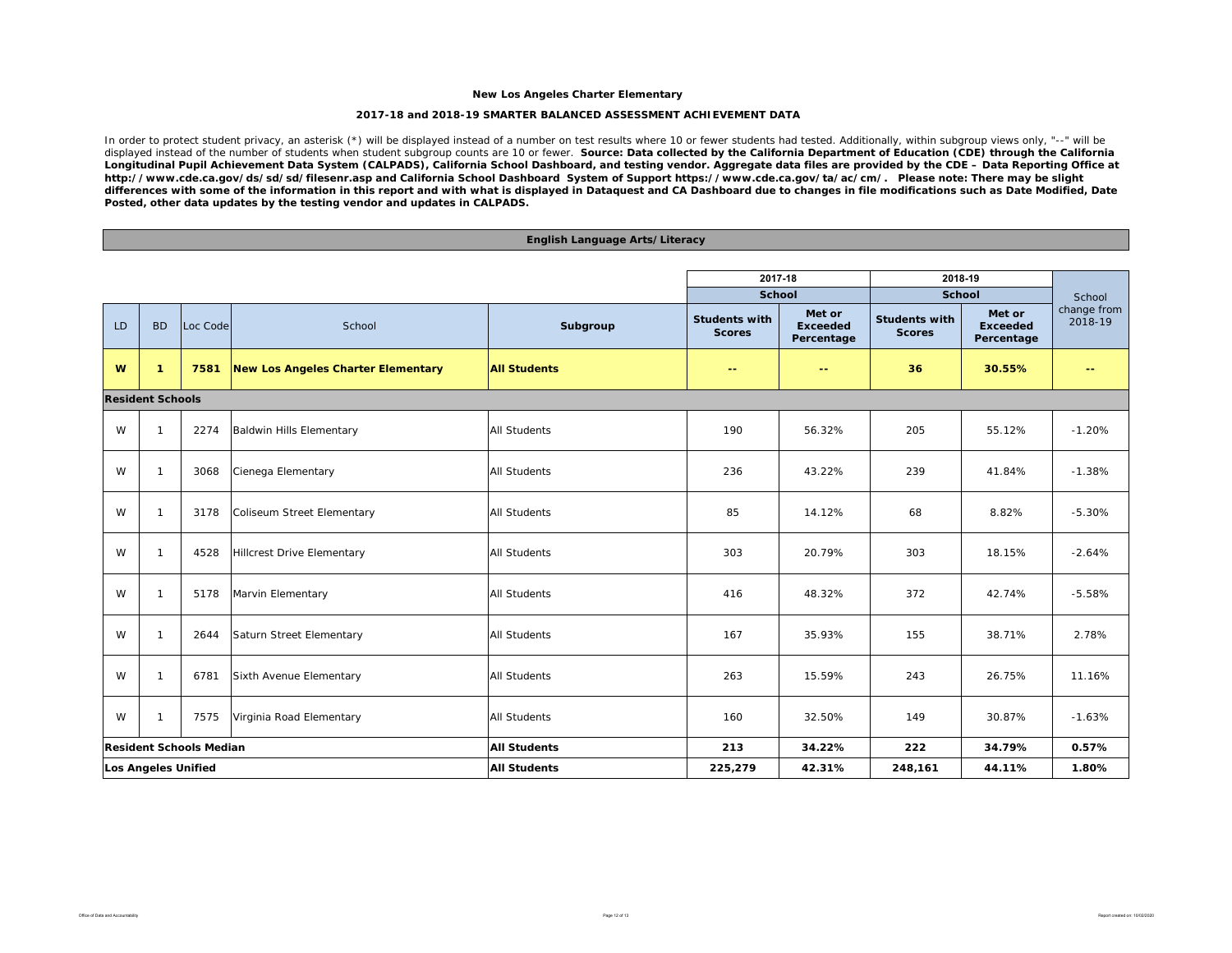#### **Mathematics**

| <b>School</b><br><b>School</b><br>Met or<br>Met or<br><b>Students with</b><br><b>Students with</b><br><b>BD</b><br>School<br>LD<br>Loc Code<br><b>Exceeded</b><br><b>Exceeded</b><br><b>Scores</b><br><b>Scores</b><br>Percentage<br>Percentage<br>W<br>$\mathbf{1}$<br>New Los Angeles Charter Elementary<br><b>All Students</b><br>36<br>19.45%<br>7581<br>$\sim$ $\sim$<br>$\sim$ $\sim$ | Change from<br>2018-19<br>$\sim$ $\sim$ |
|---------------------------------------------------------------------------------------------------------------------------------------------------------------------------------------------------------------------------------------------------------------------------------------------------------------------------------------------------------------------------------------------|-----------------------------------------|
|                                                                                                                                                                                                                                                                                                                                                                                             |                                         |
|                                                                                                                                                                                                                                                                                                                                                                                             |                                         |
|                                                                                                                                                                                                                                                                                                                                                                                             |                                         |
| <b>Resident Schools</b>                                                                                                                                                                                                                                                                                                                                                                     |                                         |
| 203<br>W<br><b>All Students</b><br>190<br>43.68%<br>40.40%<br>$\mathbf{1}$<br>2274<br>Baldwin Hills Elementary                                                                                                                                                                                                                                                                              | $-3.28%$                                |
| W<br>Cienega Elementary<br><b>All Students</b><br>245<br>37.14%<br>$\overline{1}$<br>3068<br>238<br>35.71%                                                                                                                                                                                                                                                                                  | 1.43%                                   |
| W<br>85<br>68<br>4.41%<br>$\mathbf{1}$<br>3178<br>Coliseum Street Elementary<br><b>All Students</b><br>11.76%                                                                                                                                                                                                                                                                               | $-7.35%$                                |
| W<br>309<br>$\overline{1}$<br>4528<br>Hillcrest Drive Elementary<br>All Students<br>307<br>21.50%<br>17.79%                                                                                                                                                                                                                                                                                 | $-3.71%$                                |
| W<br>372<br>$\mathbf{1}$<br>5178<br>Marvin Elementary<br>All Students<br>419<br>39.38%<br>38.17%                                                                                                                                                                                                                                                                                            | $-1.21%$                                |
| W<br>Saturn Street Elementary<br>158<br>$\mathbf{1}$<br>2644<br>All Students<br>168<br>23.21%<br>25.32%                                                                                                                                                                                                                                                                                     | 2.11%                                   |
| W<br>12.60%<br>241<br>15.35%<br>$\mathbf{1}$<br>6781<br>Sixth Avenue Elementary<br>All Students<br>262                                                                                                                                                                                                                                                                                      | 2.75%                                   |
| W<br>$\overline{1}$<br>Virginia Road Elementary<br>All Students<br>149<br>7575<br>159<br>23.90%<br>22.82%                                                                                                                                                                                                                                                                                   | $-1.08%$                                |
| 222<br><b>All Students</b><br><b>Resident Schools Median</b><br>214<br>23.56%<br>24.07%                                                                                                                                                                                                                                                                                                     | 0.52%                                   |
| Los Angeles Unified<br><b>All Students</b><br>256,285<br>31.62%<br>249,763<br>33.47%                                                                                                                                                                                                                                                                                                        | 1.85%                                   |

Data Source: California Assessment of Student Performance and Progress (CAASPP) Research Data Files. https://caaspp-elpac.cde.ca.gov/caaspp/ResearchFileList?ps=true&istTestYear=2019&istTestType=B&istCounty=00&istDistrict=0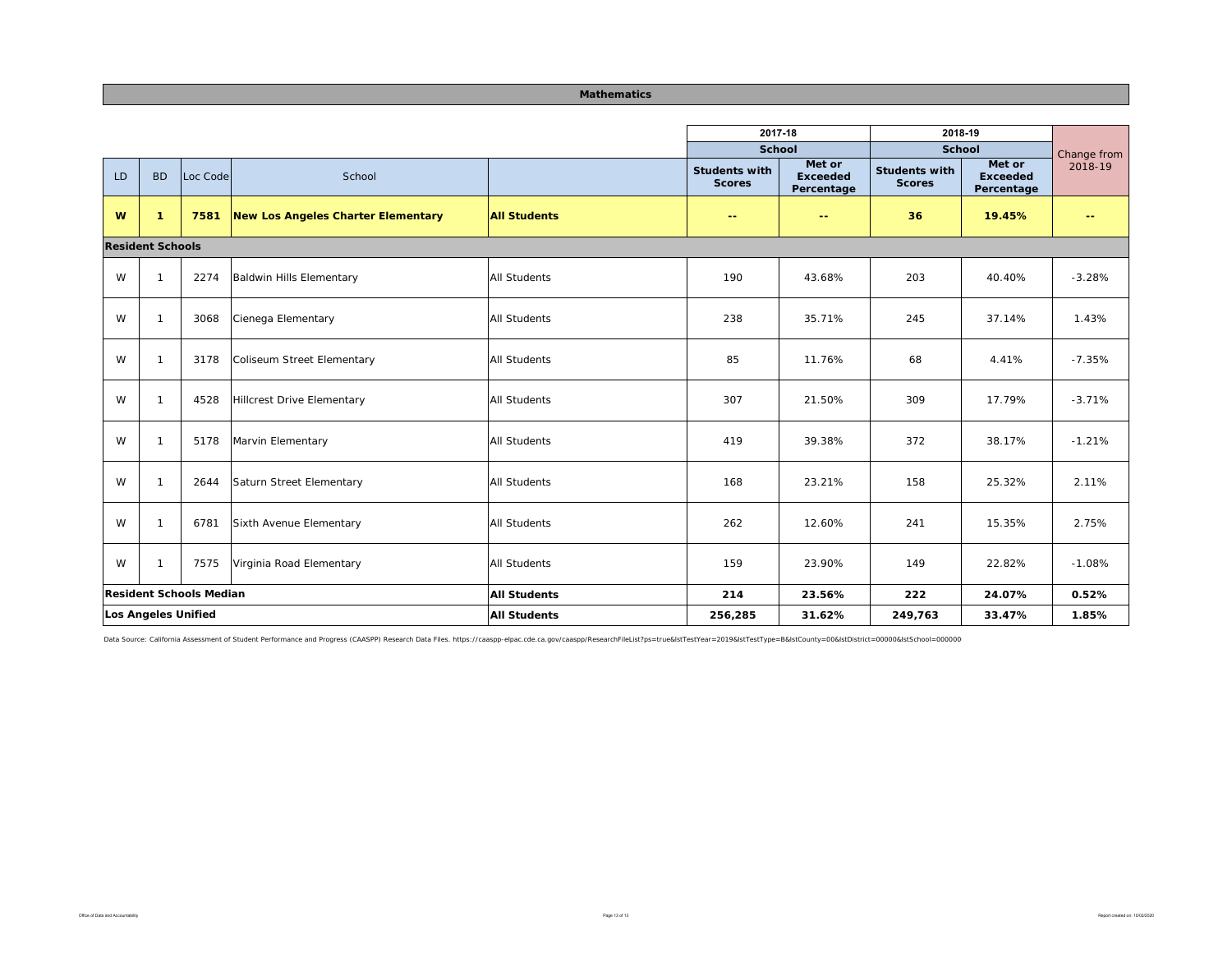#### AB 1505 **Renewal Criteria Analysis** - "**High Performing**" or "**Low Performing**" School

|                     | <b>KEY</b>                                                                                                                                                                                                   |
|---------------------|--------------------------------------------------------------------------------------------------------------------------------------------------------------------------------------------------------------|
|                     | CA Dashboard Indicator rating.                                                                                                                                                                               |
| Color               | For student groups, colors represent numerically significant subgroups [i.e. 30 or more, (15+ for Foster Youth and Homeless<br>students)]. ELPI use status level as a proxy for color on the 2019 Dashboard. |
| <b>NPC</b>          | No Performance Color when student groups are not numerically significant.                                                                                                                                    |
| --                  |                                                                                                                                                                                                              |
| <b>Missing Data</b> | CALPADS error; Test Irregularities; or No CDE data                                                                                                                                                           |
| N/A                 | Not Applicable (e.g., elementary school not needing to have CCI data or Graduation Rate data)                                                                                                                |

CRITERIA TO QUALIFY AS "**HIGH PERFORMING" (HP) or "LOW PERFORMING" (LP)**

**HP1a [LP1a]** - *Does the charter school have schoolwide performance levels on at least two measurements of academic performance per year in each of the two consecutive years immediately preceding renewal?* 

| That is, a charter school must have been assigned a color (performance level) for at least two of the four measurements of academic performance (ELA, |  |
|-------------------------------------------------------------------------------------------------------------------------------------------------------|--|
| Math, EL Progress, College/Career) in each of the two years preceding renewal. YES - NO                                                               |  |

|       | <b>New Los Angeles Charter Elementary</b> |      |                         |                  |  |  |  |  |  |  |  |  |  |
|-------|-------------------------------------------|------|-------------------------|------------------|--|--|--|--|--|--|--|--|--|
|       | <b>FLA</b>                                | Math |                         | College / Career |  |  |  |  |  |  |  |  |  |
| Years |                                           |      | EL Progress Indicator * | Indicator        |  |  |  |  |  |  |  |  |  |
| 2018  | 3                                         | з    | NPC.                    | N/A              |  |  |  |  |  |  |  |  |  |
| 2019  | NPC.                                      | NPC. |                         | N/A              |  |  |  |  |  |  |  |  |  |

1. If **"YES"** - proceed to **HP1b [LP1b]** below.

2. If "No" - you cannot do an analysis for "High Performing" or "Low Performing." Proceed to the "Middle Performing" analysis.

**HP1b [LP1b]** - *Did the charter school receive the two highest [ LP1b – two lowest ] performance levels schoolwide on all state indicators included on the California Dashboard (all blue and/or green ) [ LP1b – all red and/or orange ] for which it receives performance levels in each of the two consecutive years immediately preceding renewal?* **YES** – **NO**

|       | <b>New Los Angeles Charter Elementary</b> |            |                         |                               |                    |                        |                        |  |  |  |  |  |  |
|-------|-------------------------------------------|------------|-------------------------|-------------------------------|--------------------|------------------------|------------------------|--|--|--|--|--|--|
| Years | <b>ELA</b>                                | Math       | EL Progress Indicator * | College / Career<br>Indicator | Chronic<br>Absent. | <b>Graduation Rate</b> | <b>Suspension Rate</b> |  |  |  |  |  |  |
| 2018  | 2.                                        |            | <b>NPC</b>              | N/A                           |                    | N/A                    |                        |  |  |  |  |  |  |
| 2019  | <b>NPC</b>                                | <b>NPC</b> |                         | N/A                           |                    | N/A                    |                        |  |  |  |  |  |  |

1. ☐ If **"YES"** to **HP1b (two highest performance levels)** - the school is "High Performing" and may be recommended for a 7-year renewal after a full analysis is done on all performance areas (e.g., governance, operations, fiscal, etc.). No additional review is needed.

**2.** □ If "YES" to LP1b (two lowest performance levels) - the school is "Low Performing" and may be recommended for a 0 or 2 - year renewal after a full analysis is done on all performance areas (e.g., governance, operations, fiscal, etc.). No additional review is needed.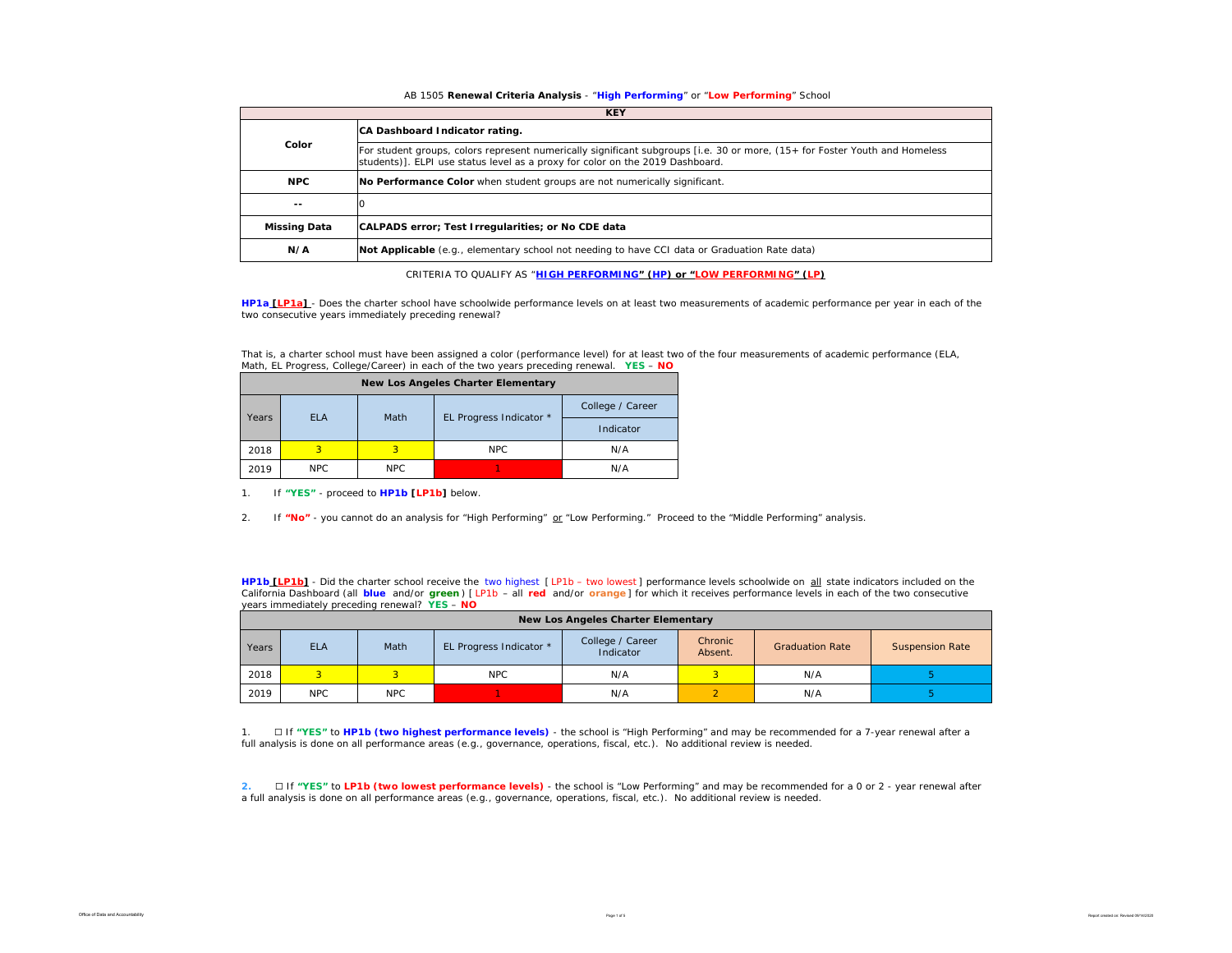**However, MAY RENEW ONLY upon making both of the following written factual findings:**

**1) The charter school is taking meaningful steps to address the underlying cause(s) of low performance, which are or will be written in a plan adopted by the governing body of the charter school;** 

**AND**

**2) There is clear and convincing evidence, demonstrated by verified data, showing either:**

**a. The school achieved measurable increases in academic achievement, as defined by at least one year's progress for each year in school;**

**OR**

- **b. Strong postsecondary outcomes equal to similar peers.**
- **3.** ☐ **If "NO" then proceed to HP2a [LP2a] below**

**a. If the charter school receives a combination of performance colors (red, orange, yellow, green, and blue) proceed to HP2a [LP2a] below.** 

**\*** *HP1b -* 

*\* LP1b -* 

\*

| Indicator           | Number of Subgroups | Subroups        |
|---------------------|---------------------|-----------------|
| <b>ELA 2018</b>     | 0                   |                 |
| ELA 2019            | 0                   |                 |
| Math 2018           | 0                   |                 |
| Math 2019           | 0                   |                 |
| EL Progress 2018    | N/A                 | N/A             |
| EL Progress 2019 *  | $\mathbf{1}$        | English Learner |
| College/Career 2018 | N/A                 | N/A             |
| College/Career 2019 | N/A                 | N/A             |

**HP2a [LP2a]** - *Does the charter school have performance levels on at least two of the four measurements of academic performance for at least two* 

1. ☐ If **"YES"** – proceed to **HP2b [LP2b]** below.

2. ☐ If **"No"** – A charter school without *performance levels on at least two of the four measurements of academic performance for at least two*  subgroups in each of the two consecutive years immediately preceding renewal cannot be considered within the "High Performing" or "Low Performing" renewal criteria. Proceed to the "Middle Performing" analysis.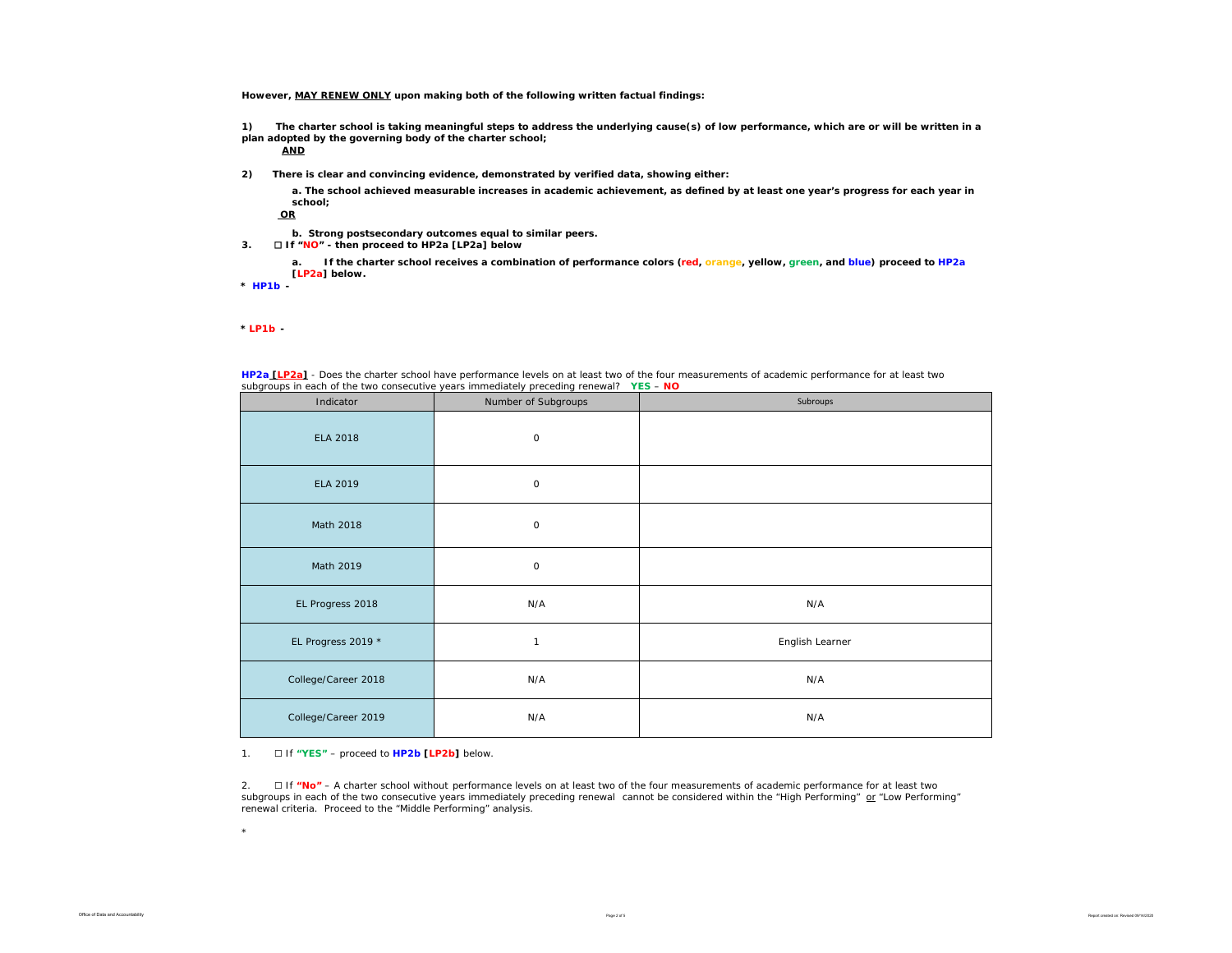| Indicator           |                      | <b>New Los Angeles Charter</b><br>Elementary | <b>State</b>            |               | <b>Status Comparison to State Average</b> |  |  |
|---------------------|----------------------|----------------------------------------------|-------------------------|---------------|-------------------------------------------|--|--|
|                     | Performance<br>Level | <b>Status</b>                                | Performance<br>Level    | <b>Status</b> |                                           |  |  |
| <b>ELA 2018</b>     | 3                    | $-26.1$                                      | $\overline{2}$          | $-6.0$        | Lower                                     |  |  |
| FLA 2019            | <b>NPC</b>           | $-33.8$                                      | 4                       | $-2.5$        | Lower                                     |  |  |
| <b>Math 2018</b>    | 3                    | $-22.0$                                      | $\overline{2}$          | $-36.4$       | Higher                                    |  |  |
| Math 2019           | <b>NPC</b>           | $-60.1$                                      | $\overline{2}$          | $-33.5$       | Lower                                     |  |  |
| EL Progress 2018    | <b>NPC</b>           | N/A                                          | <b>NPC</b>              | N/A           | $- -$                                     |  |  |
| EL Progress 2019 *  | 1.                   | 21.7%                                        | 3                       | 48.3%         | Lower                                     |  |  |
| College/Career 2018 | N/A                  | N/A                                          | 3                       | 42.2%         | N/A                                       |  |  |
| College/Career 2019 | N/A                  | N/A                                          | $\overline{\mathbf{3}}$ | 44.1%         | N/A                                       |  |  |

**HP2b [LP2b]** - *Did the charter school receive performance levels schoolwide (all students) that are the same or higher [ LP2b – same or lower ] than the state average for all four measurements of academic performance?* **YES** – **NO**

1. ☐ If **"YES"** to **HP2b (received performance levels schoolwide that are the same or higher than the state average for all four**  measurements) - the school meets the criteria in the first part of section 47607 (c)(2)(A)(ii). Proceed to the subgroup comparison analysis pursuant to the latter half of section 47607 (c)(2)(A)(ii). Move on to **HP2c.**

2. ☐ If **"YES"** to **LP2c (received performance levels schoolwide that are the same or lower than the state average for all four measurements)** - the school meets the criteria in the first part of section 47607.2 (a)(1)(B). Proceed to the subgroup comparison analysis pursuant to the latter half of section 47607.2 (a)(1)(B). Move on to **LP2c.**

3. □ If "No" – If all of the performance levels schoolwide are the "Same" or a combination of "Higher" and "Lower" proceed to the "Middle Performing" analysis.

\* *HP2b -* 

\**LP2b -* 

**HP2c [LP2c]** - For the state subgroups that are performing below the state average in each of the four measurements of academic performance in each respective year, did the majority of the school's subgroups receive performance levels that are higher [ lower] than the state average? **YES** – **NO**

| <b>ELA</b>                      |               |                |               |                |               |                         |               |                |                         |                |         |               |  |
|---------------------------------|---------------|----------------|---------------|----------------|---------------|-------------------------|---------------|----------------|-------------------------|----------------|---------|---------------|--|
|                                 |               |                | 2018          |                |               |                         |               |                | Status<br>Comparison to |                |         |               |  |
| Subgroup                        |               |                | School        | <b>State</b>   |               | Status<br>Comparison to | # of          | School         |                         | <b>State</b>   |         |               |  |
|                                 | # of<br>Stud. | Perf.<br>Level | <b>Status</b> | Perf.<br>Level | <b>Status</b> | State Average           | Stud.         | Perf.<br>Level | <b>Status</b>           | Perf.<br>Level | Status  | State Average |  |
| <b>All Students</b>             | 40            | 3 <sup>1</sup> | $-26.1$       | $\overline{2}$ | $-6.0$        | Lower                   | 32            | <b>NPC</b>     | $-33.8$                 | 4              | $-2.5$  |               |  |
| English Learner                 | $\sim$ $\sim$ | --             | $\sim$ $\sim$ | 3 <sup>1</sup> | $-47.1$       |                         | 20            | <b>NPC</b>     | $-60.9$                 | $\overline{3}$ | $-45.1$ |               |  |
| <b>Foster Youth</b>             | $\sim$ $\sim$ | $ -$           | $- -$         | 1.             | $-79.2$       |                         | $\sim$ $\sim$ | $\sim$ $\sim$  | $- -$                   | $\overline{2}$ | $-71.9$ |               |  |
| Homeless                        | $\sim$ $\sim$ | $ -$           | $- -$         | $\overline{3}$ | $-51.0$       |                         | $\sim$ $\sim$ | --             | $- -$                   | $\overline{3}$ | $-46.7$ |               |  |
| Socioeconomically Disadvantaged | $\sim$ $-$    | --             | $\sim$ $\sim$ | 3              | $-34.7$       |                         | 29            | <b>NPC</b>     | $-41.3$                 | 3 <sup>1</sup> | $-30.1$ |               |  |
| Students with Disabilities      | $\sim$ $\sim$ | $ -$           | $- -$         | v.             | $-95.5$       |                         | 5             | <b>NPC</b>     | $- -$                   | $\overline{2}$ | $-88.1$ |               |  |
| African American                | $\sim$ $\sim$ | --             | $-$           | $\overline{2}$ | $-51.8$       |                         | 4             | <b>NPC</b>     | $=$ $-$                 | 3              | $-47.6$ |               |  |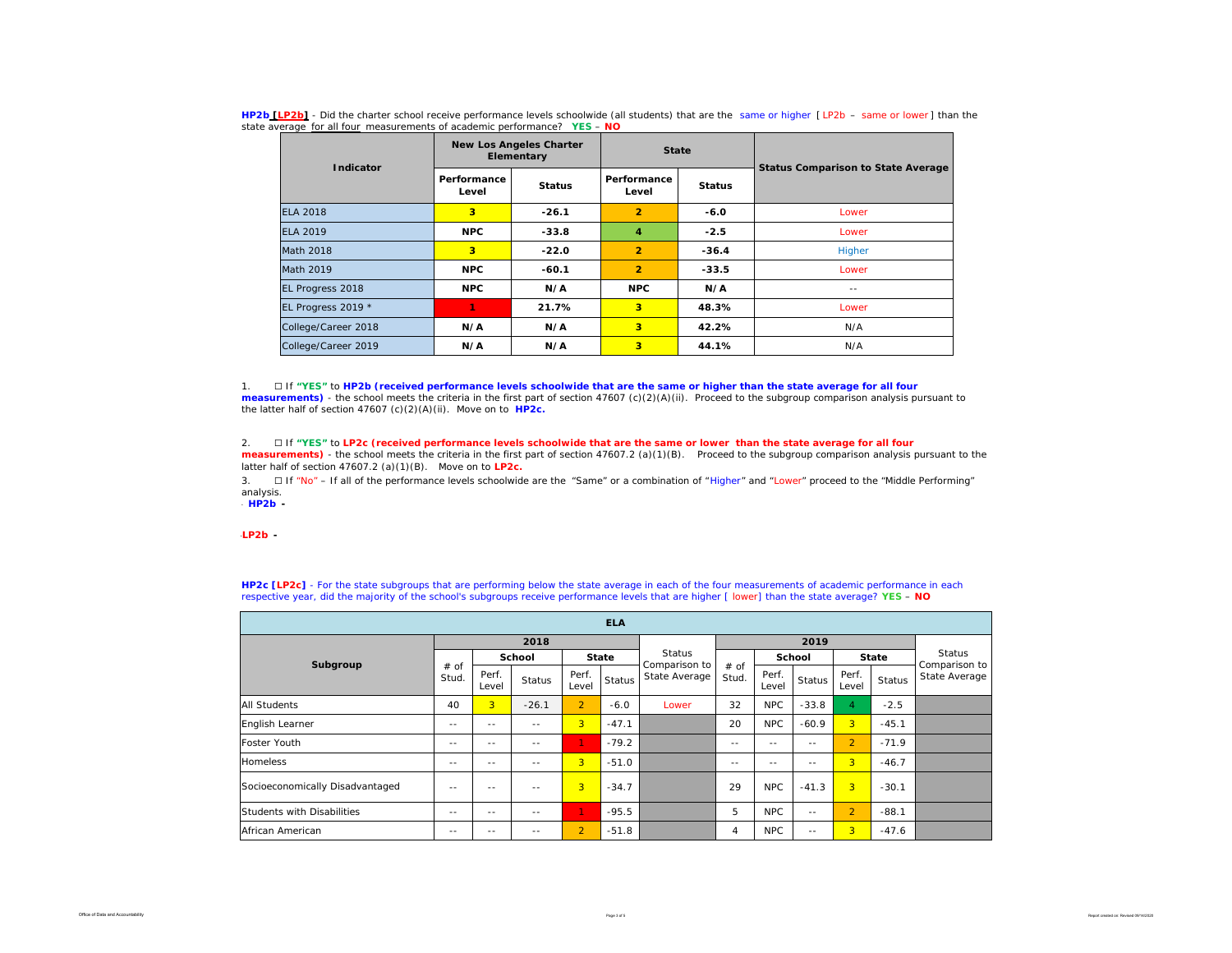| <b>ELA</b>                          |         |                |               |                |              |                                                 |               |                |         |                |         |                                |  |
|-------------------------------------|---------|----------------|---------------|----------------|--------------|-------------------------------------------------|---------------|----------------|---------|----------------|---------|--------------------------------|--|
|                                     |         |                | 2018          |                |              |                                                 |               |                | 2019    |                |         |                                |  |
| Subgroup                            | $#$ of  |                | School        |                | <b>State</b> | <b>Status</b><br>Comparison to<br>State Average | # of<br>Stud. | School         |         | <b>State</b>   |         | <b>Status</b><br>Comparison to |  |
|                                     | Stud.   | Perf.<br>Level | Status        | Perf.<br>Level | Status       |                                                 |               | Perf.<br>Level | Status  | Perf.<br>Level | Status  | State Average                  |  |
| American Indian or Alaska Native    | $-$     | $-$            | $\sim$ $-$    | $\overline{2}$ | $-36.8$      |                                                 | $\sim$ $-$    | --             | $=$ $-$ | $\overline{2}$ | $-34.1$ |                                |  |
| Asian                               | $=$ $-$ | $-$            | $-$           | 5              | 62.4         |                                                 | $\sim$ $\sim$ | --             | $-$     | 5              | 64.8    |                                |  |
| Filipino                            | $- -$   | $ -$           | --            | 4              | 44.0         |                                                 | $- -$         | --             | $- -$   | 5              | 46.7    |                                |  |
| Latino                              | $=$ $-$ | $\sim$ $\sim$  | $\sim$ $\sim$ | $\overline{3}$ | $-31.3$      |                                                 | 25            | <b>NPC</b>     | $-42.7$ | 3 <sup>1</sup> | $-26.6$ |                                |  |
| Native Hawaiian or Pacific Islander | $- -$   | $- -$          | $\frac{1}{2}$ | $\overline{2}$ | $-21.3$      |                                                 | $- -$         | $- -$          | $- -$   | $\overline{2}$ | $-19.5$ |                                |  |
| White                               | $-$     | $-$            | --            | $\overline{4}$ | 27.7         |                                                 | 1             | <b>NPC</b>     | $-1$    | 4              | 30.7    |                                |  |
| Two or More Races                   | $-$     | $-$            | $-$           | 4              | 28.6         |                                                 | 2             | <b>NPC</b>     | $-1$    | 4              | 30.3    |                                |  |

| <b>MATH</b>                         |       |                |               |                |               |                                |                |                |               |                |          |                         |
|-------------------------------------|-------|----------------|---------------|----------------|---------------|--------------------------------|----------------|----------------|---------------|----------------|----------|-------------------------|
|                                     |       |                | 2018          |                |               |                                | 2019           |                |               |                |          |                         |
| Subgroup                            | # of  |                | School        |                | <b>State</b>  | <b>Status</b><br>Comparison to | # of           | School         |               | State          |          | Status<br>Comparison to |
|                                     | Stud. | Perf.<br>Level | Status        | Perf.<br>Level | <b>Status</b> | State Average                  | Stud.          | Perf.<br>Level | <b>Status</b> | Perf.<br>Level | Status   | State Average           |
| <b>All Students</b>                 | 40    | $\overline{3}$ | $-22.0$       | $\overline{2}$ | $-36.4$       | Higher                         | 32             | <b>NPC</b>     | $-60.1$       | $\overline{2}$ | $-33.5$  |                         |
| English Learner                     | $- -$ | $- -$          | $\frac{1}{2}$ | $\overline{2}$ | $-69.9$       |                                | 20             | <b>NPC</b>     | $-80.3$       | $\overline{2}$ | $-68.6$  |                         |
| <b>Foster Youth</b>                 | $-$   | $-$            | $\sim$ $-$    | 1.             | $-114.0$      |                                | $- -$          | $-1$           | $-$           | $\overline{2}$ | $-107.2$ |                         |
| <b>Homeless</b>                     | $- -$ | $- -$          | $- -$         | $\overline{2}$ | $-81.0$       |                                | $- -$          | --             | $- -$         | $\overline{2}$ | $-77.7$  |                         |
| Socioeconomically Disadvantaged     | $-$   | $- -$          | $- -$         | $\overline{2}$ | $-67.4$       |                                | 29             | <b>NPC</b>     | $-69.6$       | 3              | $-63.7$  |                         |
| Students with Disabilities          | $-$   | $\sim$         | $\sim$ $-$    | 1.             | $-125.3$      |                                | 5              | NPC            | $\sim$ $-$    | $\overline{2}$ | $-119.4$ |                         |
| African American                    | $- -$ | $- -$          | $- -$         | $\overline{2}$ | $-91.5$       |                                | 4              | <b>NPC</b>     | $-$           | $\overline{2}$ | $-87.9$  |                         |
| American Indian or Alaska Native    | $-$   | $- -$          | $\frac{1}{2}$ | $\overline{2}$ | $-73.0$       |                                | $- -$          | $- -$          | $-$           | $\overline{2}$ | $-69.6$  |                         |
| Asian                               | $-$   | $-$            | $-$           | 5.             | 56.7          |                                | $- -$          | $-$            | $-$           | 5.             | 59.8     |                         |
| Filipino                            | $- -$ | $- -$          | $- -$         | 4              | 13.1          |                                | $- -$          | --             | $- -$         | $\overline{4}$ | 18.0     |                         |
| Latino                              | $-$   | $=$ $-$        | $-$           | $\overline{2}$ | $-65.8$       |                                | 25             | <b>NPC</b>     | $-67.1$       | $\overline{3}$ | $-62.2$  |                         |
| Native Hawaiian or Pacific Islander | $-$   | $- -$          | $-$           | $\overline{2}$ | $-52.0$       |                                | $- -$          | $-1$           | $-$           | $\overline{2}$ | $-49.8$  |                         |
| White                               | $- -$ | $-$            | $- -$         | 3              | $-1.0$        |                                | $\mathbf{1}$   | NPC            | $- -$         | $\overline{4}$ | 1.4      |                         |
| Two or More Races                   | $-$   | $-$            | $\frac{1}{2}$ | $\overline{4}$ | 1.9           |                                | $\overline{2}$ | <b>NPC</b>     | --            | $\overline{4}$ | 2.5      |                         |

| EL Progress Indicator * (ELPI) |        |                |        |                |        |                                |        |                                |               |                        |              |               |
|--------------------------------|--------|----------------|--------|----------------|--------|--------------------------------|--------|--------------------------------|---------------|------------------------|--------------|---------------|
|                                |        |                | 2018   |                |        |                                |        | <b>Status</b><br>Comparison to |               |                        |              |               |
| Subgroup                       | $#$ of | <b>School</b>  |        | <b>State</b>   |        | <b>Status</b><br>Comparison to | $#$ of |                                | <b>School</b> |                        | <b>State</b> |               |
|                                | Stud.  | Pref.<br>Level | Status | Perf.<br>Level | Status | State Average                  | Stud.  | Status  <br>Level              | Status        | <b>Status</b><br>Level | Status       | State Average |
| English Learner                | 76     | N/A            | N/A    | <b>NPC</b>     | N/A    |                                | 46     |                                | 21.7%         | $\overline{3}$         | 48.3%        | Lower         |